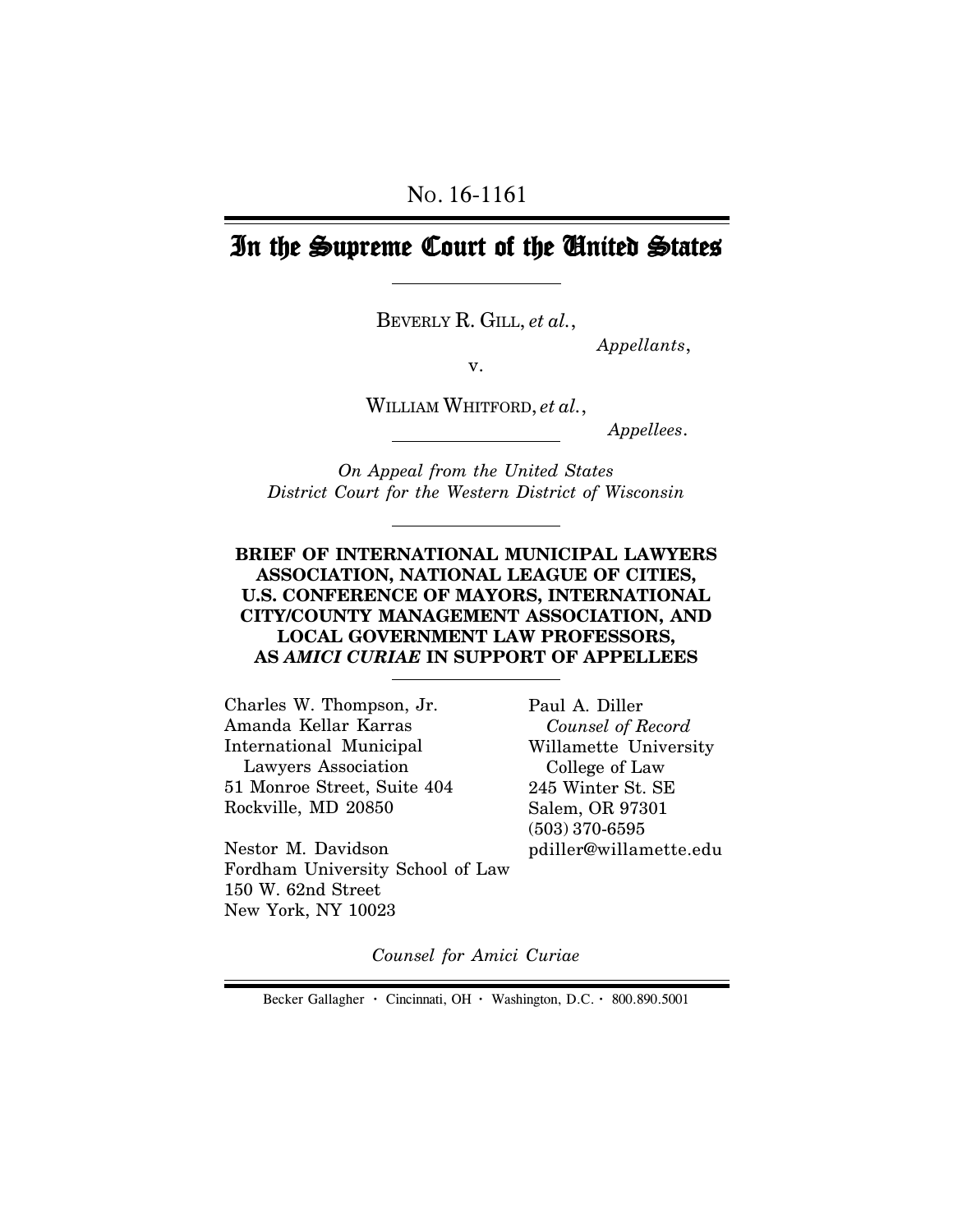# **TABLE OF CONTENTS**

|                            | TABLE OF AUTHORITIES  ii                                                                                                |
|----------------------------|-------------------------------------------------------------------------------------------------------------------------|
|                            | STATEMENT OF INTEREST OF                                                                                                |
| SUMMARY OF THE ARGUMENT  4 |                                                                                                                         |
|                            |                                                                                                                         |
|                            |                                                                                                                         |
| I.                         | The Importance of Local Government to Our                                                                               |
| II.                        | Intentional Political Gerrymandering Can<br>Foment Excessive Preemption and Other<br>Harms to Local Decision making  13 |
| III.                       | The Record of Preemption in States with<br>Significant Recent Indicia of Intentional<br>Partisan Gerrymandering  19     |
|                            |                                                                                                                         |
|                            | B. Michigan  24                                                                                                         |
|                            | C. North Carolina  28                                                                                                   |
|                            |                                                                                                                         |
|                            |                                                                                                                         |
|                            |                                                                                                                         |
|                            |                                                                                                                         |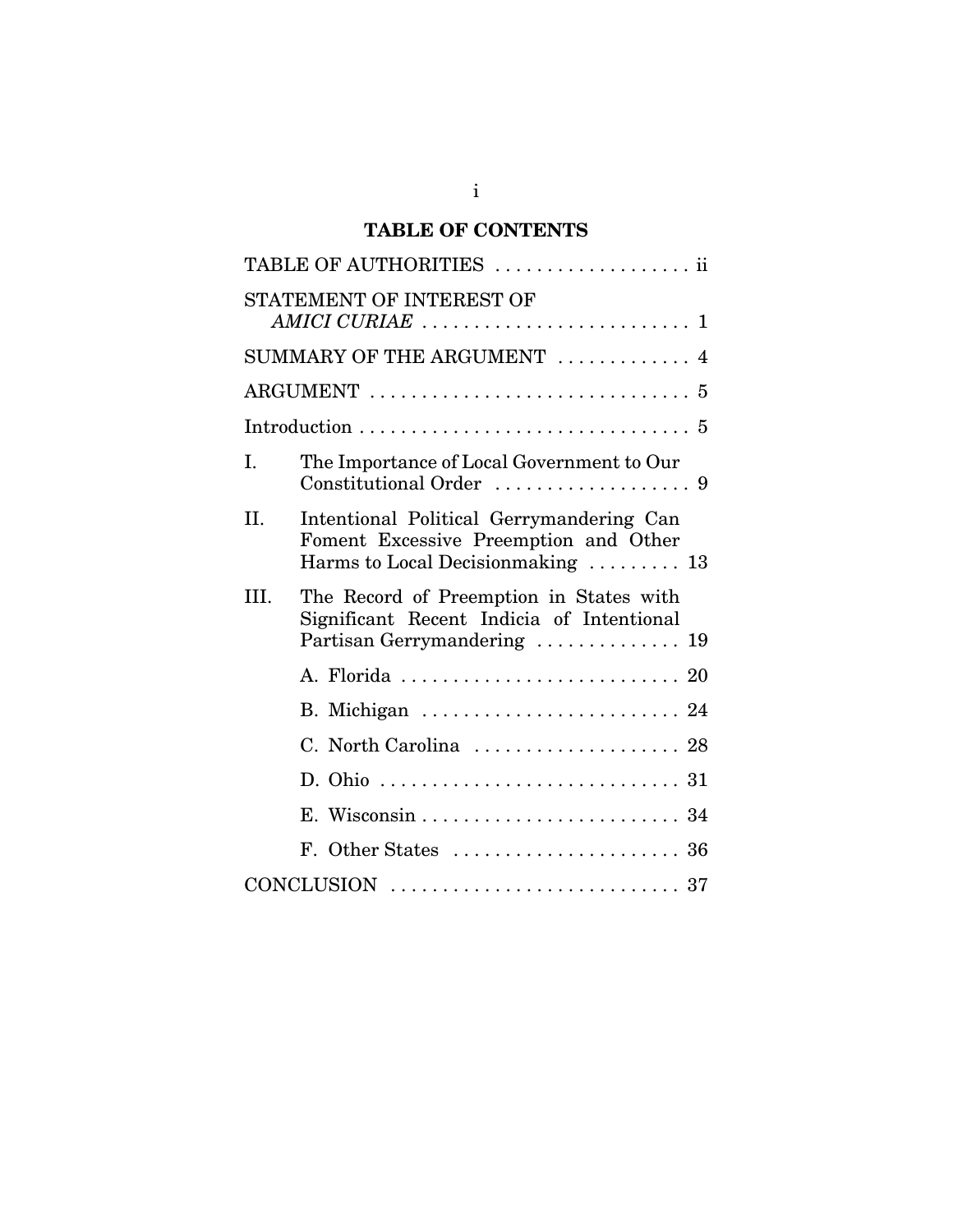# **TABLE OF AUTHORITIES**

# **CASES**

| Ariz. State Legis. v. Ariz. Indep. Redist. Comm'n,                                                                                                                     |
|------------------------------------------------------------------------------------------------------------------------------------------------------------------------|
| Avery v. Midland Cnty.,                                                                                                                                                |
| Black v. City of Milwaukee,<br>882 N.W.2d 333 (Wis. 2016)  7, 34, 35                                                                                                   |
| Bond v. United States,                                                                                                                                                 |
| Bush v. Gore,<br>531 U.S. 98 (2000) $\ldots \ldots \ldots \ldots \ldots \ldots \ldots \ldots 20$                                                                       |
| City of Cleveland v. State,<br>No. CV-16-868008 (Ct. C.P. Cuyahoga Cnty.,<br>Ohio Jan. 31, 2017), appeal docketed, No. CA-17-<br>$105500$ (Ohio Ct. App. 2017)  33, 34 |
| City of Dayton v. State,<br>2017 WL 3215532 (Ohio July 26, 2017)  34                                                                                                   |
| In re City of Detroit,<br>504 B.R. 97 (Bankr. E.D. Mich. 2013) 26                                                                                                      |
| City of El Cenizo v. Texas,<br>No. SA-17-CV-404-OLG                                                                                                                    |
| Fla. Carry, Inc. v. City of Tallahassee,<br>212 So. 3d (Fla. Dist. Ct. App. 2017) 24                                                                                   |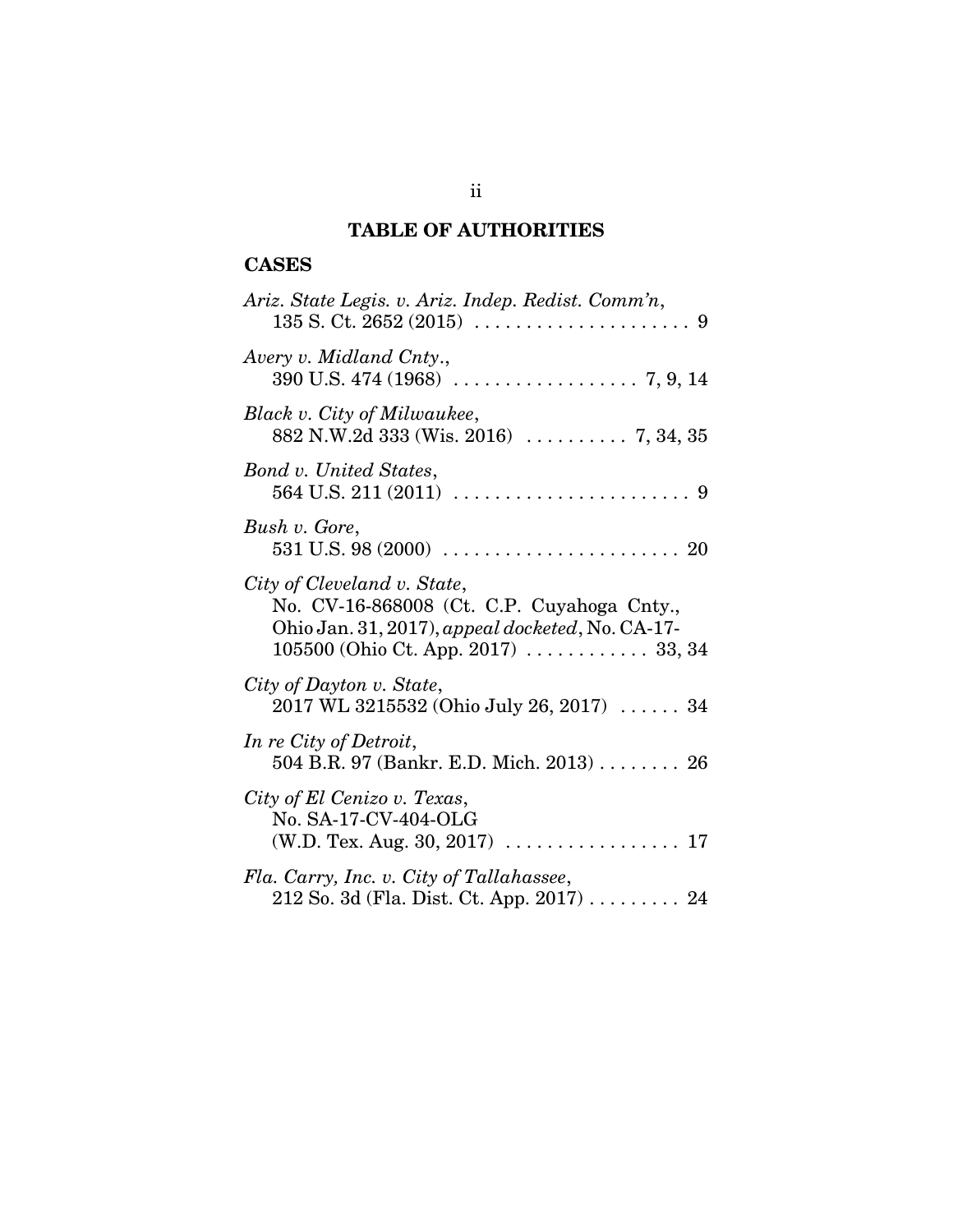| Fla. Retail Fed'n, Inc. v. City of Coral Gables,<br>No. 2016-018370-CA-01 (Fla. Cir. Ct. Mar. 9,<br>2017), appeal docketed, No. 3D17-562 (Fla. Dist.                                                                                      |
|-------------------------------------------------------------------------------------------------------------------------------------------------------------------------------------------------------------------------------------------|
| Fla. Retail Fed'n, Inc., et. al., v. City of Miami<br>Beach,<br>No. 16-031886-CA-10 (Fla. Cir. Ct. Mar. 27,<br>2017), appeal docketed, No. 3D17-705 (Fla. Dist.<br>Ct. App. Mar. 30, 2017) $\ldots \ldots \ldots \ldots \ldots \ldots$ 23 |
| Gregory v. Ashcroft,                                                                                                                                                                                                                      |
| Holt Civic Club v. City of Tuscaloosa,                                                                                                                                                                                                    |
| Hunter v. City of Pittsburgh,                                                                                                                                                                                                             |
| Jacobberger v. Terry,                                                                                                                                                                                                                     |
| Lima v. State,<br>909 N.E.2d 616 (Ohio 2009) 33                                                                                                                                                                                           |
| Lochner v. New York,                                                                                                                                                                                                                      |
| Martinez v. Bush,<br>234 F. Supp. 2d 1275 (S.D. Fla. 2002)  21                                                                                                                                                                            |
| New State Ice Co. v. Liebmann,                                                                                                                                                                                                            |
| Reynolds v. Sims,                                                                                                                                                                                                                         |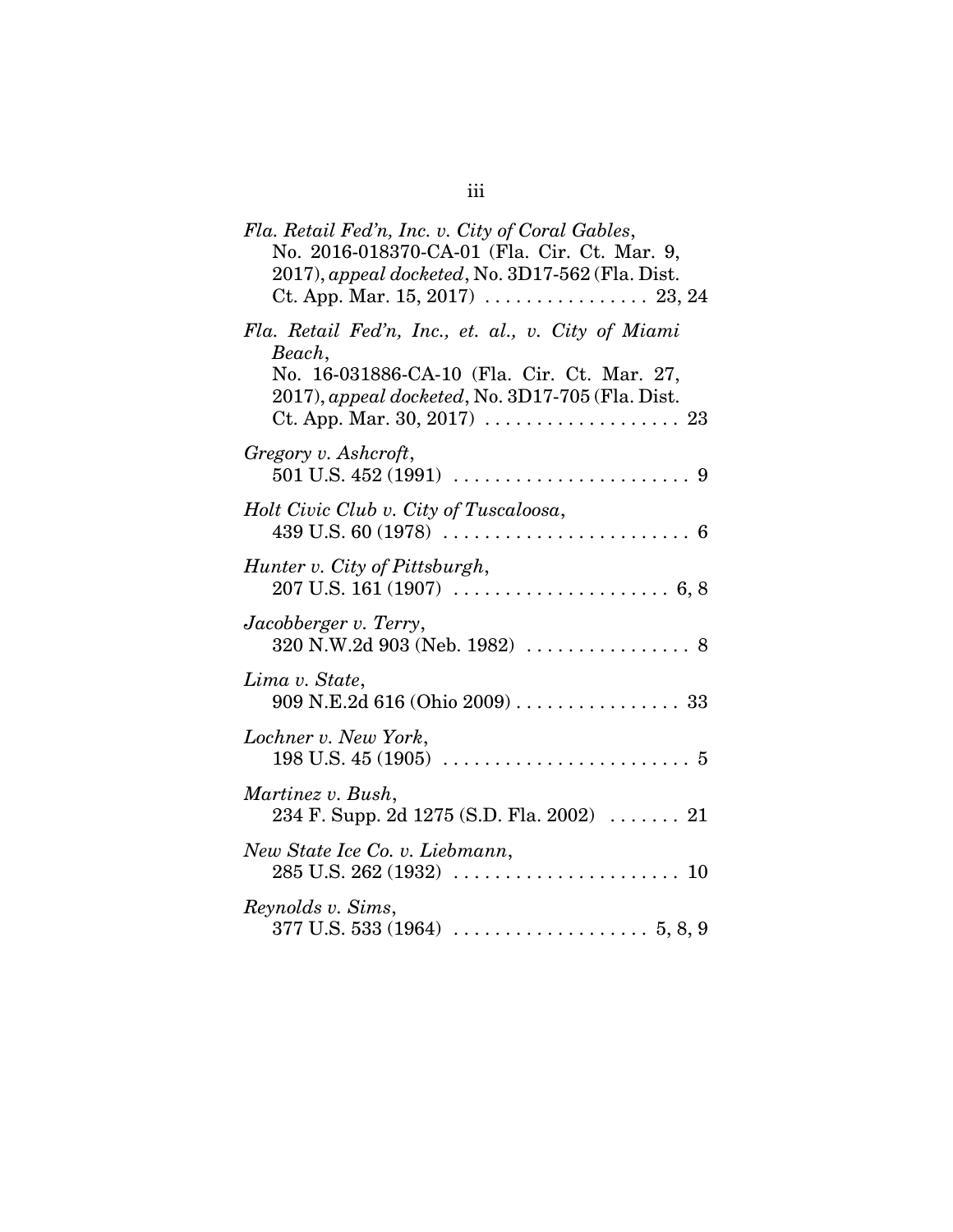| Romer v. Evans,                                                                         |
|-----------------------------------------------------------------------------------------|
| Washington v. Seattle Sch. Dist. No. 1,                                                 |
| Whitford v. Gill,<br>218 F. Supp. 3d 837                                                |
| Williamson v. Lee Optical of Okla., Inc.,                                               |
| <b>STATUTES</b>                                                                         |
| 2002 Ohio Laws H 386 (codified as amended at<br>OHIO REV. CODE ANN. §§ 1.63, 1349.25 to |
| 2006 Ohio Laws S 82 (codified at OHIO REV. CODE                                         |
| 2006 Ohio Laws H 347 (codified at OHIO REV. CODE                                        |
| 2011 Fla. Sess. Law Serv. ch. 2011-109 (codified at                                     |

| 2011 Mich. Legis. Serv. P.A. 4 (H.B. 4214) (West)<br>(codified at MICH. COMP. LAWS ANN. § 141.1501)  |  |
|------------------------------------------------------------------------------------------------------|--|
| 2012 Mich. Legis. Serv. P.A. 436 (S.B. 865) (West)<br>(codified at MICH. COMP. LAWS ANN. § 141.1549) |  |
| 2013 Fla. Sess. Law Serv. ch. 2013-200 (West)                                                        |  |

| 2013 Fla. Sess. Law Serv. ch. 2013-200 (West)   |  |
|-------------------------------------------------|--|
| (codified as amended at FLA. STAT. $\S$ 218.077 |  |
|                                                 |  |

iv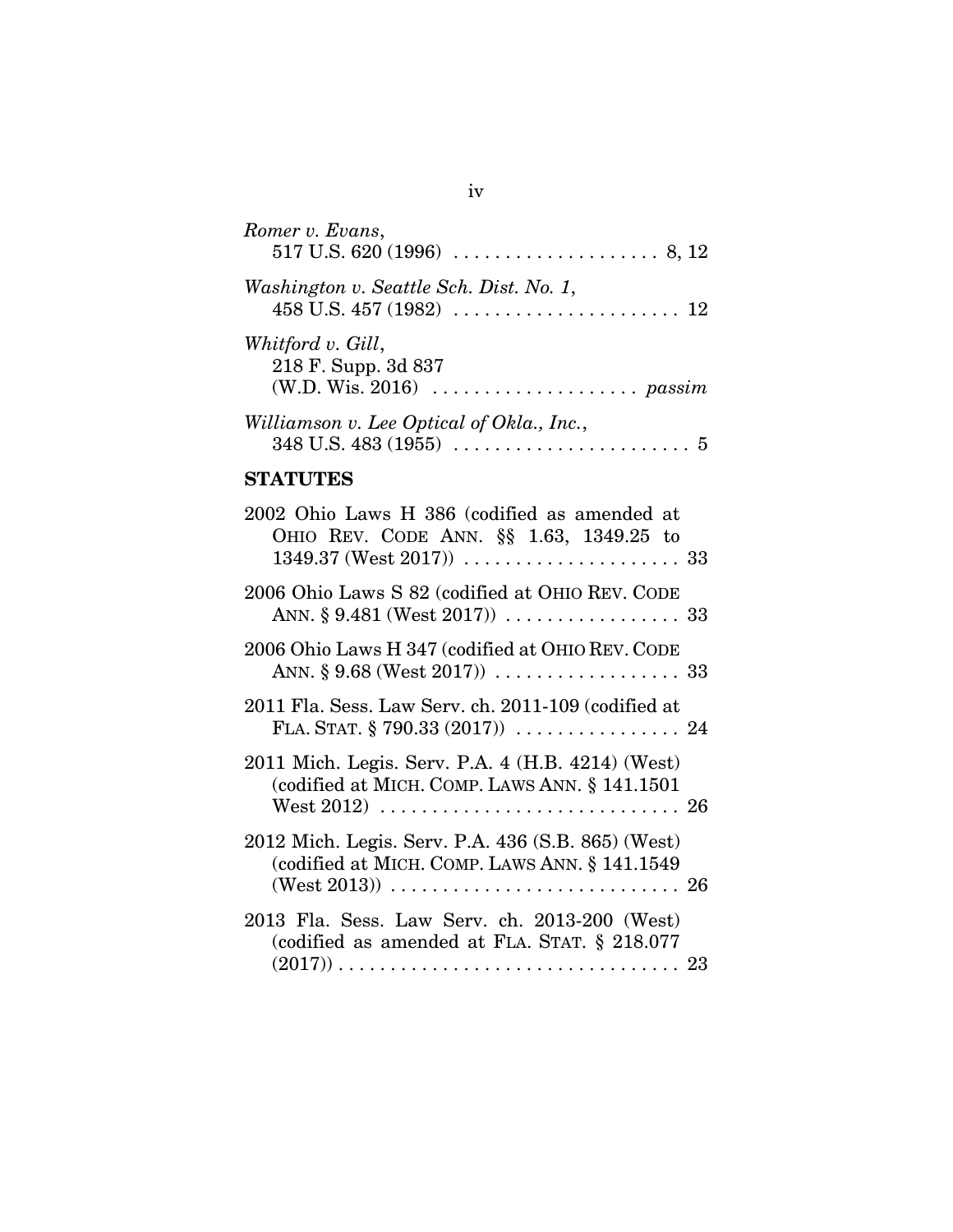| 2013 Ohio Laws S 342 (codified at OHIO REV. CODE<br>ANN. $\S 4511$ et. seq. (West 2017))  34                       |    |
|--------------------------------------------------------------------------------------------------------------------|----|
| 2013 Wis. Legis. Serv. 20 § 1269m (West) (codified<br>at WIS. STAT. ANN. $\S 66.0418$ (West 2017))  35             |    |
| $2013$ Wis. Legis. Serv. $20 \text{ § } 1270$ (West) (codified at<br>WIS. STAT. ANN. $\S 66.0502$ (West 2017))  35 |    |
| 2014 R.I. Pub. Laws ch. 145, art. 11, § 4 (codified at                                                             |    |
| 2015 Mich. Legis. Serv. P.A. 105 (West) (codified at<br>MICH. COMP. LAWS ANN. §§ 123.1381-123.1396                 |    |
| 2015 Ohio Laws H 180 (codified at Ohio Rev. Code                                                                   |    |
| 2015 Wis. Legis. Serv. 374 $\S 2$ (West) (codified at<br>WIS. STAT. ANN. $\S$ 66.0438 (West 2017))  35             |    |
| 2016 Fla. Sess. Law Serv. ch. 2016-61 (West)<br>(codified at FLA. STAT. $\S 500.90 (2017)$ )  23                   |    |
| 2016 Mich. Legis. Serv. P.A. 389 (S.B. 853) (West)<br>(codified at MICH. COMP. LAWS ANN. § 445.591                 |    |
| 2016 N.C. Sess. Laws 3, §2.1 (codified at N.C. GEN.                                                                |    |
|                                                                                                                    |    |
| 2017 Tex. Sess. Law Serv. 4 (West) (codified at TEX.<br>GOV'T CODE ANN. §§ 752.053 & 752.0565 (West                | 17 |

v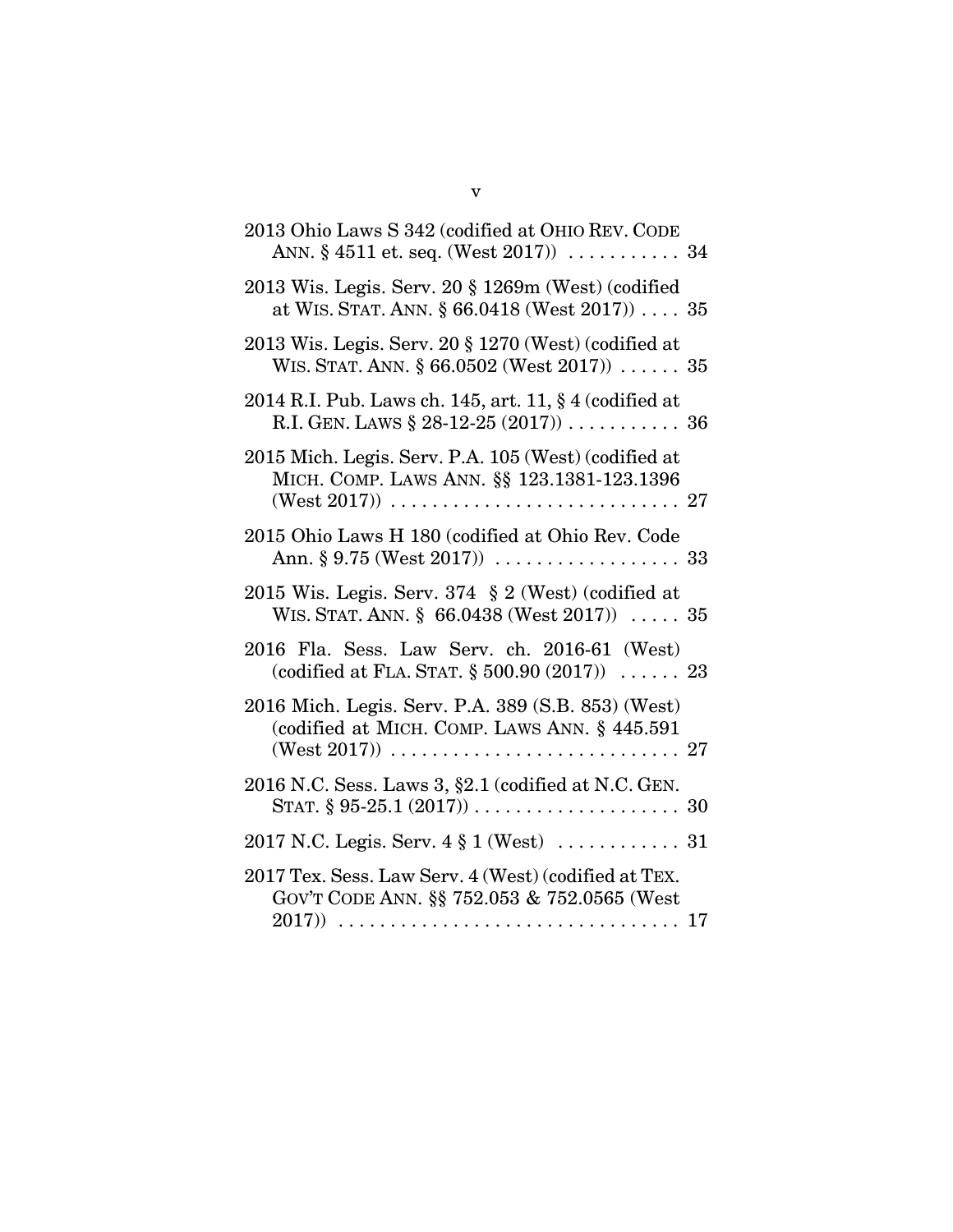| CHARLOTTE, N.C., MUN. CODE.                     |
|-------------------------------------------------|
|                                                 |
| WIS. STAT. ANN. § 104.001 (West 2017)  35       |
| WIS. STAT. ANN. $\S 103.10(1m)$ (West 2017)  35 |
|                                                 |

# **OTHER AUTHORITIES**

| 1 ALEXIS DE TOCQUEVILLE, DEMOCRACY IN AMERICA                                                                                                                                                                                   |
|---------------------------------------------------------------------------------------------------------------------------------------------------------------------------------------------------------------------------------|
| Sam Adler-Bell, Why Are Rhode Island Democrats<br>Blocking Minimum-Wage Increases?, THE<br>NATION, June 11, 2014, https://www.thenation.<br>com/article/why-are-rhode-island-democrats-<br>blocking-minimum-wage-increases/  36 |
| AP Analysis Shows How Gerrymandering Benefited<br>GOP in 2016, MLIVE.COM, June 27, 2017,<br>http://www.mlive.com/news/index.ssf/2017/06/a<br>p_analysis_shows_how_gerryman.html  25, 26                                         |
| Associated Press, Redrawing America: an<br>$Efficiency$ $Gap$ $Analysis$ (2017),<br>http://data.ap.org/projects/2017/efficiency-gap/<br>(click on "Statehouses_Elections" link for data                                         |
| Lynn A. Baker & Daniel B. Rodriguez,<br>Constitutional Home Rule and<br>Judicial Scrutiny, 86 DENV. U. L. REV. 1337                                                                                                             |
| Abraham Bell & Gideon Parchomovsky, Of Property<br>and Federalism, 115 YALE L.J. 72 (2005) $\ldots$ . 12                                                                                                                        |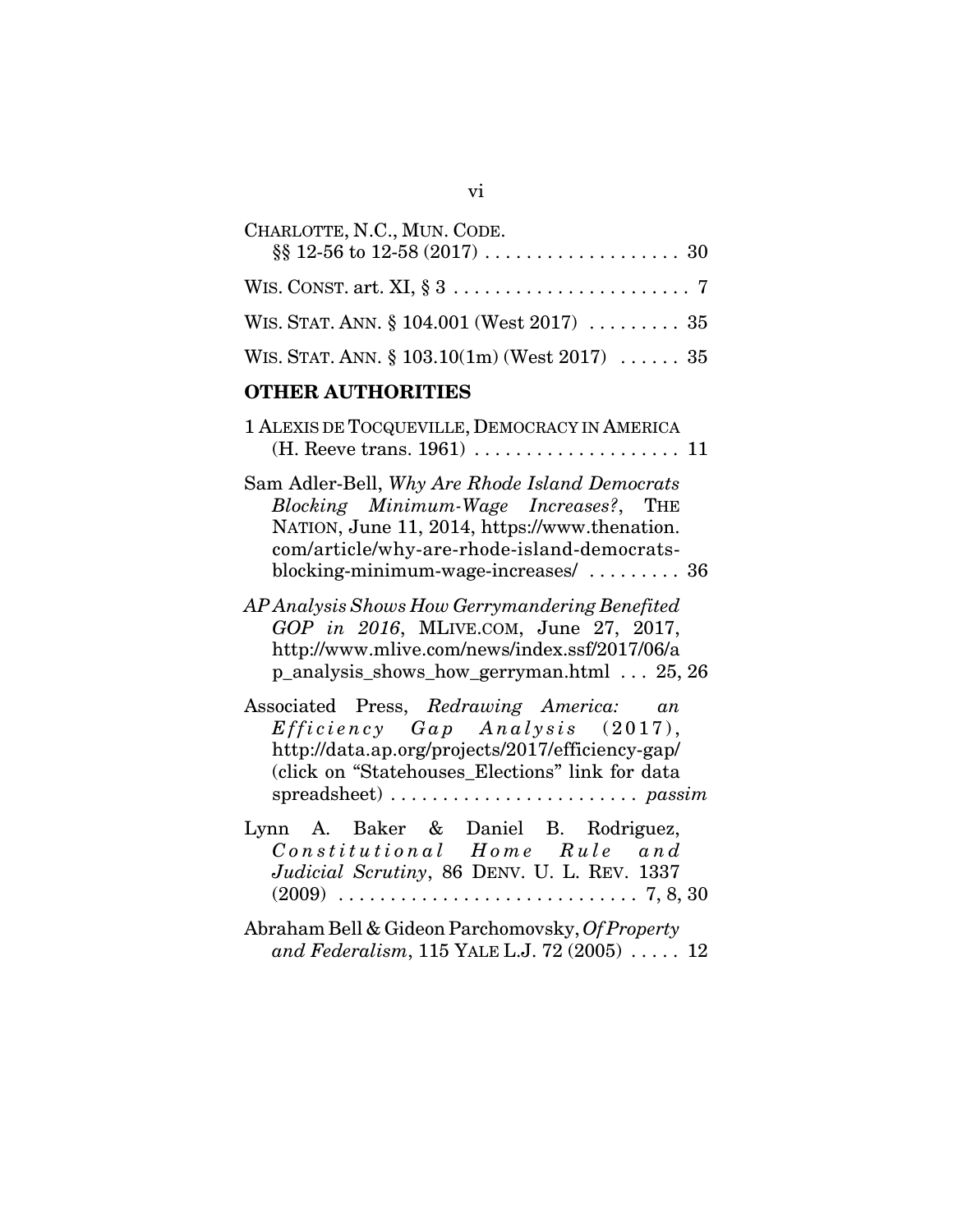| Russell Berman, Florida Struggles to Pay the Tab<br>for Rejecting Obamacare, THE ATLANTIC (May 8,<br>2015), https://www.theatlantic.com/politics/<br>archive/2015/05/florida-struggles-to-pay-the-tab-                                  |
|-----------------------------------------------------------------------------------------------------------------------------------------------------------------------------------------------------------------------------------------|
| Frayda S. Bluestein, Do North Carolina<br>Governments Need Home Rule?, 84 N.C. L. REV.                                                                                                                                                  |
| Ryan Bort, A Comprehensive Timeline of Public<br>Figures Boycotting North Carolina Over the HB2<br>'Bathroom Bill', NEWSWEEK, Sept. 14, 2016,<br>http://www.newsweek.com/north-carolina-hb2-<br>$bathroom$ -bill-timeline-498052  30    |
| Brief for Cal. Citizens Redistricting Comm'n et al.<br>as Amici Curiae Supporting Appellees at 10-13,<br>Gill v. Whitford, No. 16-1161 (S. Ct. Sept. 5,                                                                                 |
| Jessica Bulman-Pozen, Partisan Federalism, 127                                                                                                                                                                                          |
| Erwin Chemerinsky, The Values of Federalism, 47                                                                                                                                                                                         |
| Jowei Chen & Jonathan Rodden, Unintentional<br>Gerrymandering: Political Geography and<br>Electoral Bias in Legislatures, 8 Q. J. POL. SCI.<br>$239 (2013) \ldots \ldots \ldots \ldots \ldots \ldots \ldots \ldots \ldots \quad 15, 22$ |
| RHODES COOK, AMERICA VOTES 31: ELECTION<br>RETURNS BY STATE 2013-2014 (2015)  passim                                                                                                                                                    |
| David Leip's Atlas of U.S. Presidential Elections,<br>http://uselectionatlas.org/  passim                                                                                                                                               |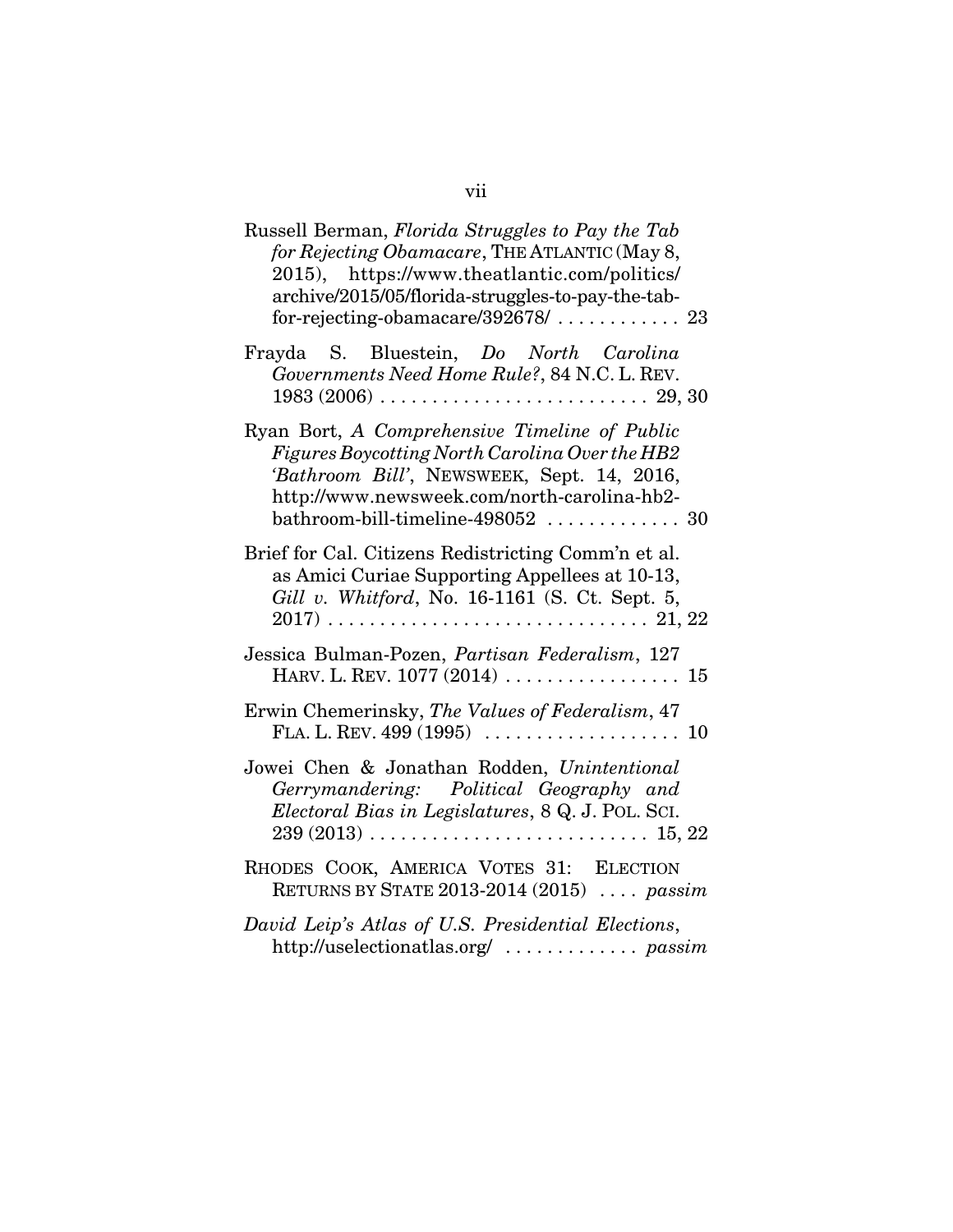| Paul Diller, <i>Intrastate Preemption</i> , 87 B.U. L. REV.<br>$1113(2007)\ldots\ldots\ldots\ldots\ldots\ldots\ldots\ldots\ldots\ldots\ldots$<br>7                                                                                                                           |
|------------------------------------------------------------------------------------------------------------------------------------------------------------------------------------------------------------------------------------------------------------------------------|
| Paul A. Diller, Reorienting Home Rule: Part 1 - The<br>Urban Disadvantage in National and State<br>Lawmaking, 77 LA. L. REV. 287 (2016) . 15, 16, 18                                                                                                                         |
| Paul A. Diller, Reorienting Home Rule: Part 2 -<br>Remedying the Urban Disadvantage through<br>Federalism and Localism, 77 LA. L. REV. 1045<br>$(2017)$<br>. 8                                                                                                               |
| Paul A. Diller, Why Do Cities Innovate in Public<br>Heath? The Implications of Scale and Structure,<br>91 WASH. U. L. REV. $1219(2014)$ 10, 11                                                                                                                               |
| Editorial, North Carolina's Bigoted Bathroom Law,<br>N.Y. TIMES, Mar. 25, 2016 30                                                                                                                                                                                            |
| Paul Egan, Is Emergency Manager Law to Blame<br>for Flint Water Crisis?, DETROIT FREE PRESS<br>(Oct. 24, 2015), http://www.freep.com/story/<br>news/politics/2015/10/24/emergency-manager-<br>$law\text{-}blame\text{-}flint\text{-}water\text{-}crisis/74048854/ \ldots 27$ |
| Florida House of Representatives elections, 2014,<br>Ballotpedia, https://ballotpedia.org/Florida_<br>House of Representatives elections, 2014  21                                                                                                                           |
| Florida State Legislature, Ballotpedia,<br>https://ballotpedia.org/Florida_State_Legislature                                                                                                                                                                                 |
| Florida State Senate elections, 2014, Ballotpedia,<br>https://ballotpedia.org/Florida_State_                                                                                                                                                                                 |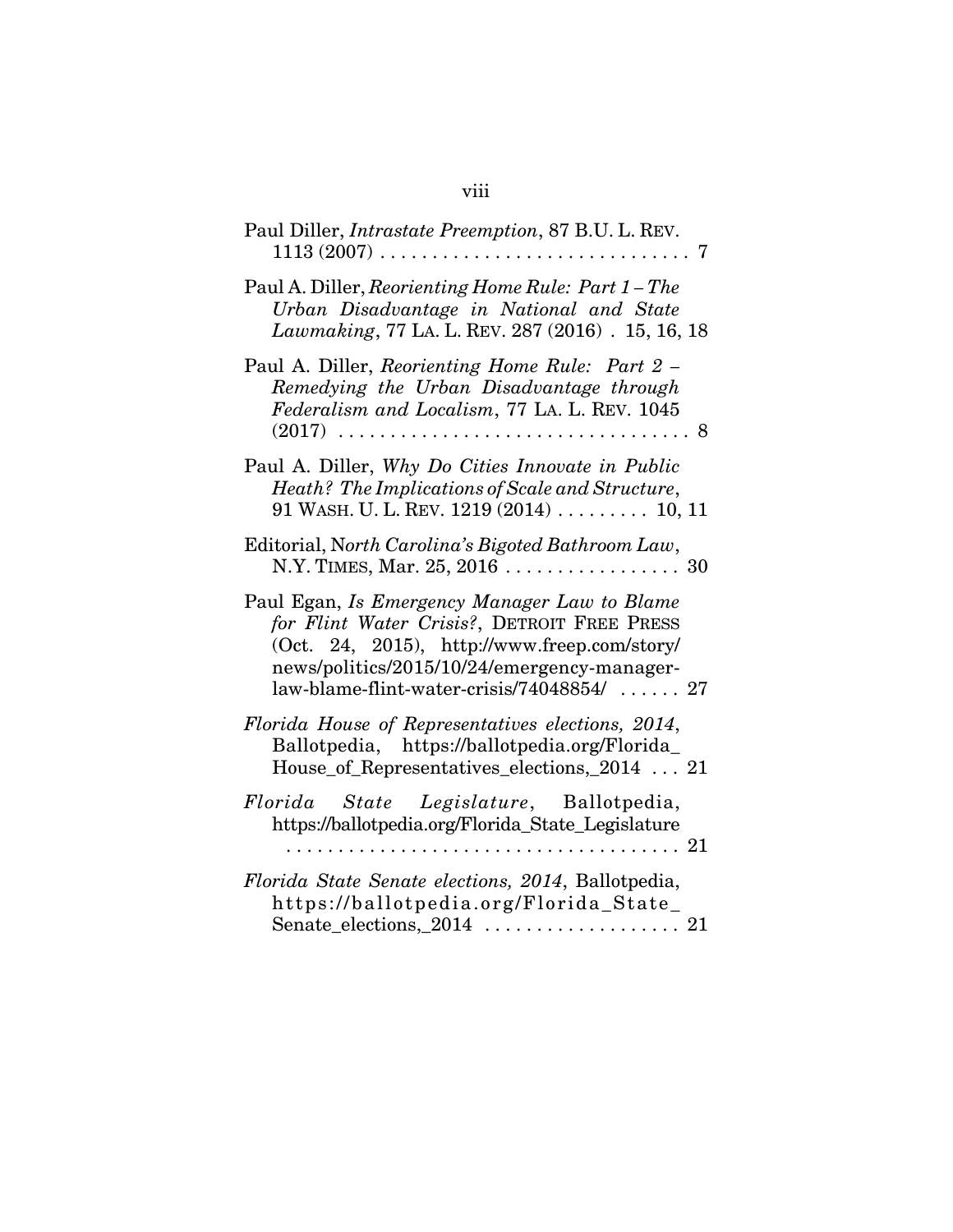| Lauren Gibbons, How Michigan's Presidential<br>Election Map Has Changed Since the 1980s,<br>MLive.com, Oct. 27, 2016, http://www.mlive.com/<br>news/index.ssf/2016/10/five_takeaways_from_                                                                                          |
|-------------------------------------------------------------------------------------------------------------------------------------------------------------------------------------------------------------------------------------------------------------------------------------|
| Chelsea Harvey, Yes, This Is Real: Michigan Just<br>Banned Banning Plastic Bags (Dec. 30, 2016),<br>https://www.washingtonpost.com/news/energy-<br>environment/wp/2016/12/30/yes-this-is-real-<br>michigan-just-banned-banning-plastic-<br>bags/?utm_term=. $63e5a19f886f$ $27, 28$ |
| Samuel Issacharoff & Pamela S. Karlan, Where to<br>Draw the Line? Judicial Review of Political<br>Gerrymanders, 153 U. PA. L. REV. 541 (2004) . 16                                                                                                                                  |
| Chris Kardish, How North Carolina Turned So Red<br>So Fast, GOVERNING (July 2014),<br>http://www.governing.com/topics/politics/gov-<br>north-carolina-southern-progressivism.html 28                                                                                                |
| KYLE KONDIK, THE BELLWETHER - WHY OHIO PICKS<br>THE PRESIDENT (Ohio Univ. Press 2016)  31                                                                                                                                                                                           |
| Emily Lawler, Gov. Rick Snyder Signs 'Death Star'<br>Bill Prohibiting Local Wage, Benefits<br>Ordinances, MLive.com, June 30, 2015,<br>http://www.mlive.com/lansing-<br>news/index.ssf/2015/06/gov_rick_snyder_                                                                     |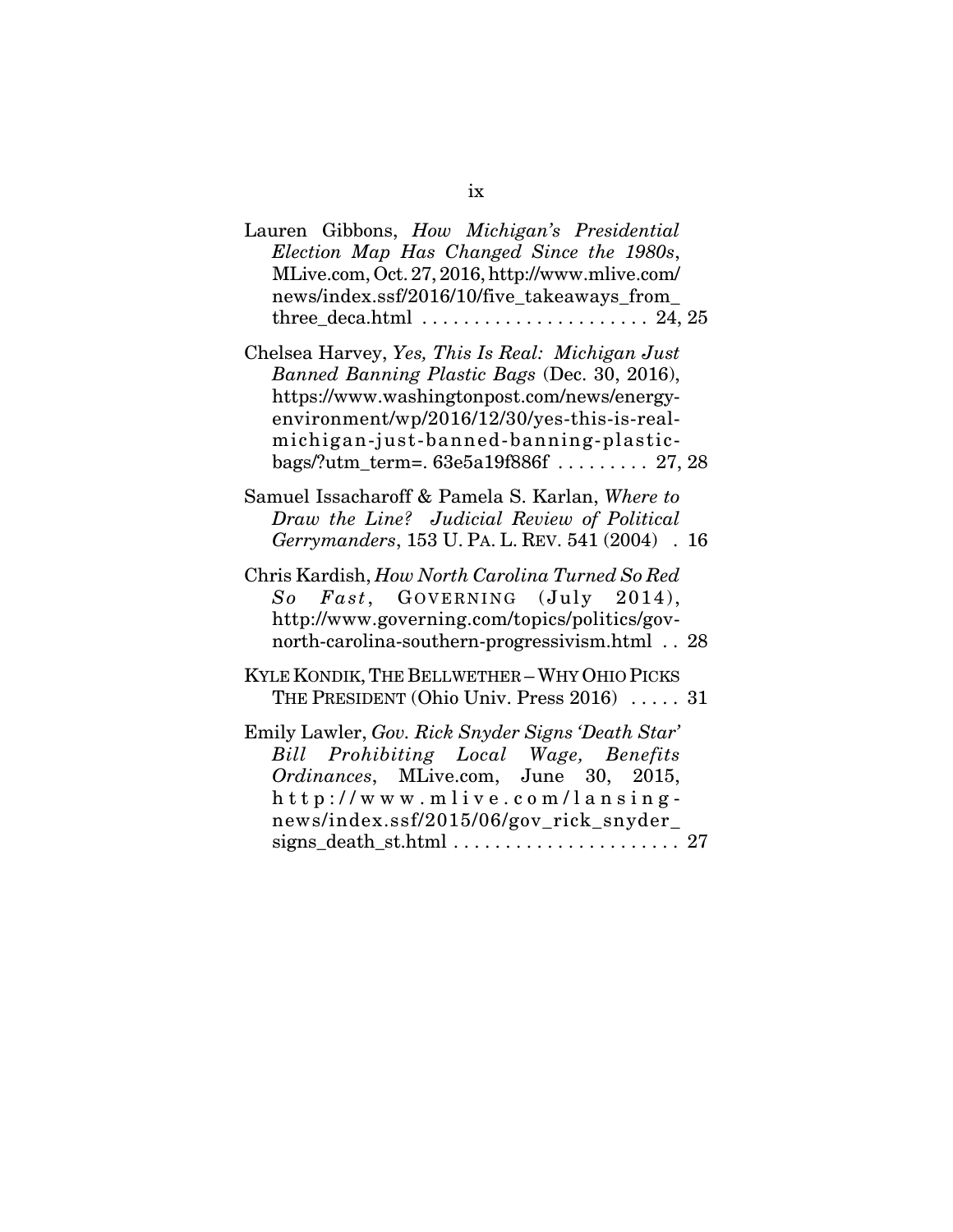| Memorandum from Evan N. Pratt, Water Resources<br>Comm'r, Washtenaw Cnty., on Carryout Bag<br>Ordinance to Andy LeBarre, Chair, Ways &<br>Means Comm., Washtenaw Cnty. (May 4, 2016),<br>http://www.ewashtenaw.org/government/boc/a<br>genda/wm/year_2016/2016-05-<br>04wm/ALLA1a1BOCMemo<br>Resolution_BagOrdinanceAdoption.pdf  28 |  |
|--------------------------------------------------------------------------------------------------------------------------------------------------------------------------------------------------------------------------------------------------------------------------------------------------------------------------------------|--|
| Michigan, All About Redistricting,<br>http://redistricting.lls.edu/states-MI.php  26                                                                                                                                                                                                                                                 |  |
| Michigan House of Representatives elections, 2012,<br>Ballotpedia, https://ballotpedia.org/<br>Michigan_House_of_Representatives_elections,                                                                                                                                                                                          |  |
| Michigan House of Representatives elections, 2014,<br>Ballotpedia, https://ballotpedia.org/<br>Michigan_House_of_Representatives_elections,                                                                                                                                                                                          |  |
| Michigan State Legislature, Ballotpedia,<br>https://ballotpedia.org/Michigan_State_Legisla                                                                                                                                                                                                                                           |  |
| NLC, City Rights in an Era of Preemption: A State-<br>by-State Analysis (2017), http://nlc.org/sites/<br>default/files/2017-03/NLC-<br>SML%20Preemption%20Report%202017-<br>pages.pdf $\ldots \ldots \ldots \ldots \ldots \ldots \ldots \ldots \ldots \ldots 36$                                                                     |  |
| North Carolina House of Representatives, Roll Call<br>Vote on HB 937 (July 27, 2011),<br>http://www.ncga.state.nc.us/gascripts/<br>voteHistory/RollCallVoteTranscript.pl?sSessio<br>n=2011&sChamber=H&RCS=1287 29                                                                                                                    |  |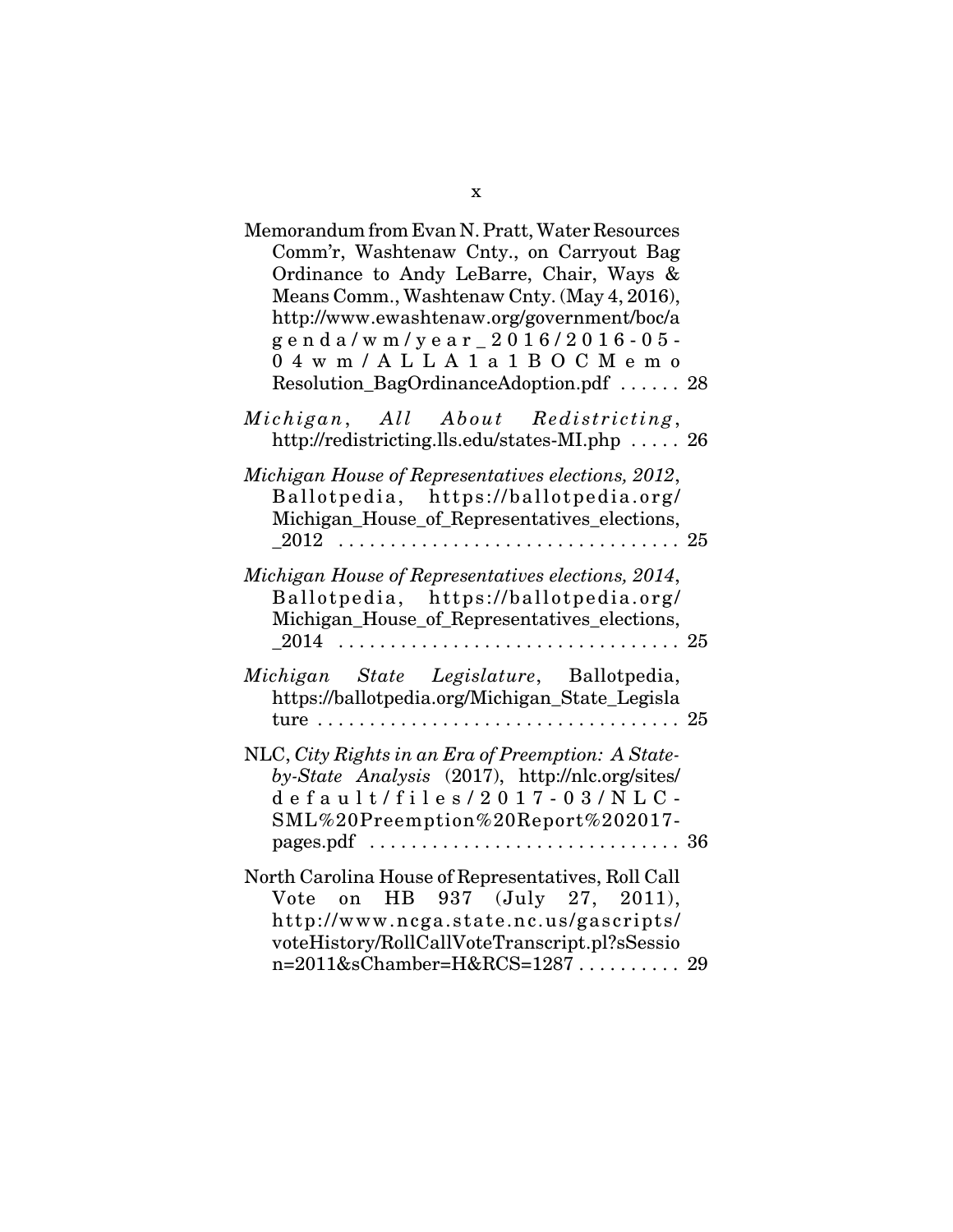| Ohio House of Representatives, Ballotpedia,<br>https://ballotpedia.org/Ohio_House_of_Represe                                                                                                                                                                                                                              |
|---------------------------------------------------------------------------------------------------------------------------------------------------------------------------------------------------------------------------------------------------------------------------------------------------------------------------|
| Ohio State Senate, Ballotpedia,<br>https://ballotpedia.org/Ohio_State_Senate  32                                                                                                                                                                                                                                          |
| Keith T. Poole & Howard Rosenthal, The<br>Polarization of American Politics, 46 J. POL.<br>$1061 (1984) \ldots \ldots \ldots \ldots \ldots \ldots \ldots \ldots \ldots 18$                                                                                                                                                |
| Colin Reischman, Nixon Vetoes Bill Limiting<br>Minimum Wage for Cities, MO. TIMES (July 10,<br>2015), http://themissouritimes.com/19526/<br>nixon-vetoes-bill-limiting-minimum-wage-for-                                                                                                                                  |
| Pamela H. Rice & Milton Greenberg, Municipal<br>Protection of Human Rights, 1952 WIS. L. REV.                                                                                                                                                                                                                             |
| States in the Senate, Florida,<br>http://www.senate.gov/states/FL/intro.htm  20                                                                                                                                                                                                                                           |
| States in the Senate, Michigan,<br>http://www.senate.gov/states/MI/intro.htm  25                                                                                                                                                                                                                                          |
| States in the Senate, Ohio,<br>http://www.senate.gov/states/OH/intro.htm  31                                                                                                                                                                                                                                              |
| David Stebenne, Re-Mapping American Politics, in<br>5 Origins: Current Events in Historical<br>Perspective (February 2012), available at<br>http://origins.osu.edu/article/re-mapping-<br>american-politics-redistricting-revolution-fifty-<br>years-later $\dots \dots \dots \dots \dots \dots \dots \dots \dots 32, 33$ |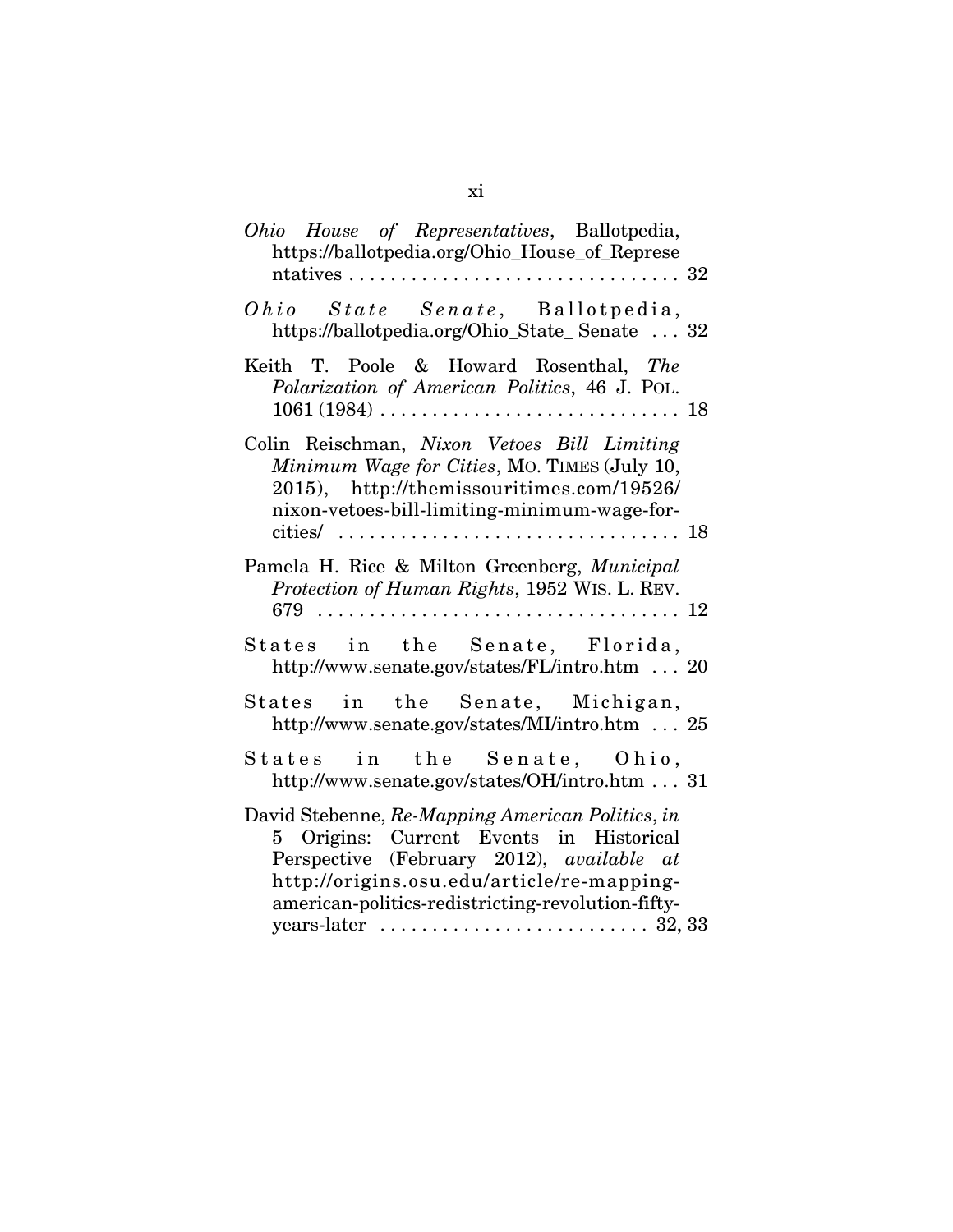## **STATEMENT OF INTEREST OF** *AMICI CURIAE*

The International Municipal Lawyers Association ("IMLA") has been an advocate and resource for local government attorneys since  $1935<sup>1</sup>$  Owned solely by its more than 2,500 members, IMLA serves as an international clearinghouse for legal information and cooperation on municipal legal matters. IMLA's mission is to advance the responsible development of municipal law through education and advocacy by providing the collective viewpoint of local governments around the country on legal issues before the Supreme Court of the United States, the United States Courts of Appeals, and state supreme and appellate courts.

The National League of Cities ("NLC") is dedicated to helping city leaders build better communities. NLC is a resource and advocate for 19,000 cities, towns, and villages, representing more than 218 million Americans.

The U.S. Conference of Mayors ("USCM"), founded in 1932, is the official nonpartisan organization of all United States cities with a population of more than 30,000 people, which includes over 1,400 cities at present. Each city is represented in USCM by its chief elected official, the mayor.

<sup>1</sup> Pursuant to Supreme Court Rule 37.6, counsel for *amici* represent that they authored this brief in its entirety and that none of the parties or their counsel, nor any other person or entity other than *amici* or its counsel, made a monetary contribution intended to fund the preparation or submission of this brief. Petitioner and Respondent have consented to the filing of this brief through blanket consent.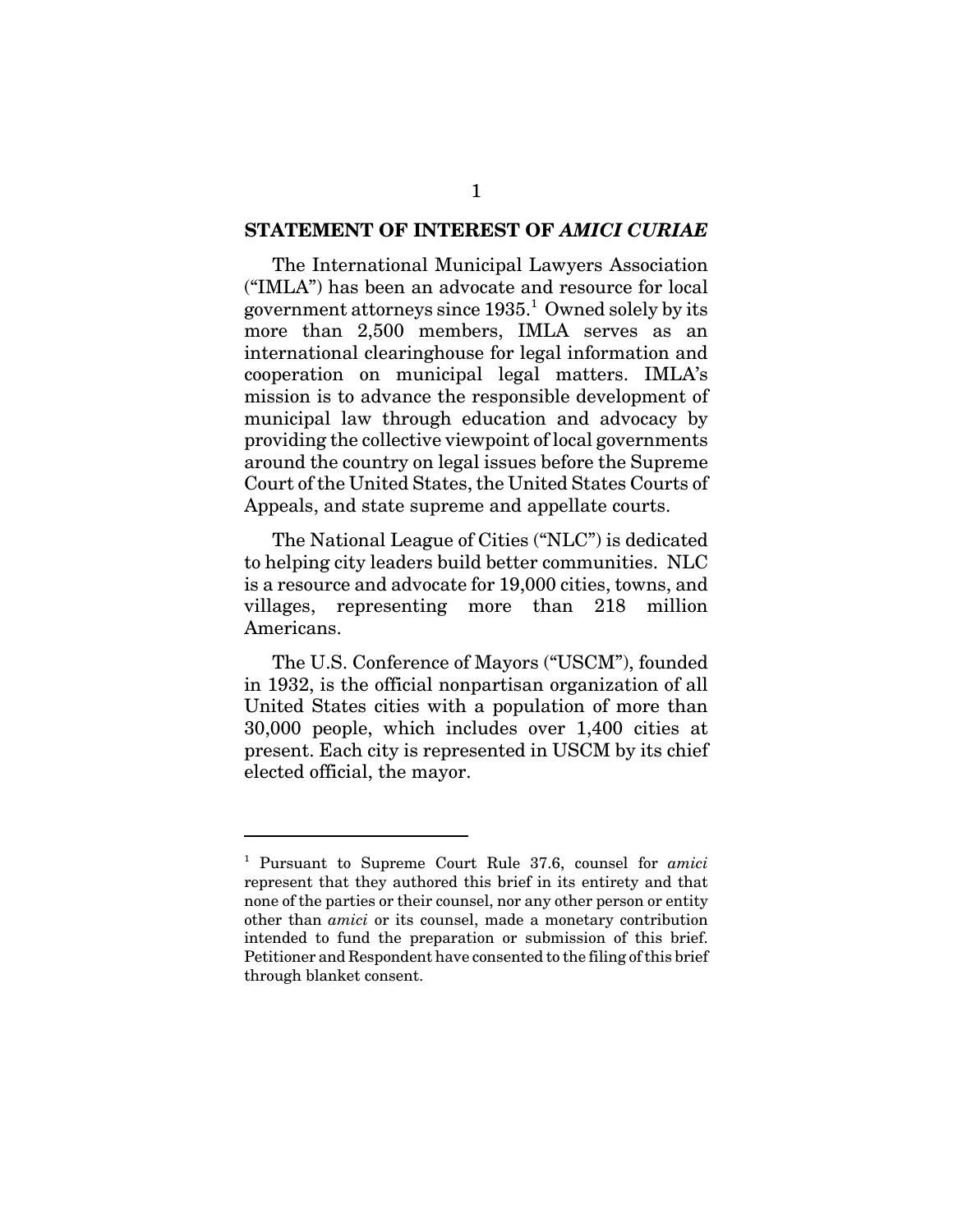The International City/County Management Association ("ICMA") is a non-profit professional and educational organization whose 11,000 members serve as appointed chief executives and assistants for cities, counties, towns, and regional entities. ICMA's mission is to create excellence in local governance by advocating and developing the professional management of local governments throughout the world

Local Government Law Professors include the following seven professors who teach and write in the subject of local government law:

- Nestor M. Davidson is the Albert A. Walsh Professor of Real Estate, Land Use and Property Law at the Fordham University School of Law, where his scholarship and teaching focus on local government law and property. He founded and serves as the academic director of the Urban Law Center.
- Paul A. Diller is a Professor of Law at Willamette University College of Law and the director of its certificate program in law and government. He teaches and writes in the field of local government law, with an emphasis on state-local conflict.
- Clayton Gillette is the Max E. Greenberg Professor of Contract Law at NYU School of Law. He has taught and written in the area of local government law, including work in state pre-emption and the scope of local authority, for several decades.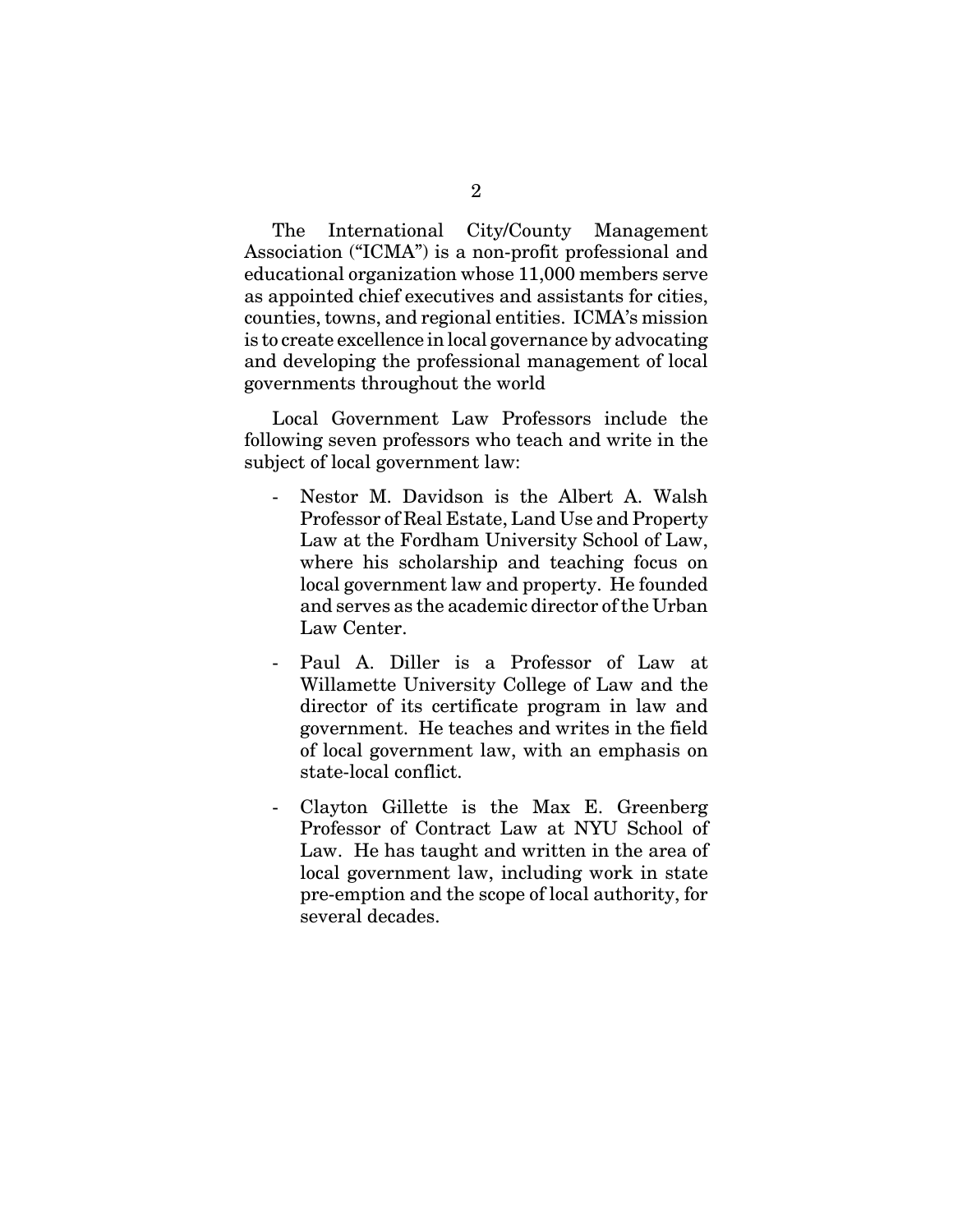- Kathleen Morris is a Professor of Law at Golden Gate University School of Law. A former deputy city attorney for San Francisco, her teaching and scholarship focus on local government law, constitutional law, and property.
- Kenneth Stahl is a Professor of Law and the director of the Environmental, Land Use, and Real Estate Law certificate program at Chapman University Fowler School of Law. His scholarly work focuses on the relationship between the local political process and judicial doctrine in land use and local government law.
- Rick Su is a Professor of Law at the University at Buffalo School of Law. He writes and teaches in the areas of local government law, federalism, and immigration.
- Christopher J Tyson is the Newman Trowbridge Distinguished Professor of Law at the LSU Law Center. He writes and teaches in the area of local government law, focusing on issues related to race, class and metropolitan organization.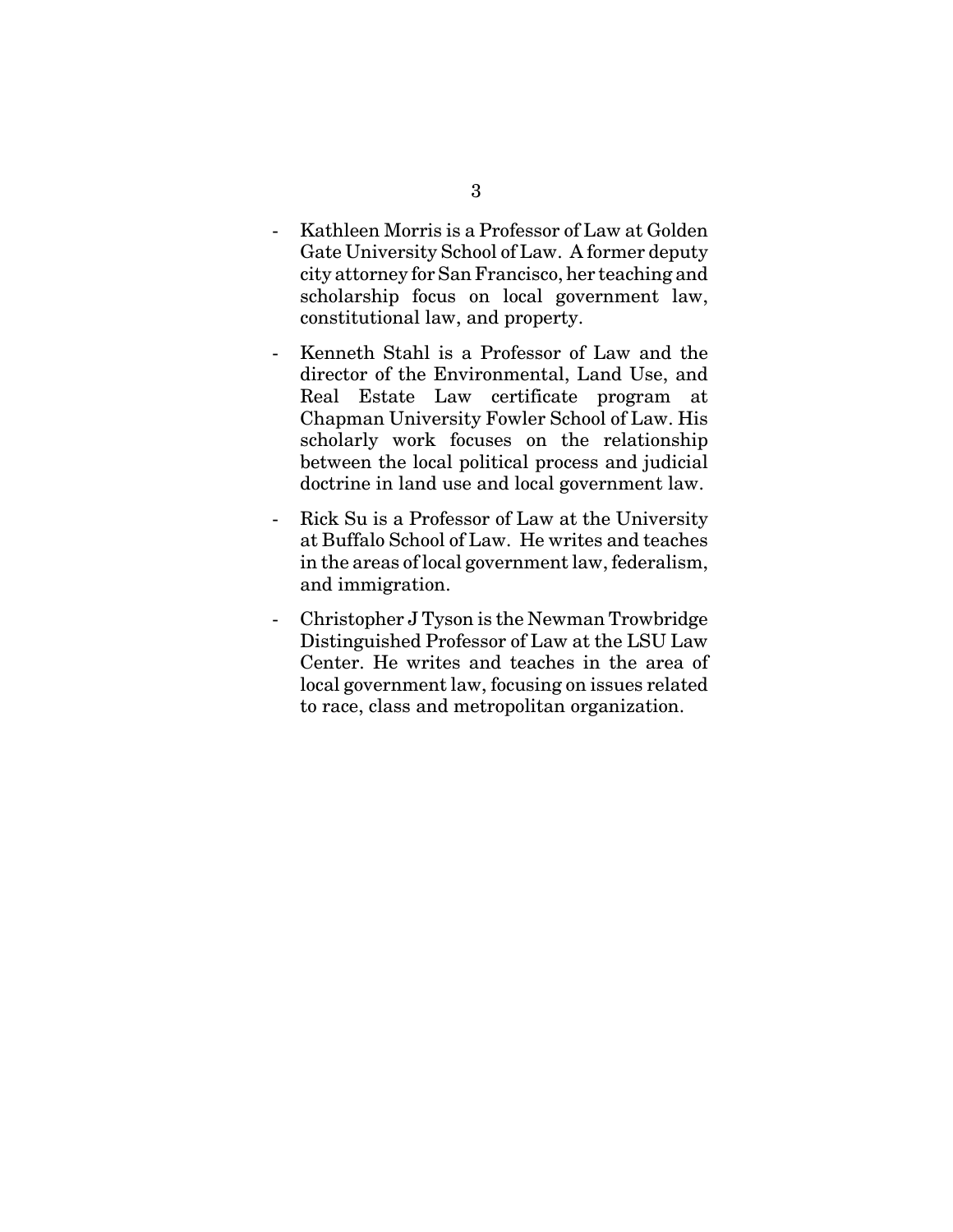### **SUMMARY OF THE ARGUMENT**

In addition to the many grave harms flowing from partisan gerrymandering that Plaintiffs and other amici ably highlight to this Court, this brief argues that intentional partisan gerrymandering threatens local democracy, a concept at the heart of our federal system. Local governments — our cities, suburbs, towns, and counties — have served as vital institutions, engaging citizens, crafting policies particularly sensitive to local needs, and fostering innovation and experimentation since the Founding. As this Court has made clear for over a century, state legislatures are responsible for structuring local governments and delegating authority to them. States thus play a vital role in nurturing the local governance that is constitutive of our federal order. To exercise this authority ably, however, state legislatures must themselves be democratically legitimate — that is, reasonably representative of the state's electorate as a whole. Intentional partisan gerrymandering makes state legislatures *un*-representative of the statewide electorate, thus undercutting state legislatures' moral authority to oversee their local governments in a democratically legitimate fashion.

As this brief demonstrates, in a growing number of states, partisan gerrymandering plays a role in undermining the freedom that local governments should have to pursue policies that their residents prefer. Where political gerrymandering shapes state legislatures that skew away from median voters, state oversight can become simply an extension of increasingly polarized partisan politics. Not surprisingly, then, conflicts over state preemption of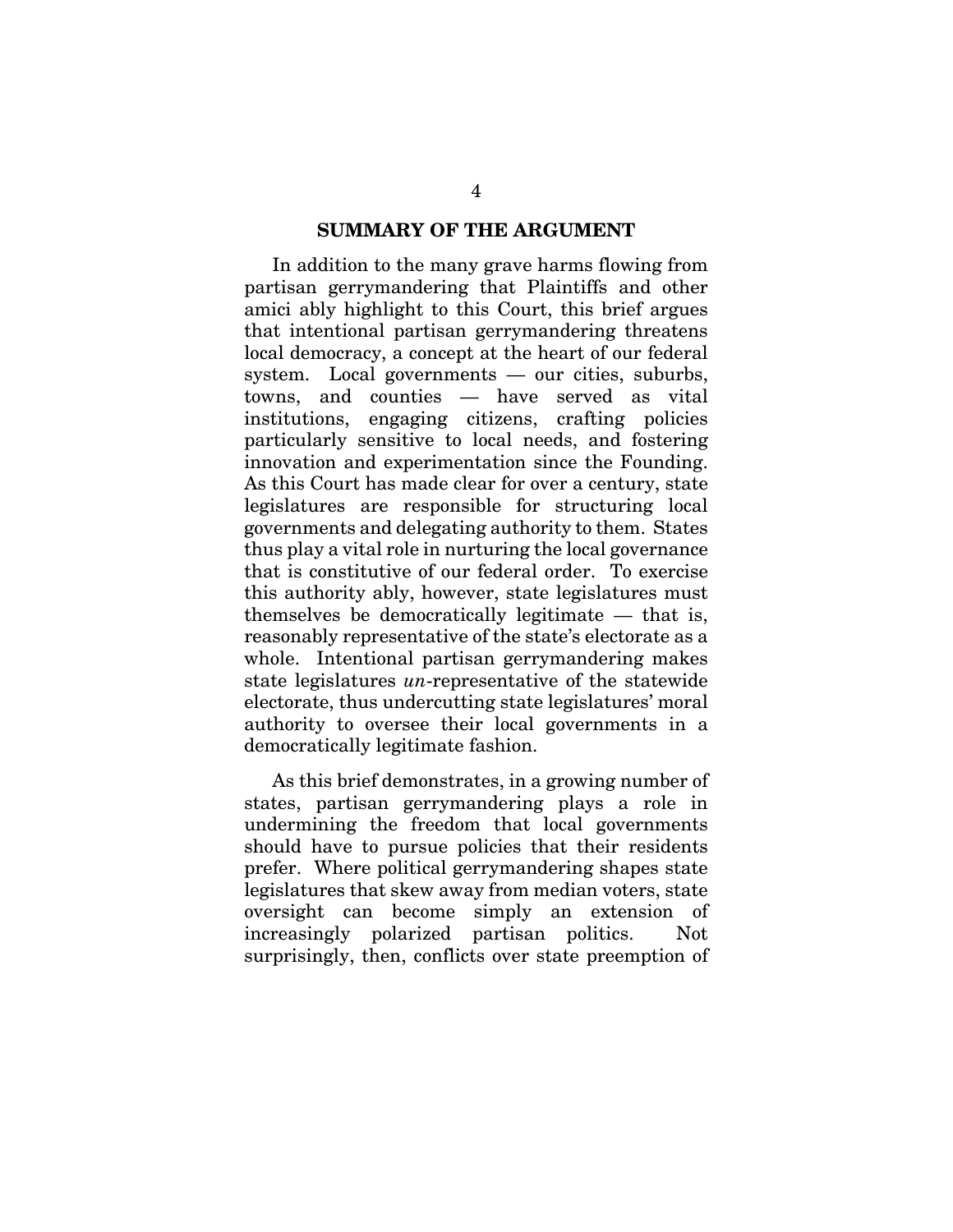local policy are becoming more common, more targeted, and more punitive across the country. A decision in this case upholding the trial court's invalidation of extreme partisan gerrymandering in Wisconsin will help restore public faith in state legislatures as responsible superintendents of the local governments within their boundaries.

#### **ARGUMENT**

### **Introduction**

This case concerns whether and to what extent the United States Constitution, either through the Fourteenth Amendment's Equal Protection Clause or the First Amendment, constrains the ability of a partisan majority in a state legislature to use the redistricting process to attempt to lock itself into power in that state for a decade or more. As this Court has noted, "[s]tate legislatures are, historically, the fountainhead of representative government in this country." *Reynolds v. Sims*, 377 U.S. 533, 564 (1964). As such, it is essential that "a majority of the people of a State [be able to] elect a majority of that State's legislators." *Id.* at 565. At least at the state level, therefore, majoritarian government is woven into our constitutional order through the doctrine of one-person, one-vote articulated in *Sims*. Much of this Court's post-*Lochner v. New York*, 198 U.S. 45 (1905), jurisprudence depends upon the political process to correct misjudgments made by the legislature, with the theory being that unpopular laws can be overturned by the "people" acting through a legislature that represents their views in some fair or accurate way. *E.g.*, *Williamson v. Lee Optical of Okla., Inc.*, 348 U.S. 483, 487 (1955) ("[I]t is for the legislature, not the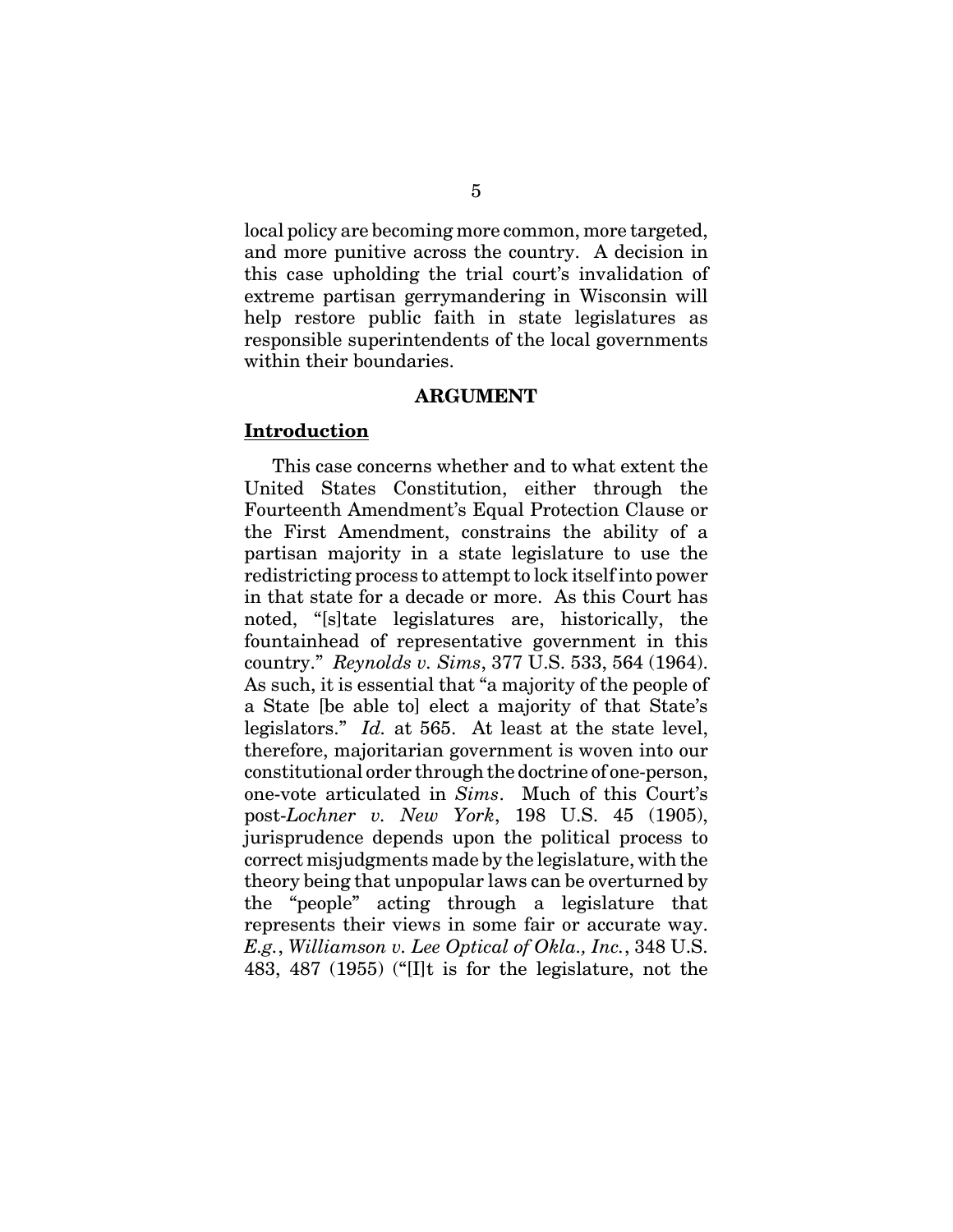courts, to balance the advantages and disadvantages of [regulation.]").

As Appellees and other amici argue, a democratically legitimate, majoritarian state legislature is crucial for many reasons, including that the legislature is the primary instrument for producing the state's public policy. This brief highlights an additional, particularly important reason why state legislatures' composition must be democratically legitimate: they profoundly affect the ability of *local* governments throughout the state to make their own policy choices. This Court has made clear that for federal constitutional purposes, cities are "convenient agencies for exercising such of the governmental powers" that a state may entrust to them. *Hunter v. City of Pittsburgh*, 207 U.S. 161, 178 (1907). Hence, states may "modify or withdraw all such powers" granted to cities and may even go so far as to "destroy the [municipal] corporation." *Id.* at 178-79; *see also Holt Civic Club v. City of Tuscaloosa*, 439 U.S. 60, 71 (1978) (observing that *Hunter* "emphasiz[es] the extraordinarily wide latitude that States have in creating various types of political subdivisions and conferring authority upon them."). Given the nearplenary power that state legislatures may exercise over their political subdivisions, it is critical that they possess the utmost democratic, majoritarian legitimacy when wielding it.

Most states, including Wisconsin, have in their state constitutions or enacted by statute a system of "home rule" whereby cities and/or counties are granted a broad range of default powers to regulate conduct, raise revenue, manage their property and employees, and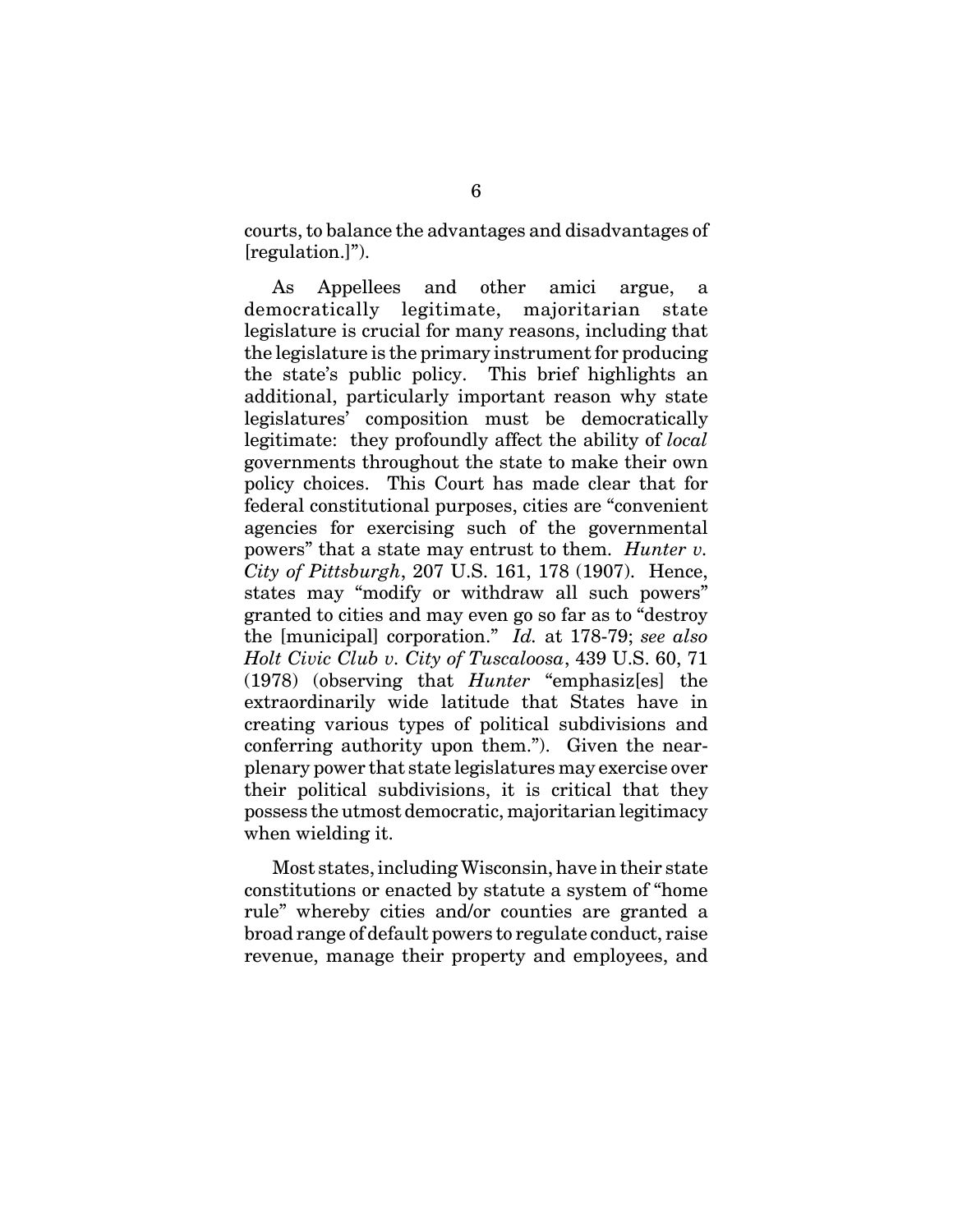structure their own governments. *E.g.*, WIS. CONST. art. XI, § 3 ("Cities and villages organized pursuant to state law may determine their local affairs and government . . . ."); *see also* Lynn A. Baker & Daniel B. Rodriguez, *Constitutional Home Rule and Judicial Scrutiny*, 86 DENV. U. L. REV. 1337, 1374 app. (2009) (listing all state constitutional home rule provisions as of 2009). While these provisions "leave much policy and decisionmaking" to local governments, *Avery v. Midland Cnty.*, 390 U.S. 474, 481 (1968), they also often reserve in state legislatures broad latitude to preempt local authority. *E.g.*, WIS. CONST. art. XI, § 3 (conditioning city power on consistency with the state constitution and "such enactments of the legislature of statewide concern as with uniformity shall affect every city or every village"); *see also* Paul Diller, *Intrastate Preemption*, 87 B.U. L. REV. 1113, 1126-27 (2007) ("[M]ost states now have at least some version of legislative home rule, in which the state legislature has significant authority to preempt local ordinances.").

In some states, there are procedural limits on the manner in which a state legislature may preempt, such as a requirement to preempt uniformly, but so long as that requirement is met the state may preempt any or almost any local measure. *E.g.*, *Black v. City of Milwaukee*, 882 N.W.2d 333, 343 (Wis. 2016) (holding that the state legislature may preempt a city charter ordinance "*either* (1) when the enactment addresses a matter of statewide concern, *or* (2) when the enactment with uniformity affects every city and village"). Hence, local authority is in many states robust as a default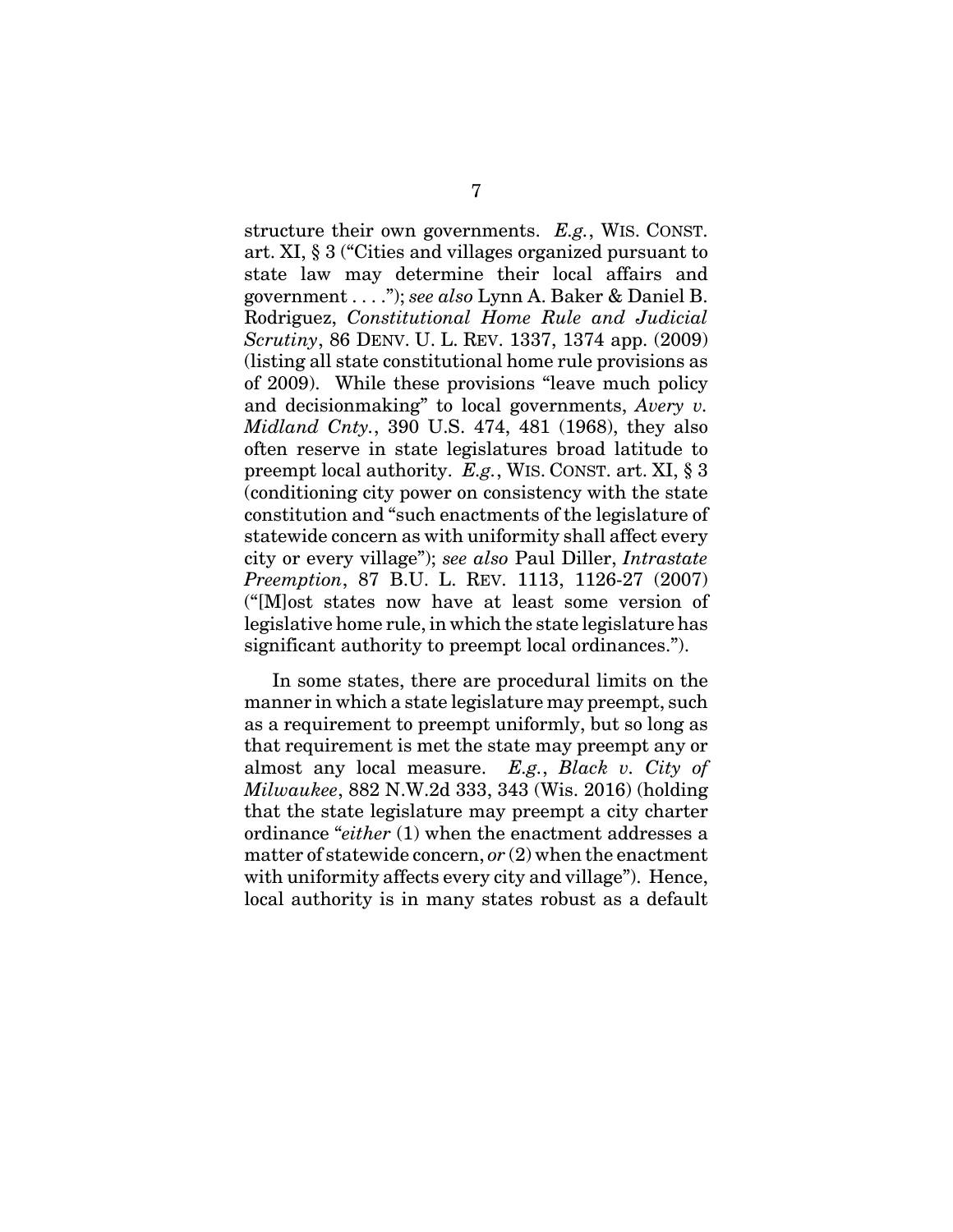matter, but often at the mercy of preemption by state  $legislatures.<sup>2</sup>$ 

If the state legislature that preempts local authority truly represents the majority of the state's voters in the spirit of *Sims*, then preemption of local law is relatively unproblematic. A majority of the state may appropriately decide that a policy enacted by a minority — in a particular city or county — is inconsistent with the state's policy preferences.<sup>3</sup> Preemption thus is one means for the state to preserve its *Hunter*-recognized authority as sovereign over its

<sup>&</sup>lt;sup>2</sup> A minority of states protect constitutionally some residuum of local power, often limited to structural matters like the design of the local government or matters dealing with local employees. *See* Baker & Rodriguez, *supra*, at 1339 n.12 (counting 23 "imperio" home rule states as of 2009); Paul A. Diller, *Reorienting Home Rule: Part 2 – Remedying the Urban Disadvantage through Federalism and Localism*, 77 LA. L. REV. 1045, 1066 (2017) (counting "approximately 15" states in which some subjects of local enactment are constitutionally protected from state override). Even in many of these states, however, the protection of local authority in specific areas is not absolute but rather may be breached when the state legislates in that area to address a matter of "statewide concern." *E.g.*, *Jacobberger v. Terry*, 320 N.W.2d 903, 905-06 (Neb. 1982) (upholding state law requiring cities to elect their council members on a district rather than at-large basis due to "statewide concern" for "socioeconomic" diversity on councils).

<sup>&</sup>lt;sup>3</sup> The state's exercise of power over its localities, of course, just like the action of local governments themselves, is subject to appropriate constitutional constraints. *See*, *e.g.*, *Romer v. Evans*, 517 U.S. 620 (1996) (holding that a statewide referendum amending the Colorado constitution to override three city initiatives recognizing sexual orientation as a protected class violated the Equal Protection Clause of the Fourteenth Amendment).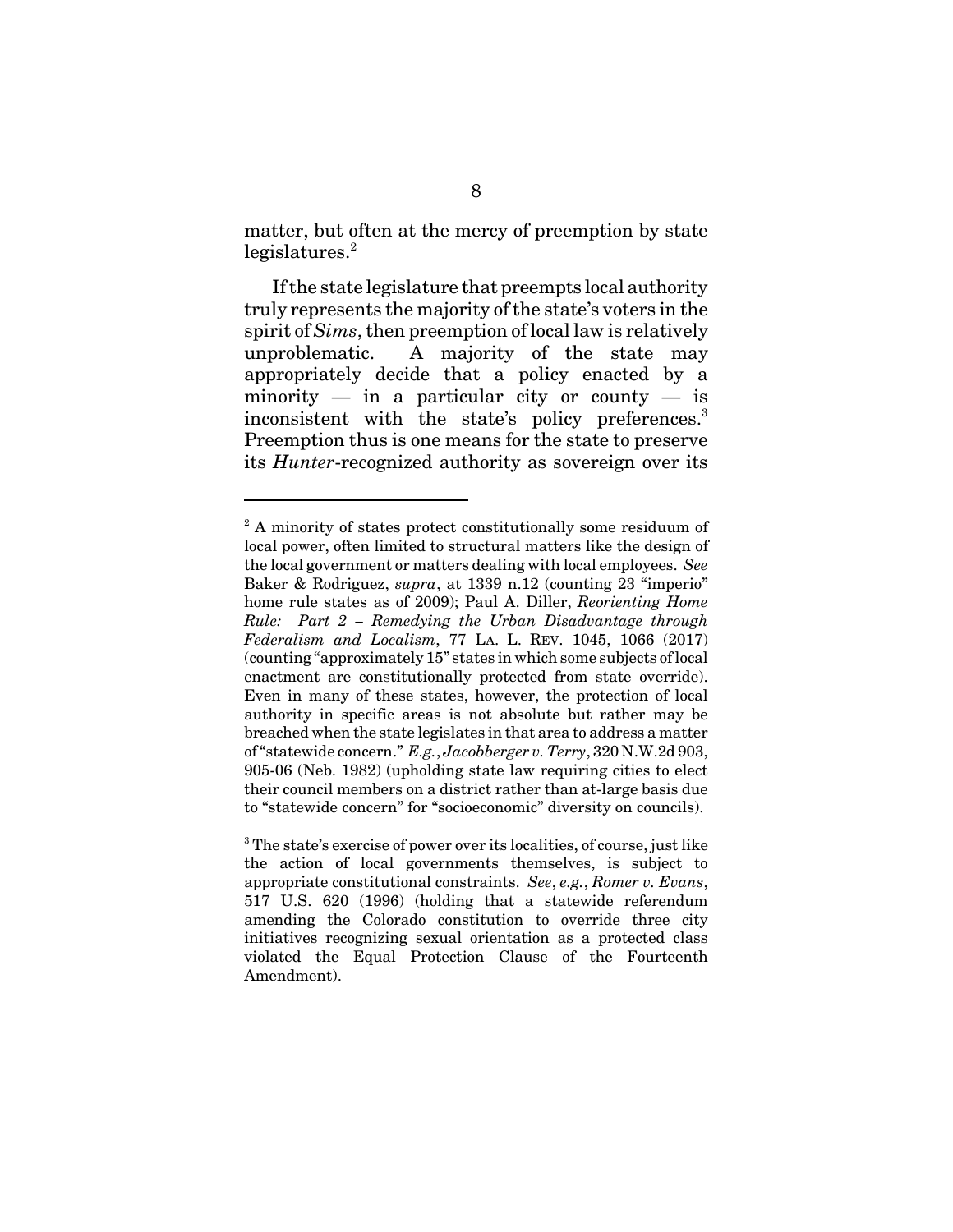local entities. If the preempting state legislature, however, does not represent the state's voters in the spirit of *Sims*, however, but rather due to gerrymandering represents an entrenched political minority, then preemption may be extremely troubling from a democratic standpoint.

# **I. The Importance of Local Government to Our Constitutional Order**

While a state's ultimate control over its local entities is well-established, this Court has nonetheless long recognized the critical importance in our constitutional order of political power being exercised at the local level — that is, the level closest to those governed. *E.g.*, *Avery*, 390 U.S. at 481. As this Court recently stated in the federalism context, preserving a space for more local governance "allows local policies 'more sensitive to the diverse needs of a heterogeneous society,' permits 'innovation and experimentation,' enables greater citizen 'involvement in democratic processes,' and makes government 'more responsive'" by fostering competition for a mobile citizenry. *Ariz. State Legis. v. Ariz. Indep. Redist. Comm'n*, 135 S. Ct. 2652, 2673 (2015) (quoting *Bond v. United States*, 564 U.S. 211, 222 (2011) (quoting *Gregory v. Ashcroft*, 501 U.S. 452, 458 (1991))).

Each of these enduring and vital arguments aptly applies to our nation's great cities, small towns, rural counties, and the rest of the panoply of local governments in our federal system. To begin, local governments have a distinct ability to reflect the particular needs and interests of diverse communities across the country. As Justice Brandeis so famously argued, decentralization can foster innovation in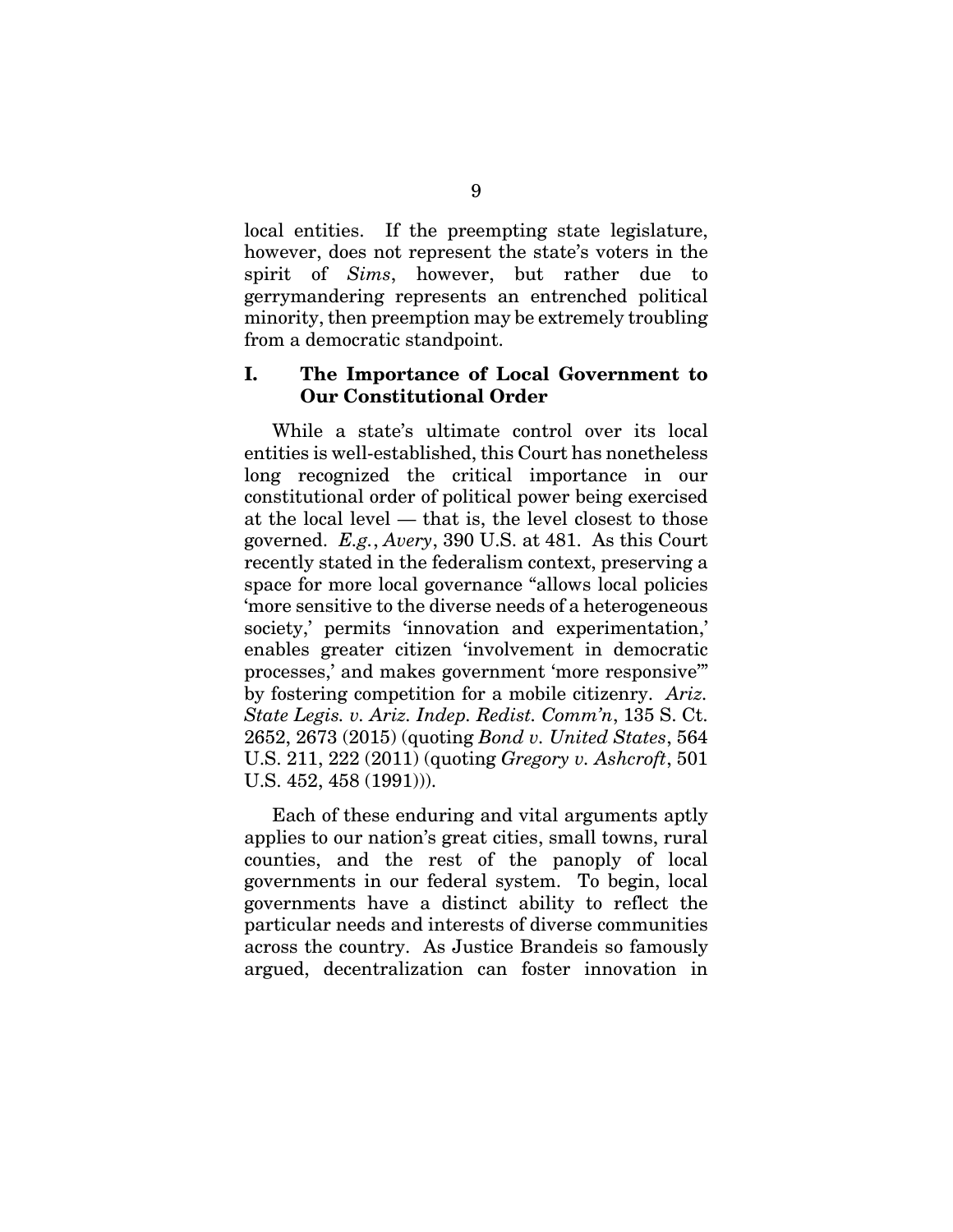policymaking. *See New State Ice Co. v. Liebmann*, 285 U.S. 262, 311 (1932) (Brandeis, J., dissenting) ("It is one of the happy incidents of the federal system that a single courageous state may, if its citizens choose, serve as a laboratory; and try novel social and economic experiments without risk to the rest of the country.").

If the fifty states' ability to serve as "laboratories of democracy" is well-recognized, by sheer quantity the thousands of cities and counties throughout the nation are even better positioned to innovate with respect to policy in all sorts of substantive areas. Whether tackling public health challenges, advancing economic development, developing novel strategies for environmental protection, grappling with the challenges of public safety, or addressing so many other policy challenges, our cities, towns, and counties have been true laboratories of democracy, with innovations at the local level often adopted by states and the national government when they succeed (and cabined when they fail). *See generally* Paul A. Diller, *Why Do Cities Innovate in Public Heath? The Implications of Scale and Structure*, 91 WASH. U. L. REV. 1219 (2014) (discussing dynamics of local innovation and policy diffusion) [hereinafter, Diller, *Why Innovate?*]. Ensuring that all three levels of governance are empowered in our federal system is vitally important. *See* Erwin Chemerinsky, *The Values of Federalism*, 47 FLA. L. REV. 499, 538 (1995) ("A key advantage of having multiple levels of government is the availability of alternative actors to solve important problems. If the federal government fails to act, state and local government action is still possible. If states fail to deal with an issue, federal or local action is possible.").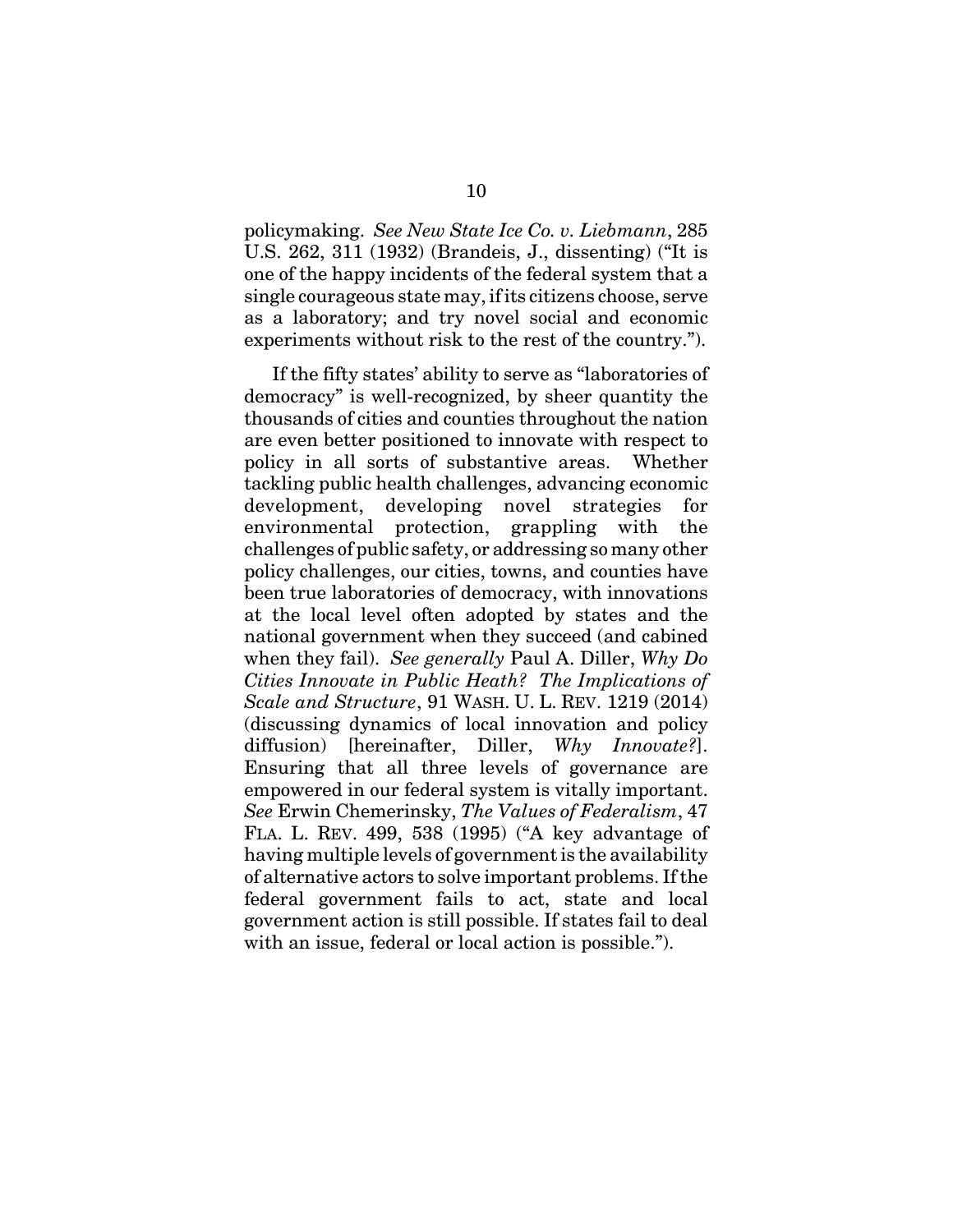In addition to their ability to serve as crucial laboratories of government innovation, municipalities also offer uniquely democratic benefits of participation. From the original New England town meetings of the founding generation — a tradition that still endures to communities across the country today, opportunities for participation and interaction with local officials abound at the local level in ways that are simply not possible for ordinary citizens at the state and federal levels. *See* 1 ALEXIS DE TOCQUEVILLE, DEMOCRACY IN AMERICA 181 (H. Reeve trans. 1961) ("It is incontestably true that the love and the habits of republican government in the United States were engendered in the townships and in the provincial assemblies."). In part, this is because there are generally far fewer constituents for each elected official even in our largest global cities, compared to that of state and national politics. Diller, *Why Innovate?*, *supra*, at 1257-58. These representation ratios allow local leaders to respond more directly to the people who elect them.

Local governments enhance democracy in another related sense, one that de Tocqueville also highlighted when he noted that "[t]own-meetings are to liberty what primary schools are to science; they bring it within the people's reach, they teach men how to use and how to enjoy it." DE TOCQUEVILLE, *supra*, at 76. Service on one of our nation's countless city councils, school boards, county commissions, and myriad other local bodies provides an invaluable training ground for public leaders. Eventual leaders in our state and national governments often learn their earliest lessons in the crucible of local government. When states aggressively preempt local power, it may sap the will of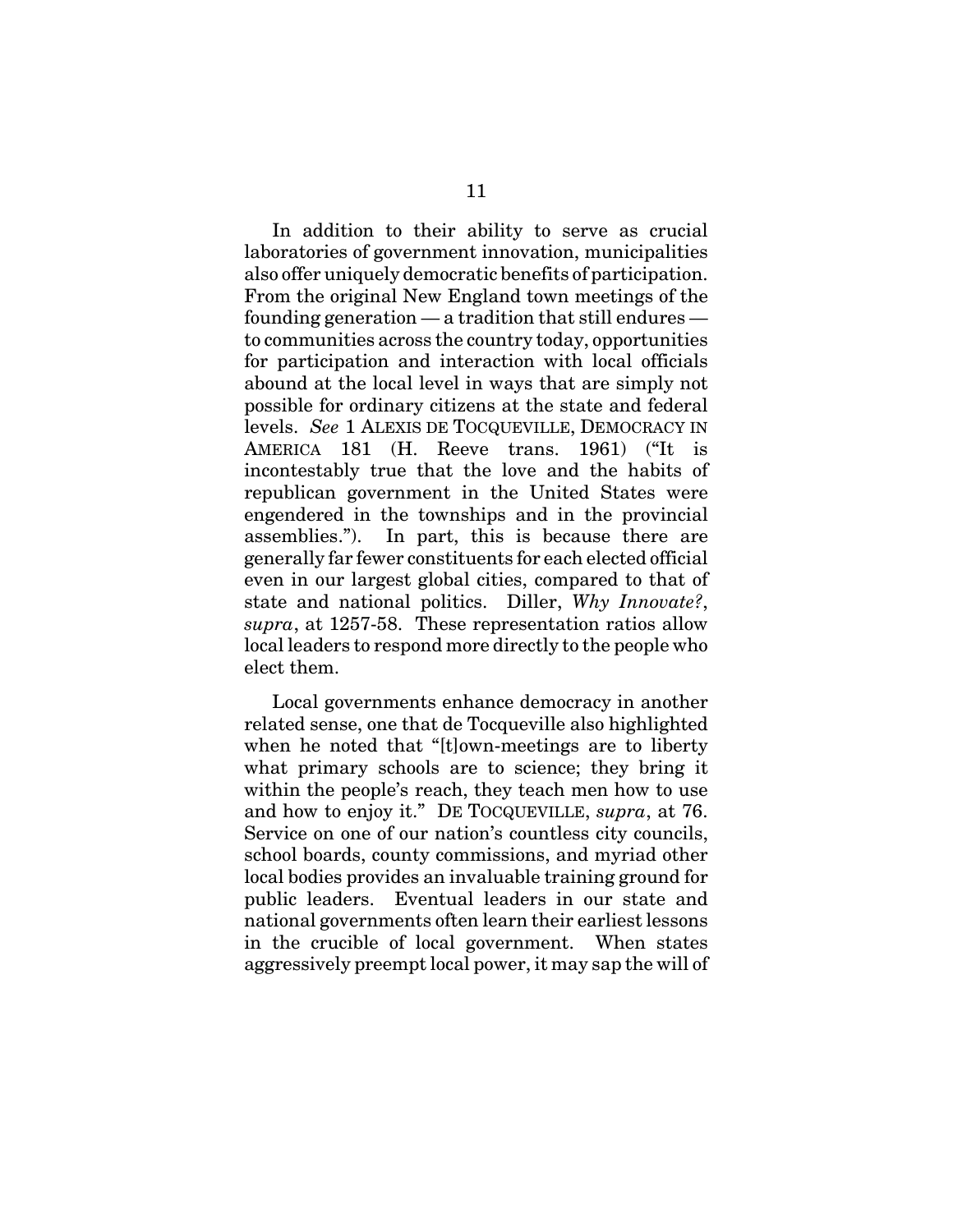residents to run for local office. Why spend hours per week serving in an unpaid city council position, for instance, when the city's authority to regulate in key areas has been eviscerated by the state?

As laboratories of policy and incubators of democratic values, local governments have played a vital role in advancing civil rights. Some of the earliest antidiscrimination provisions emerged at the local level, years before the federal government passed the Civil Rights or Fair Housing Acts. *See* Pamela H. Rice & Milton Greenberg, *Municipal Protection of Human Rights*, 1952 WIS. L. REV. 679 (reviewing local antidiscrimination ordinances that applied to employment, housing, and public accommodations). Cities at the vanguard of civil rights promotion sometimes face resistance from their states. previous decades, this resistance emanated from the initiative process. *E.g.*, *Romer*, 517 U.S. at 623; *see also Washington v. Seattle Sch. Dist. No. 1*, 458 U.S. 457 (1982). More recently, however, as gerrymandering has appeared to warp their makeup, state legislatures have targeted local antidiscrimination laws for preemption, such as in North Carolina.<sup>4</sup>

Finally, it has long been recognized that a certain amount of healthy competition among cities promotes efficiency and accountability in governance. *Cf.* Abraham Bell & Gideon Parchomovsky, *Of Property and Federalism*, 115 YALE L.J. 72, 96-97 (2005) (reviewing empirical evidence that "migration patterns between city and suburbs are significantly affected by

<sup>4</sup> *See infra* Section III.C.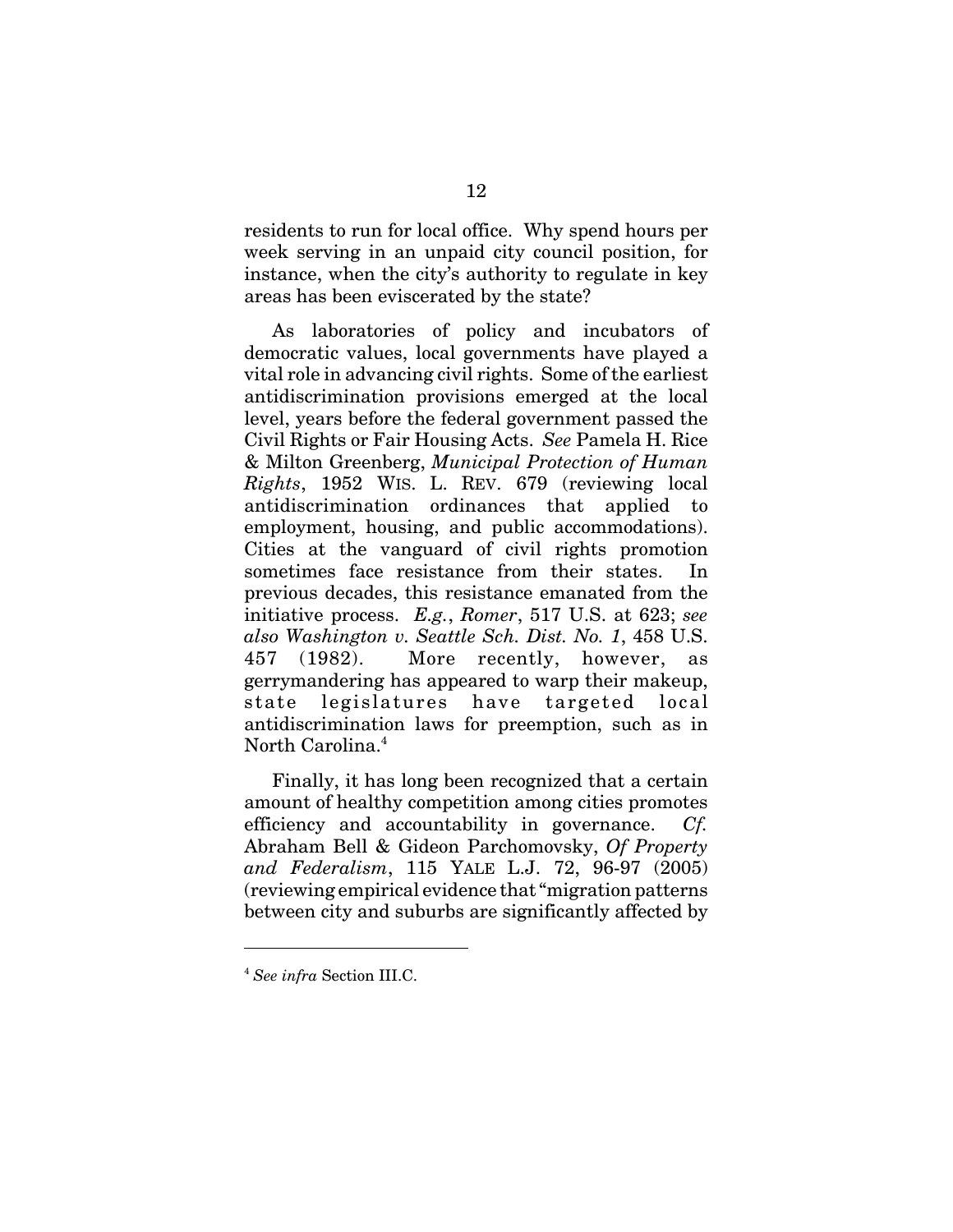tax levels and investment in education"). Decentralization has some logic at the scale of the fifty states, but our nation's cities, towns, and counties have much greater ability to craft policies to respond to the preferences of mobile residents.

In short, the logic of the many benefits that this Court has rightly associated with decentralization and devolution strongly support the empowerment of local governments in our federal system. At the very least, these values require that if and when a state takes a policy choice off the table for local democracy, its legislature possess the democratic legitimacy to justify such a trump.

# **II. Intentional Political Gerrymandering Can Foment Excessive Preemption and Other Harms to Local Decisionmaking**

Intentional political gerrymandering may skew the representation of the state legislature far away from the majority or the median voter. In a politically moderate state, therefore, intentional political gerrymandering may result in a legislature that is far from moderate, skewing heavily toward a particular political party, ideological belief system, or set of issues.

Political groups and citizens whose agenda is disfavored at the state level in part due to intentional gerrymandering might look to another level of government — local government at the city, county, or special district level — to pursue policy goals that are not politically feasible at the state level. Although no state is required by the federal Constitution to have cities, towns, or counties, states have "universally"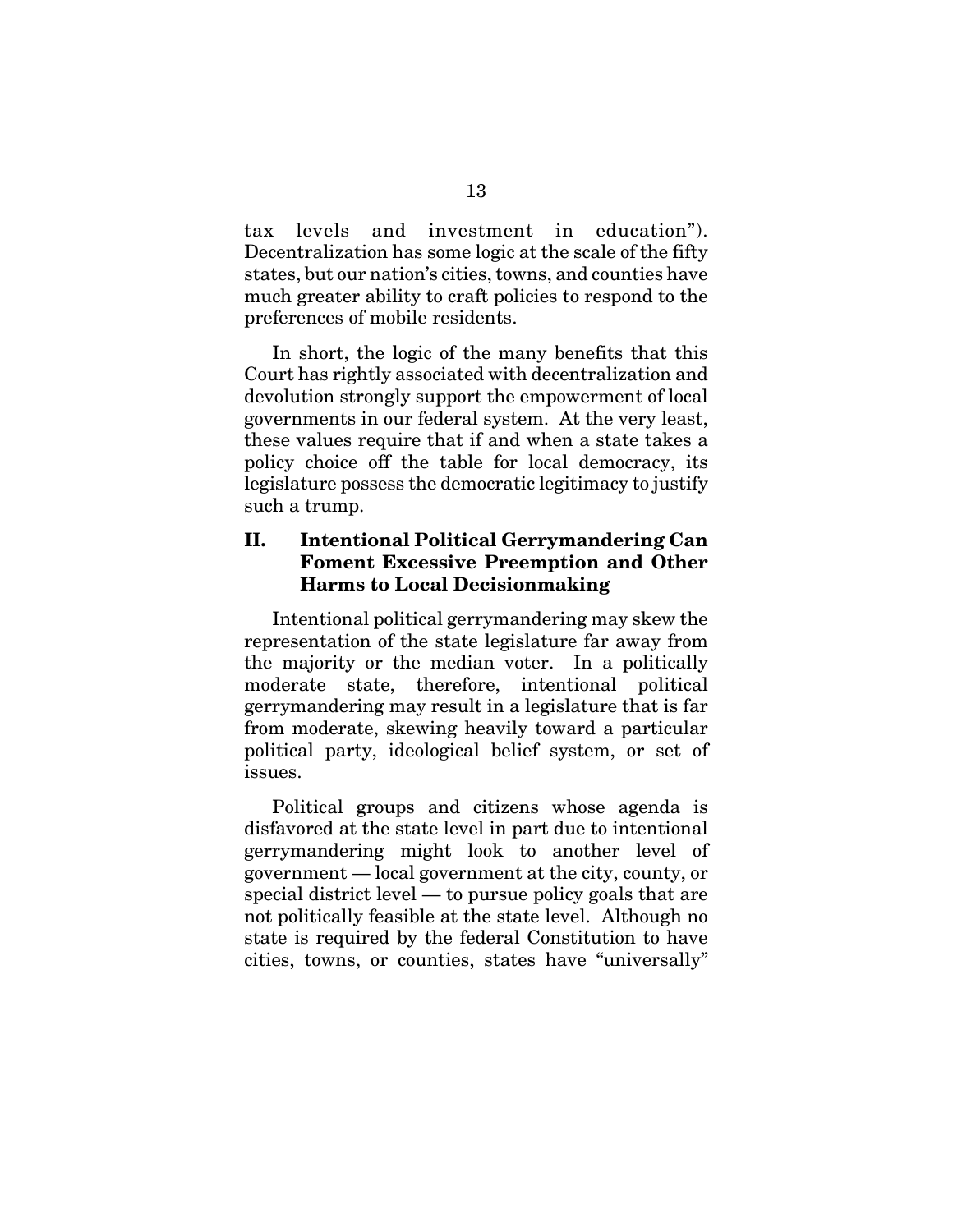chosen to create and empower them because of the benefits of local democracy. *Avery*, 390 U.S. at 481.

In a well-functioning state democracy, local governments would enjoy the freedom to pursue the policies their residents prefer. Of course, when the externalities of local policies are too great or when the state's interest in the uniformity of a regulatory regime is paramount, the state legislature might choose to preempt the local policy. When the choice to preempt, however, does not reflect the will of voters statewide but, rather, the warped view of a politically gerrymandered state legislature, such preemption is much more problematic democratically.

For instance, a highly gerrymandered state legislature in a politically moderate state might adamantly oppose a minimum wage increase. Statewide voters may be cool to the idea of a statewide minimum wage increase, but not so adamantly against it that they would want to prohibit local communities from enacting higher minimum wages in their jurisdictions if they see fit. Nonetheless, in addition to refusing to enact a higher minimum wage, a gerrymandered state legislature in such a circumstance might prohibit any local government from enacting a higher minimum wage. Alternatively, a highly gerrymandered state legislature might insist on heightened wages and benefits for municipal employees. Statewide voters may be mildly supportive of the idea, but not so much so that they would prefer to force such a regime on every city and county statewide. Nonetheless, a highly gerrymandered legislature might do so.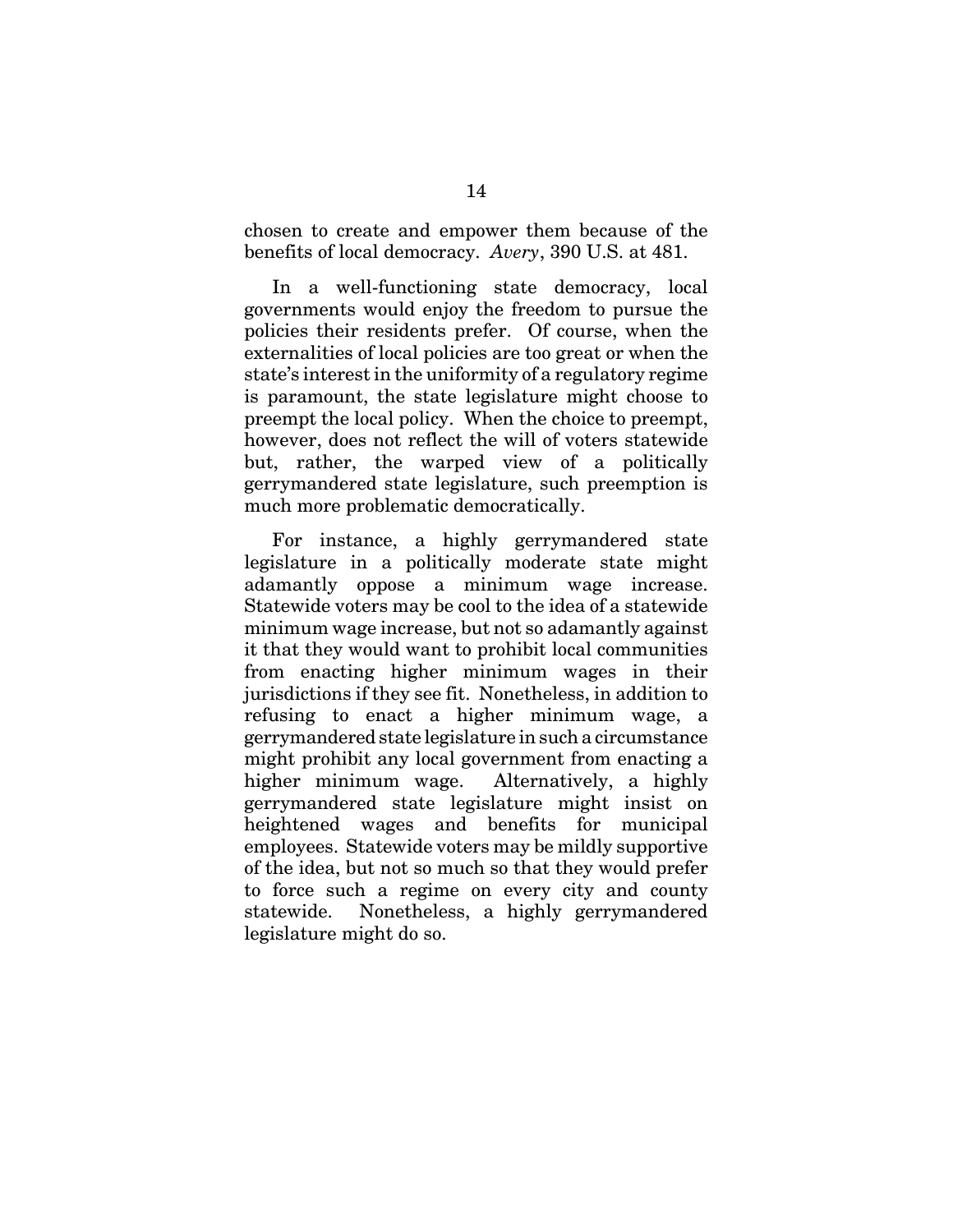The propensity for intentional gerrymandering to lead to state legislative preemption is exacerbated in recent years by two trends: 1) the increased ideological polarization of the two major political parties, *see* Jessica Bulman-Pozen, *Partisan Federalism*, 127 HARV. L. REV. 1077, 1086-87 (2014) (citing numerous sources for the proposition that today's state and national political parties are more partisan and ideologically cohesive than they were decades earlier), and 2) an ideological and partisan divide between urban and exurban/rural areas. *See* Paul A. Diller, *Reorienting Home Rule: Part 1 – The Urban Disadvantage in National and State Lawmaking*, 77 LA. L. REV. 287, 292-97 (2016) (reviewing literature establishing a spatially divided electorate) [hereinafter, Diller, *Urban Disadvantage*]. With respect to the first trend, many years ago, for instance, Southern states may well have been gerrymandered in favor of the Democratic party, but that Democratic party was often far more ideologically diverse than its current version. Hence, an intentional gerrymander in favor of Democrats in the 1980's, for instance, might have preserved the party's power but did not necessarily advance a particular ideological agenda.

With respect to the second trend, large, densely populated urban areas (including big cities and many inner-ring suburbs) have developed a strong preference for Democratic candidates in most partisan elections while, on the other hand, rural, exurban, and some suburban voters have developed a strong preference for Republican candidates. *See* Jowei Chen & Jonathan Rodden, *Unintentional Gerrymandering: Political Geography and Electoral Bias in Legislatures*, 8 Q. J. POL. SCI. 239, 241 (2013). Some Republican map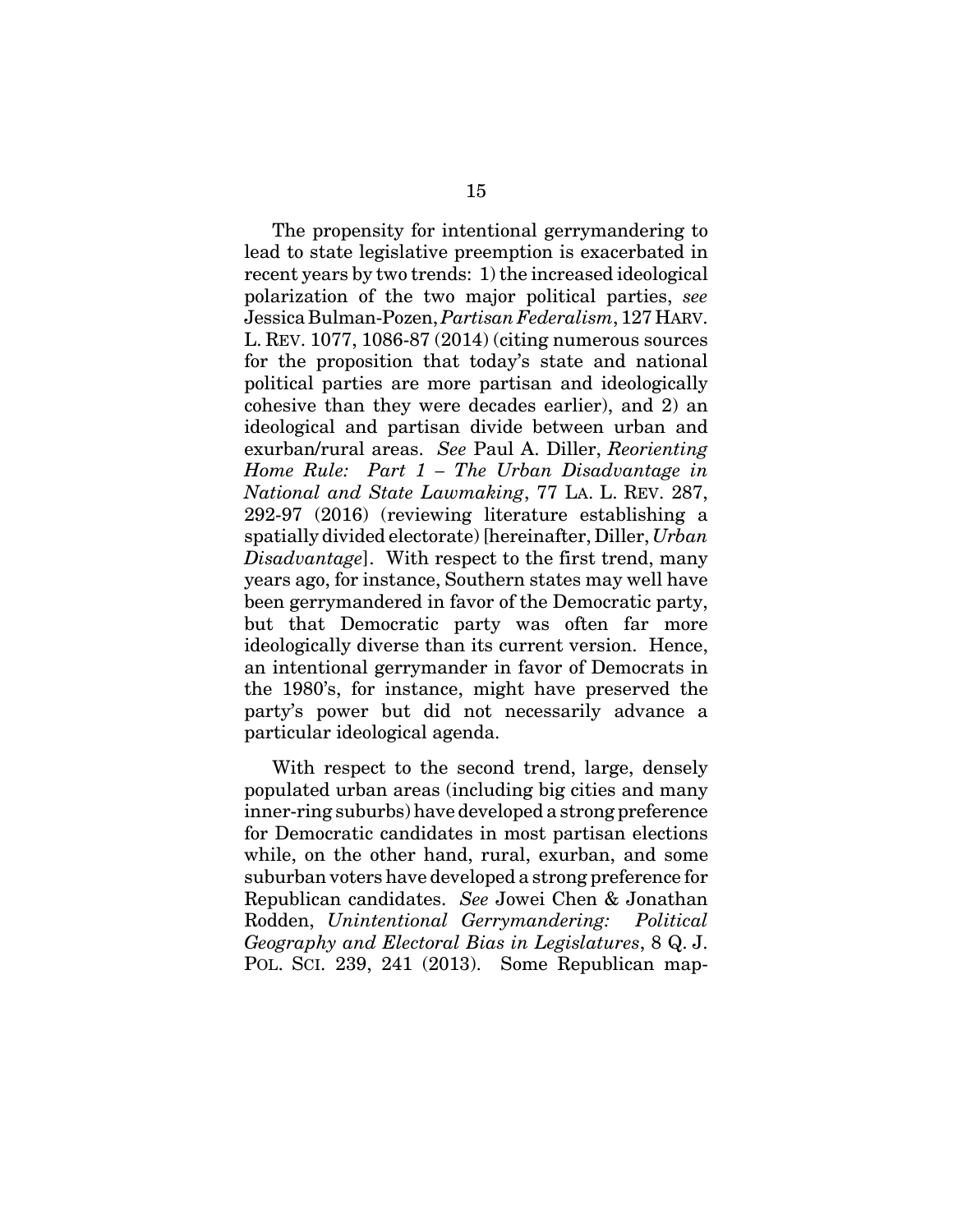drawers, such as in Wisconsin, have seized on this demography to unfairly "pack" Democratic voters into small urban districts that Democratic candidates win overwhelmingly while "cracking" the Democratic voters on the urban and suburban fringe into larger, gerrymandered geographical districts that Republican candidates can win comfortably, but not as overwhelmingly. Samuel Issacharoff & Pamela S. Karlan, *Where to Draw the Line? Judicial Review of Political Gerrymanders*, 153 U. PA. L. REV. 541, 551 n.45 (2004) (reviewing the concepts of "packing" and "cracking"). Under such schemes, Democrats may proportionally "waste" more votes in big cities, resulting in a ruling Republican party that does not represent those large cities in a meaningful way. *See* Diller, *Urban Disadvantage*, *supra*, at 338-40. As a result, it has become common for Republicandominated legislatures in states with partisan and ideological divides along geographic lines to crack down on the political preferences of large cities. Section III, below, illustrates vividly how this dynamic has played out in five states: Florida, Michigan, North Carolina, Ohio, and Wisconsin.

Intentional partisan gerrymandering, of course, is not limited to Republican-dominated legislatures. States with intentional pro-Democratic gerrymandering might be expected to under-represent the preferences of voters from small towns and rural areas when those voters generally prefer Republican candidates and policies. Such voters may find their ability to express their preferences muted when the state legislature preempts certain areas from local control.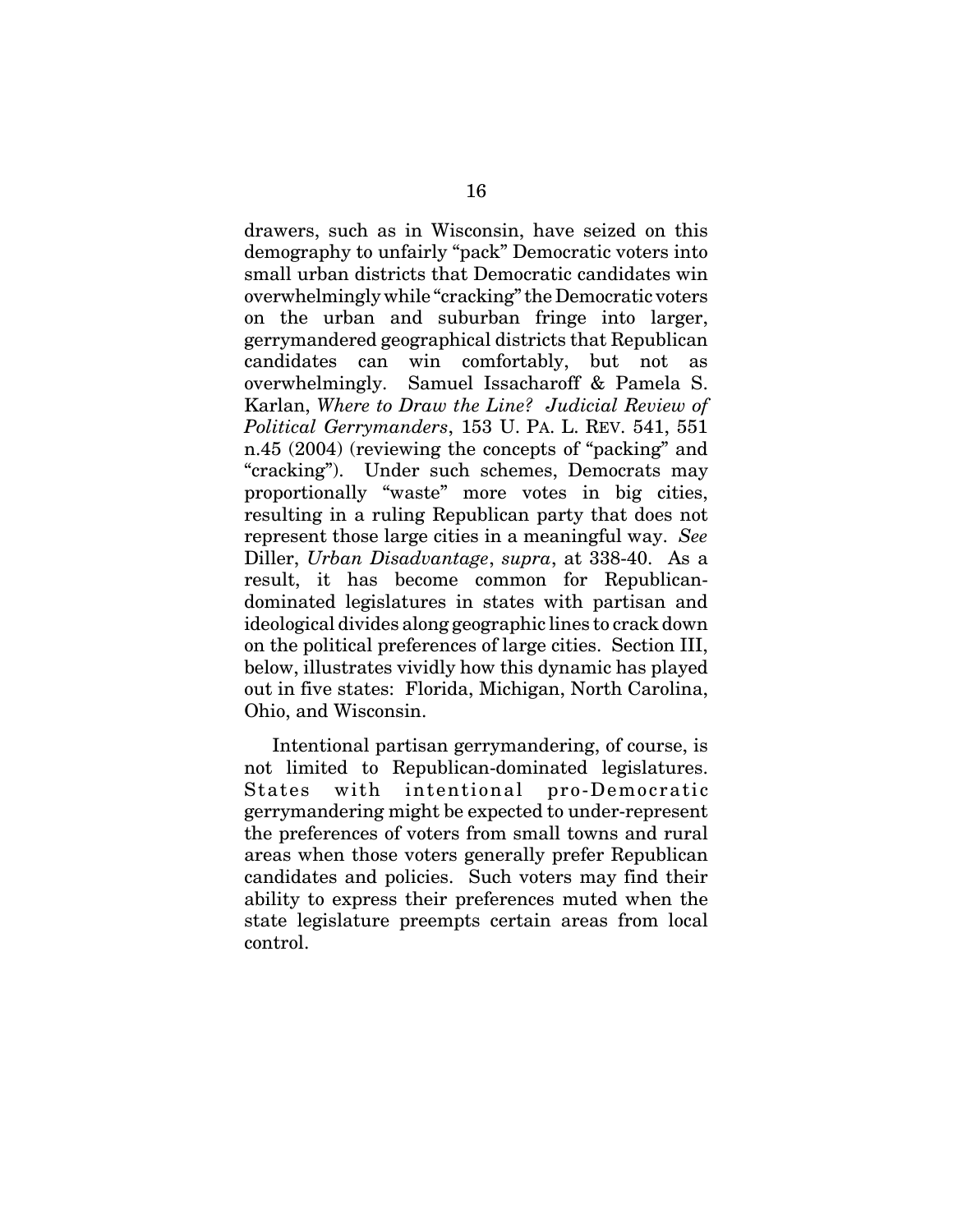Preemption is not the only democratic harm vis-àvis local governments that might be expected to result from intentional political gerrymandering. Other potential harms to local democracy include: reducing funding to cities and counties generally; punishing cities and counties — and even local officials — for ordinances that go beyond state law, *e.g.*, 2017 Tex. Sess. Law Serv. 4 (West) (codified at TEX. GOV'T CODE ANN. §§ 752.053 & 752.0565 (West 2017)) (imposing civil penalties on local entities that "endorse a policy . . . [that] materially limits the enforcement of immigration laws," and allowing the attorney general to seek the removal of officials who similarly endorse such policies); $5$  refusing to grant home-rule authority in those states that lack a constitutional or statutory home-rule provision; and refusing to reconsider preemption from pre-gerrymandered days despite different circumstances.

As a counter-argument to the well-supported charge that intentional partisan gerrymandering distorts the legislative output, the dissenting judge in the court below pointed out that the Wisconsin governor, unlike state legislators, is elected statewide.<sup>6</sup> *Whitford v. Gill*,

<sup>&</sup>lt;sup>5</sup> A federal district court recently enjoined enforcement of this aggressive preemption statute that sought to curtail "sanctuary city" policies of local governments in Texas. *City of El Cenizo v. Texas*, No. SA-17-CV-404-OLG (W.D. Tex. Aug. 30, 2017). Although basing its decision in large part on the statute's apparent unconstitutional vagueness, the court also took note of "[t]he fact that SB 4's passage was motivated in part by a political feud between local and state elected leaders." *Id.* at 59.

<sup>&</sup>lt;sup>6</sup> Among the fifty states, only Vermont and Mississippi have gubernatorial election systems that stray from a straight-up one-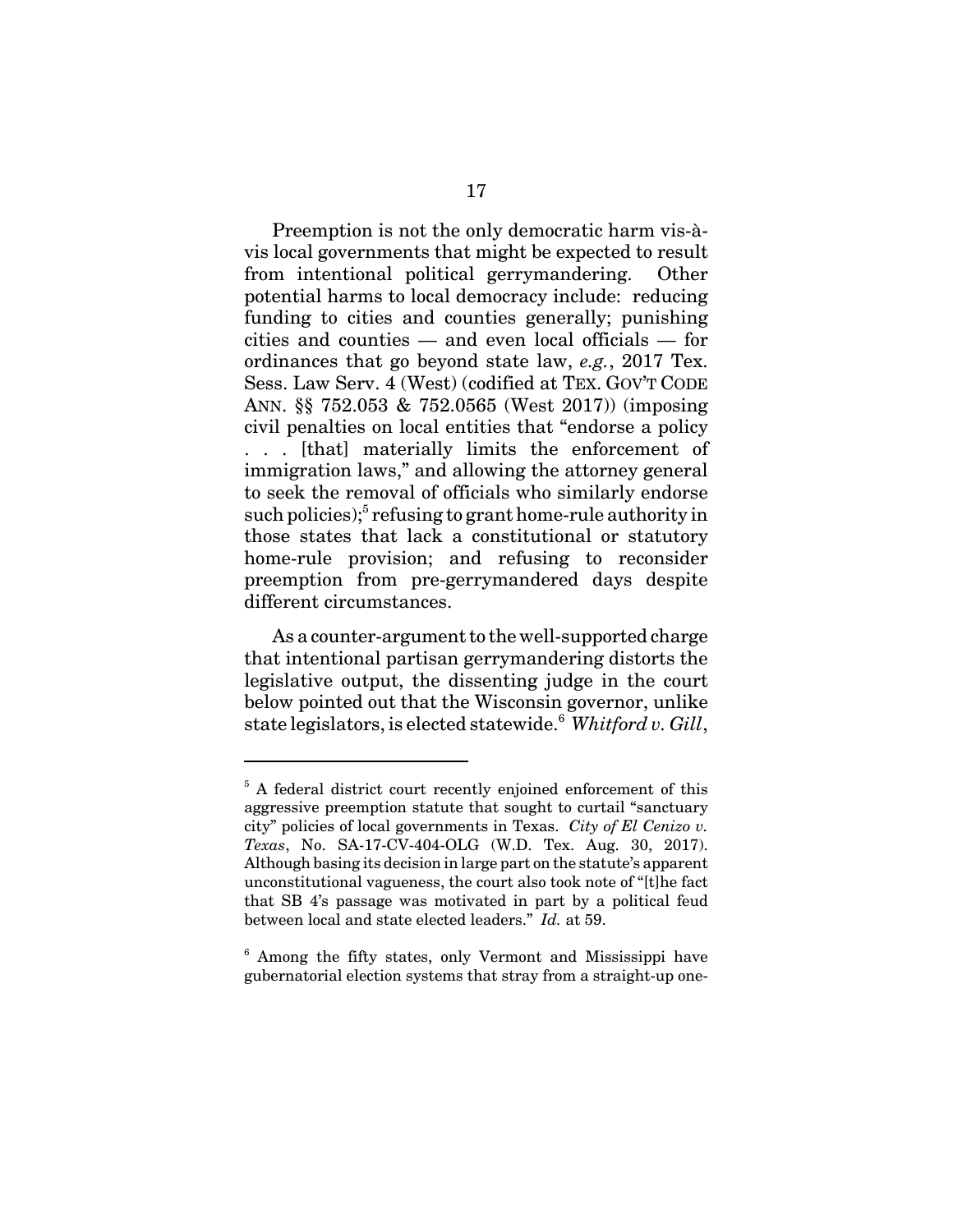218 F. Supp. 3d 837, 936 (W.D. Wis. 2016) (Griesbach, J., dissenting). Through his or her veto power over legislation, therefore, a governor might be expected to mitigate or neutralize the effects of political gerrymandering on the legislature's output. *Id.* With respect to preemption, there is some evidence of governors stepping in to protect local authority from legislative attempts to target it, particularly in states where the governor is of a different party than the legislative majority. *E.g.*, Colin Reischman, *Nixon Vetoes Bill Limiting Minimum Wage for Cities*, MO. TIMES (July 10, 2015), http://themissouritimes.com/ 19526/nixon-vetoes-bill-limiting-minimum-wage-forcities/. Particularly when the governor is of the same party as the majority in both houses of the legislature, however, he or she is unlikely to veto every piece of preemptive legislation — even when such legislation is unpopular — for a variety of reasons. Governors must work collaboratively with legislatures in order to accomplish their agendas, thus requiring them to save their vetoes for when they are especially important to them. Moreover, rather than necessarily represent the proverbial median voter, a successful gubernatorial candidate instead represents a "support coalition" that is successful in a particular election. *Cf.* Keith T. Poole & Howard Rosenthal, *The Polarization of American Politics*, 46 J. POL. 1061, 1065–66 (1984) (noting that U.S. senators from the same state but from different parties have highly dissimilar voting records, suggesting that each party represents an extreme support coalition in the state). Finally, even if the

person, one-vote system. *See* Diller, *Urban Disadvantage*, *supra*, at 336 n.182.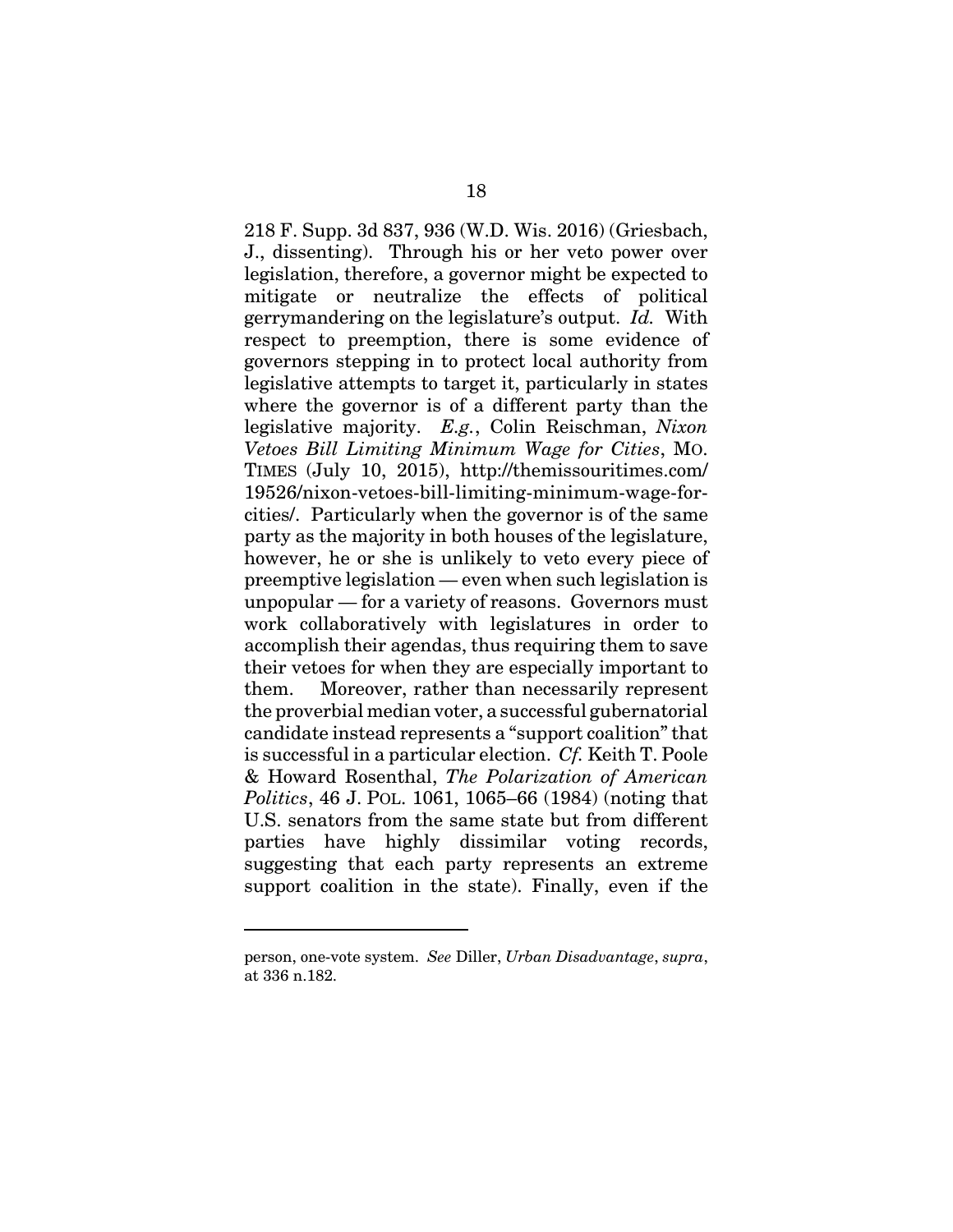governor can serve as a check on the gerrymandered state legislature, this is only a negative power and can never allow for the majority of voters in a state to "pass an agenda consistent with their policy objectives." *Whitford*, 218 F. Supp. 3d at 901 n.266.

# **III. The Record of Preemption in States with Significant Recent Indicia of Intentional Partisan Gerrymandering**

The states highlighted here are those with high efficiency gaps (at least more than 10% in absolute value) in their state houses since 2012 or 2014, as calculated by the Plaintiffs' expert, Simon Jackman. *See* Joint Appendix, Vol. II ("SA") 183-84 (explaining Jackman's "efficiency gap," or "EG," calculations). As articulated by the court below, the EG is an objective measurement of the extent to which each of the two major political parties "waste" votes in legislative elections. *Whitford*, 218 F. Supp. 3d at 903-04. The EG thus "measures the magnitude of a [districting] plan's deviation from the [normal] relationship . . . between [statewide] votes and [total] seats." *Id.* at 907. Plaintiffs proposed 7% as a legally significant threshold for an EG, in part because based on their expert's testimony, an EG of 7% or more indicates that the districting plan will have tremendous staying power during the decennial period. *Id.* at 860-61. As made clear by the trial court, a high EG alone does not prove intentional partisan gerrymandering; nonetheless, it may serve as "corroborative evidence" of an aggressive and effective partisan gerrymander. *Id.* at 910. For these reasons, this section focuses on states that had at least a 10% EG in the lower house of the state legislature in one of the first two years of their post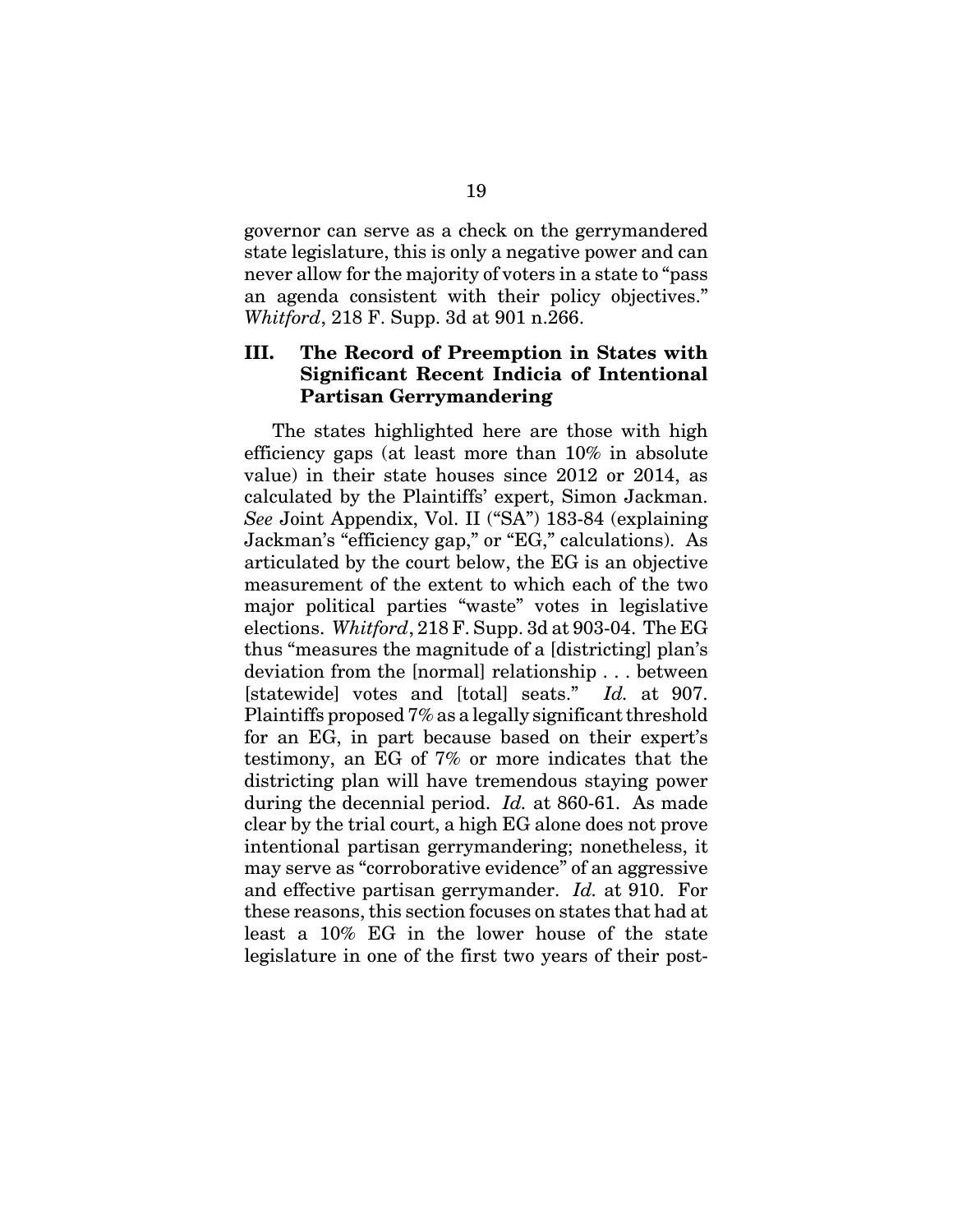2010 districting plans, as well as other indicia of partisan gerrymandering, such as a legislativeapproved districting map enacted on a largely partisan basis or court decisions finding some partisan gerrymandering in the state districting process. In addition to Wisconsin, these states are (in alphabetical order): Florida, Michigan, North Carolina, and Ohio. Each demonstrates a recent record of aggressively attacking local authority.

# **A. Florida**

Florida is a politically competitive state. Presidential elections there are notoriously won by razor-thin margins. *See*, *e.g.*, *Bush v. Gore*, 531 U.S. 98 (2000). Since 2000, a Democratic presidential candidate has won the state twice, while a Republican candidate has won three times. *See David Leip's Atlas of U.S. Presidential Elections* , http://uselectionatlas.org/ (click to presidential election results in 2000, 2004, 2008, 2012, and 2016, and hover over Florida for each) (last visited August 31, 2017) [hereinafter, "Leip"]. The average margin of victory in the five races is 1.47%. *Id.* In other statewide races, Florida shows evidence of being a state evenly split between Democrats and Republicans. The last two gubernatorial elections have been extremely close, with the Republican incumbent Rick Scott winning by 1.07% in 2014 and 1.15% in 2010. RHODES COOK, AMERICA VOTES 31: ELECTION RETURNS BY STATE 2013-2014 81 (2015). The state's senate seats are split between a Democrat and Republican. *See* States in the Senate, Florida, http://www.senate.gov/states/FL/intro.htm (last visited Sept. 5, 2017).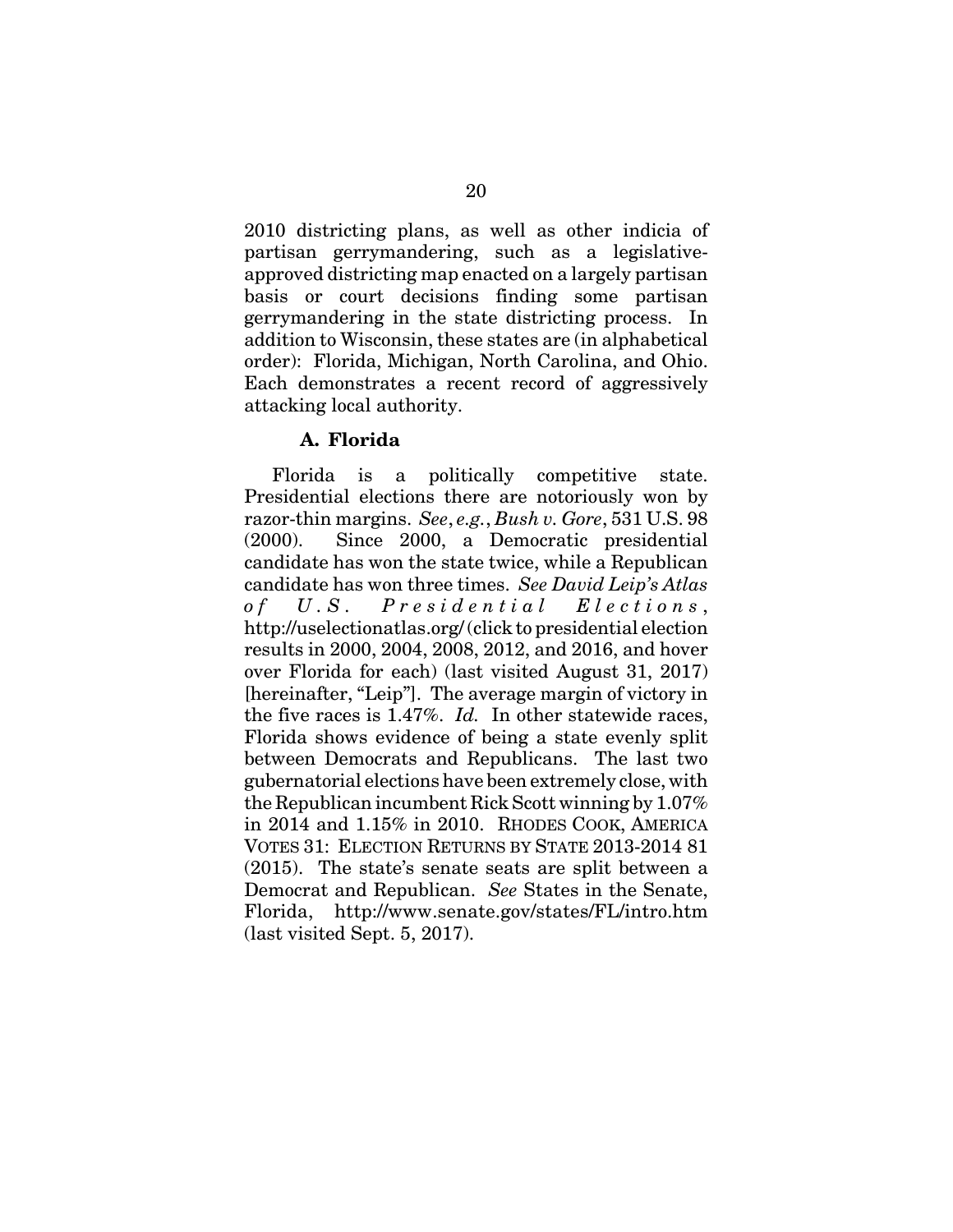Despite this apparent parity in statewide elections, the Republican party has had a majority in the Florida state legislature since the late 1990's. *See Florida State Legislature*, Ballotpedia, https://ballotpedia.org/ Florida\_State\_Legislature (last visited Sept. 4, 2017). In recent years, the majority has been utterly dominant, with Republicans enjoying, for instance, an 82-37 seat advantage in the state house and a 26-14 margin in the state senate after the November 2014 elections. *Florida House of Representatives elections, 2014*, Ballotpedia, https://ballotpedia.org/Florida\_ House of Representatives elections,  $2014$  (last visited Sept. 4, 2017); *Florida State Senate elections, 2014*, Ballotpedia, https://ballotpedia.org/Florida\_State\_ Senate elections, 2014 (last visited Sept. 4, 2017). There is evidence that Republicans used their control of all three branches of government after both the 2000 and 2010 redistricting to ensure that the state legislature (as well as the state's U.S. House delegation) would become and remain disproportionately Republican. Reviewing the post-2000 state legislative and Congressional districting plans, a federal court observed that "[t]he Republicancontrolled legislature intended to maximize the number of Republican . . . legislative seats through the redistricting process, and used its majority power to" effectuate this intent. *Martinez v. Bush*, 234 F. Supp. 2d 1275, 1296 (S.D. Fla. 2002). The amicus brief of FairDistricts Now, Inc., filed in this case, details the litigation regarding Florida's post-2010 gerrymandering, including court decisions ordering remedial steps to be taken before the 2016 elections. Brief for Cal. Citizens Redistricting Comm'n et al. as Amici Curiae Supporting Appellees at 10-13, *Gill v. Whitford*, No. 16-1161 (S. Ct. Sept. 5, 2017). In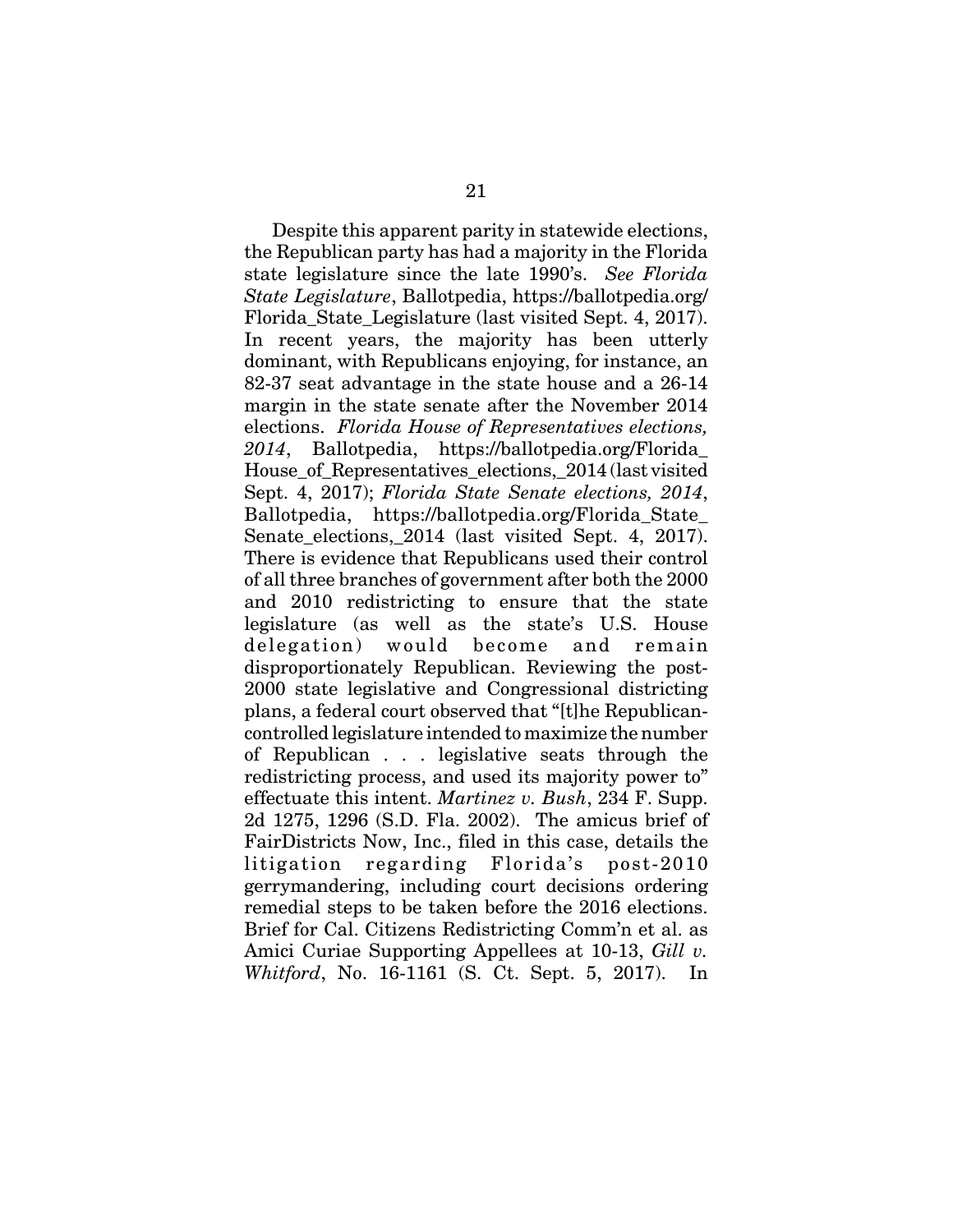addition to this litigation history, the Jackman Report shows Florida's state house having some of the highest pro-Republican EG's in the country in the 2012 and 2014 elections, with each greater than  $10\%$ . SA253.<sup>7</sup>

Hence, there is good reason to believe that despite Florida's politically split electorate, intentional political gerrymandering played a big role in locking in a Republican majority in the state legislature, at least until 2016. This majority, which disproportionately represents exurban and rural areas in the state, *cf.* Rodden & Chen, *supra*, at 244 (noting that "Democrats in Florida [are] highly concentrated in downtown Miami" and several other large cities, while suburbs and rural areas "are generally Republican"), aggressively contravened the policy preferences of many — perhaps even a majority — of the state's voters. For instance, despite President Barack Obama winning the state in 2012 in a campaign largely focused on the merits of his signature domestic achievement, the Affordable Care Act ("ACA"), *see* COOK, *supra*, at 80, the Florida legislature rejected attempts to expand Medicaid under the ACA. *See*

<sup>&</sup>lt;sup>7</sup> The efforts to remedy gerrymandering before the 2016 elections in Florida applied only to U.S. House and state senate districts. *See* Brief for Cal. Citizens Redistricting Comm'n et al., *supra*, at 12-13. Indeed, an exhaustive study of efficiency gaps in the 2016 elections by the Associated Press ranks the Florida state house's EG as the fourth highest in absolute value, and the third highest among those that favor Republicans, resulting in an excess of almost 11 house seats for Republicans. Associated Press, *Redrawing America: an Efficiency Gap Analysis* (2017), http://data.ap.org/projects/2017/efficiency-gap/ (click on "Statehouses\_Elections" link for data spreadsheet) (last visited Sept. 5, 2017) [hereinafter, "AP Report"].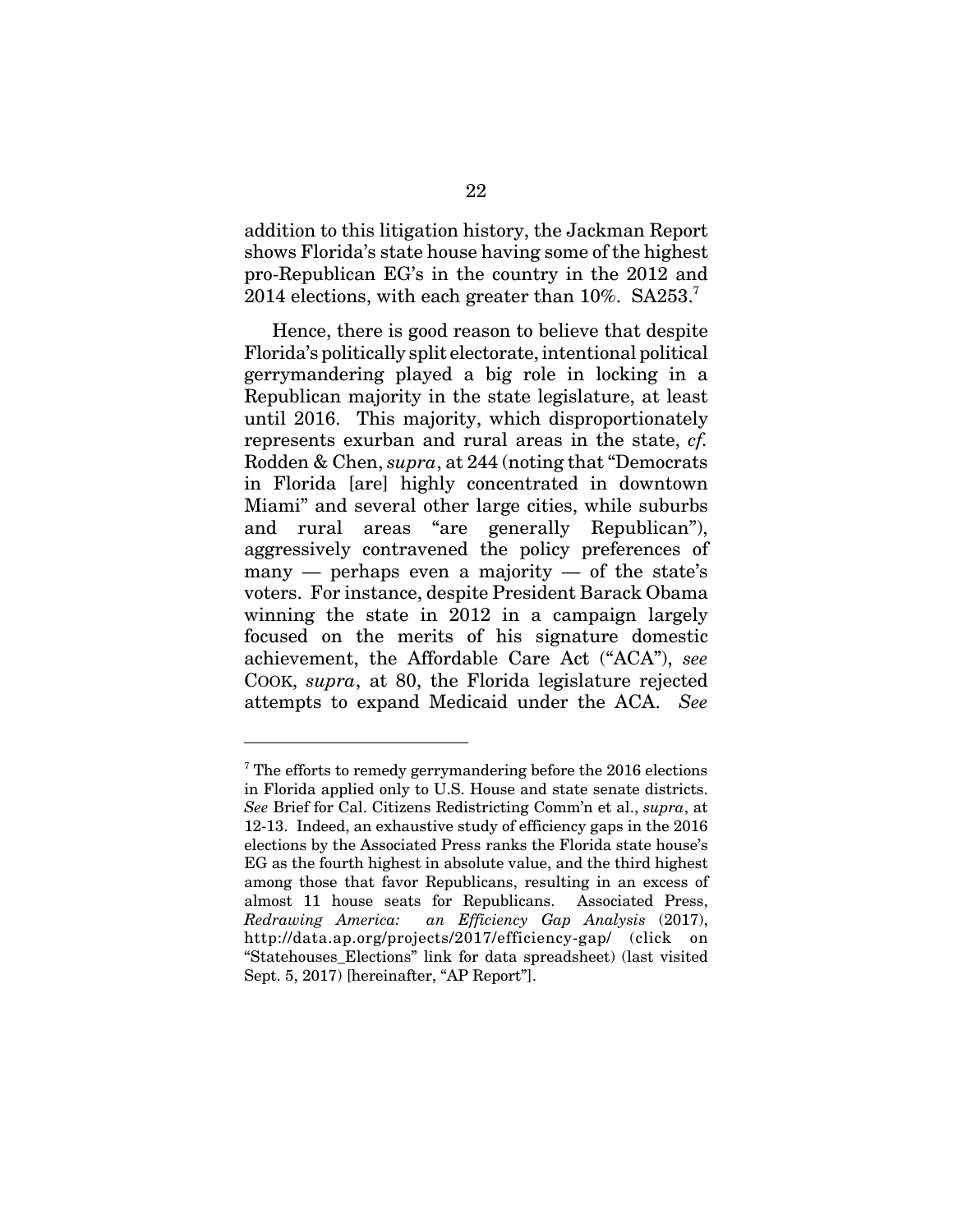Russell Berman, *Florida Struggles to Pay the Tab for Rejecting Obamacare*, THE ATLANTIC (May 8, 2015), https://www.theatlantic.com/politics/archive/2015/05/ florida-struggles-to-pay-the-tab-for-rejectingobamacare/392678/ (discussing the Florida house's resistance to Medicaid expansion despite state senate and sometime gubernatorial support for the proposal).

With respect to local government in particular, the state legislature has in recent years targeted important subject matters for sweeping preemption. In 2013, the state legislature preempted any city or county in the state from regulating private employers' workplace benefits and strengthened the state's ban, initially enacted in 2003, on local minimum wage ordinances. 2013 Fla. Sess. Law Serv. ch. 2013-200 (West) (codified as amended at FLA. STAT. § 218.077 (2017)). This preemption law has been held to prevent Miami Beach from raising its local minimum wage despite the preferences of the city's residents and elected officials. *Fla. Retail Fed'n, Inc., et. al., v. City of Miami Beach*, No. 16-031886-CA-10 (Fla. Cir. Ct. Mar. 27, 2017), *appeal docketed*, No. 3D17-705 (Fla. Dist. Ct. App. Mar. 30, 2017). Similarly, in 2016 the legislature preempted localities from regulating polystyrene containers and plastic bags. 2016 Fla. Sess. Law Serv. ch. 2016-61 (West) (codified at FLA. STAT. § 500.90 (2017)). Some cities have been able to enforce their bans thus far because either the legislature grandfathered them in or because the Florida courts deemed them protected by the state constitution. *Id.* (exempting "local ordinances or provisions thereof enacted before January 1, 2016"); *Fla. Retail Fed'n, Inc. v. City of Coral Gables*, No. 2016- 018370-CA-01 (Fla. Cir. Ct. Mar. 9, 2017) (invalidating state preemption as to cities within Miami-Dade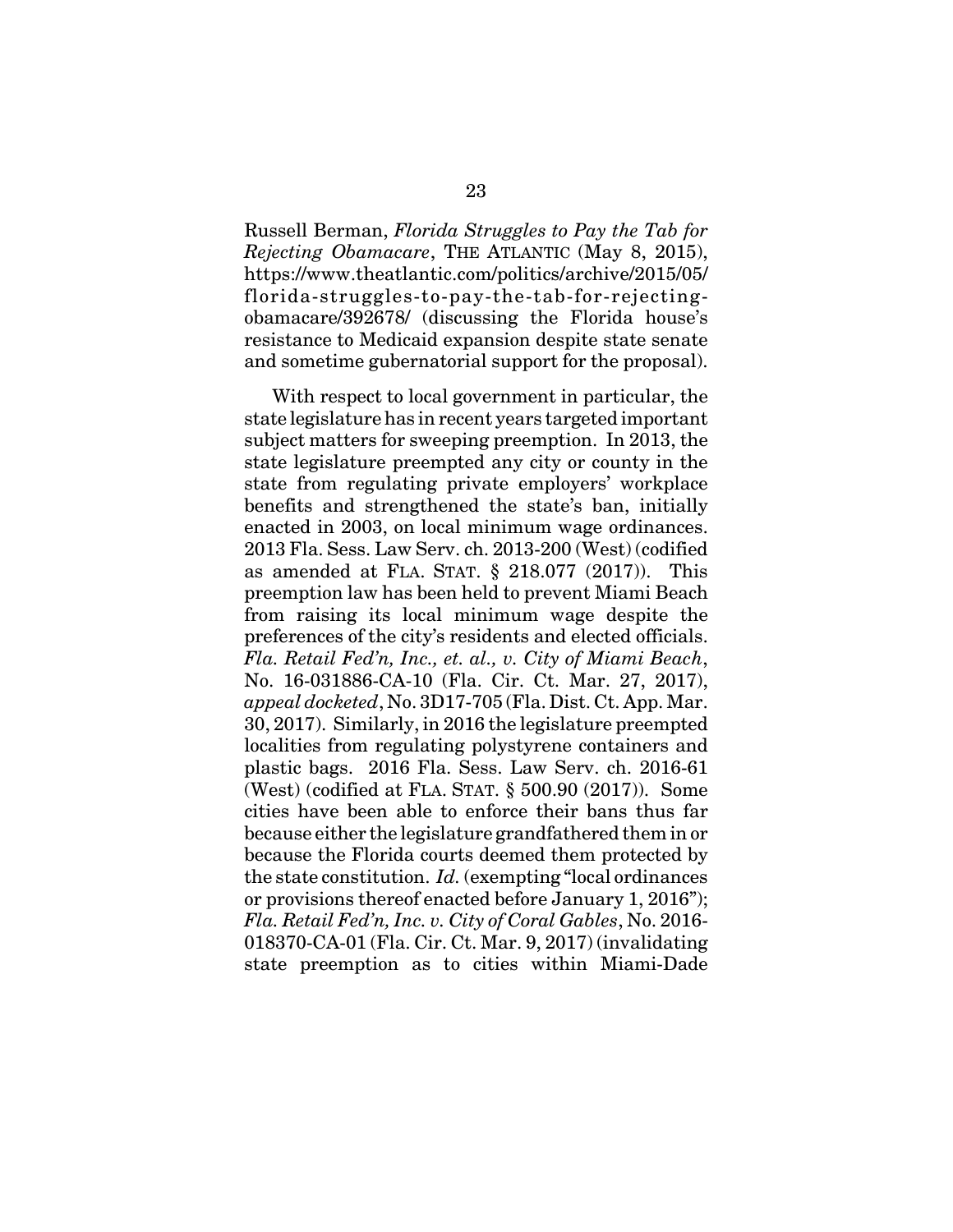County, which enjoy constitutional home-rule immunity to special legislation), *appeal docketed*, No. 3D17-562 (Fla. Dist. Ct. App. Mar. 15, 2017). For most cities in the state, however, the ban will stymie policy experimentation with respect to protecting the environment. Finally, a 2011 law imposes penalties on any locality or local official that attempts to regulate firearms beyond state law. 2011 Fla. Sess. Law Serv. ch. 2011-109 (codified at FLA. STAT. § 790.33 (2017)). Litigants have attempted to use this law to punish local officials for not affirmatively removing firearms ordinances enacted decades ago from the current city code, even if they went unenforced. *Fla. Carry, Inc. v. City of Tallahassee,* 212 So. 3d 452 (Fla. Dist. Ct. App. 2017).

In sum, the residents of a "purple" state like Florida that might prefer to turn to their local government to enact certain policy preferences have found themselves blocked from doing so due to a political majority in the state legislature that may well have been attributable to intentional political gerrymandering.

### **B. Michigan**

As demonstrated by the November 2016 election, Michigan is a perennial "swing state." The Republican candidate for president, Donald Trump, won the state by a mere 0.22 %. Leip, *supra* (click to 2016 presidential election results and hover over Michigan). The state was reliably Democratic in the six prior presidential elections, although often targeted by Republicans for contention. Lauren Gibbons, *How Michigan's Presidential Election Map Has Changed Since the 1980s*, MLive.com, Oct. 27, 2016, http://www.mlive.com/news/index.ssf/2016/10/five\_ta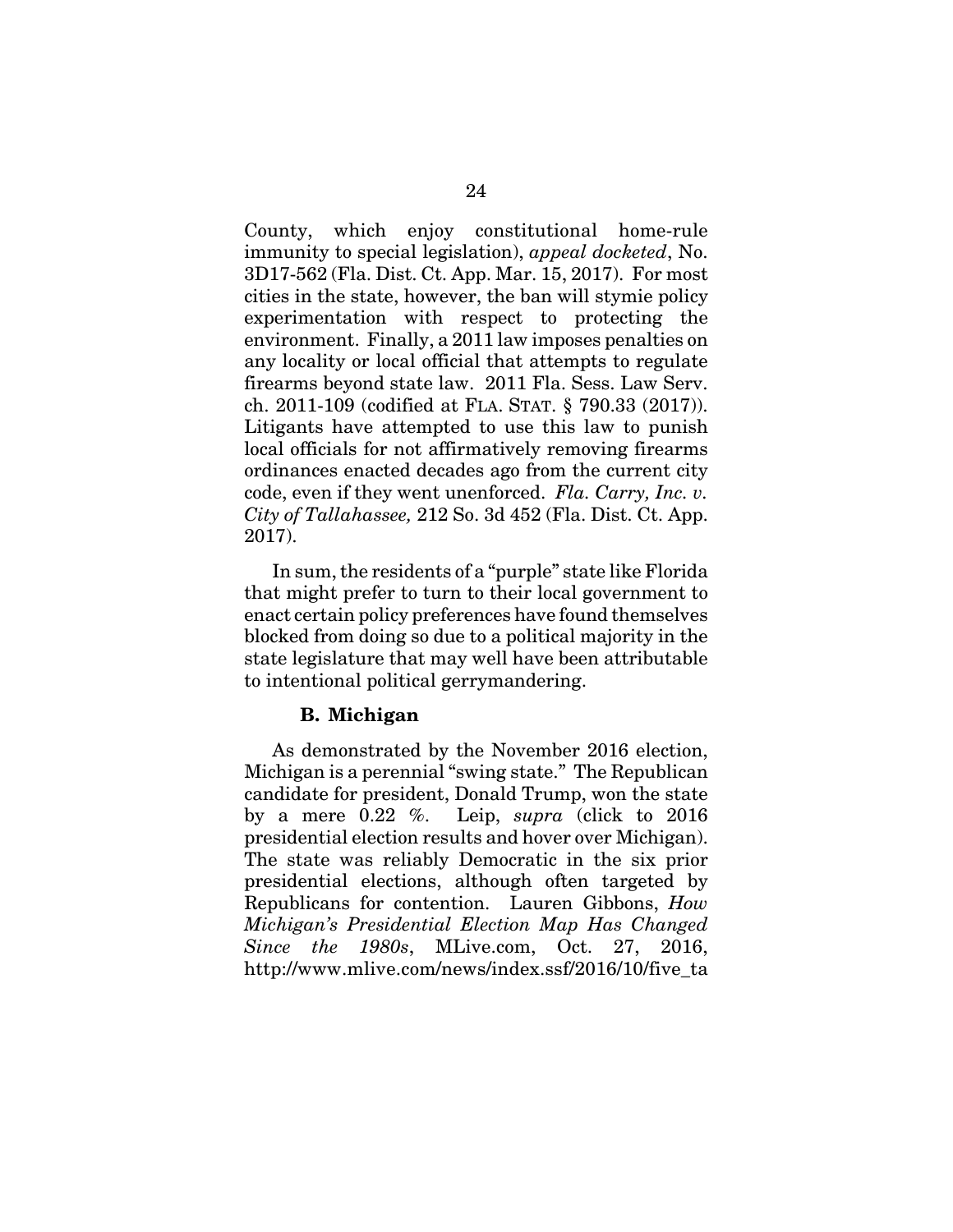keaways from three deca.html. The state has had two Democratic senators since 2006, while Democrats and Republicans have traded occupancy of the governor's office in the last two decades. *See* States in the Senate, Michigan, http://www.senate.gov/states/MI/intro.htm (last visited Sept. 5, 2017); COOK, *supra*, at 188.

Despite this seeming partisan parity at the statewide level, Republicans utterly dominate the Michigan state legislature, holding a 63-45 advantage in the house and a 27-11 majority in the senate. *Michigan State Legislature*, Ballotpedia, https://ballotpedia.org/Michigan\_State\_Legislature (last visited Sept. 4, 2017). In 2012, for instance, Democratic state house candidates won by 53 to 46% statewide, yet remarkably Republicans held on to a 59- 51 majority. *Michigan House of Representatives elections, 2012*, Ballotpedia, https://ballotpedia.org/ Michigan\_House\_of\_Representatives\_elections,\_2012 (last visited Sept. 4, 2017). Similarly, in 2014, Democratic state house candidates won statewide by a margin of 51 to 49%, yet lost four seats for a 63-47 Republican advantage. *Michigan House of Representatives elections, 2014*, Ballotpedia, https://ballotpedia.org/Michigan\_House\_of\_Represent atives\_elections,\_2014 (last visited Sept. 4, 2017).

Indeed, the Jackman Report estimates the EG for the Michigan state house to be greater than 10% in each of 2012 and 2014, among the highest in the nation. SA253. In 2016, Democrats and Republicans essentially tied statewide in the house, yet Republicans maintained their 16-seat edge. *AP Analysis Shows How Gerrymandering Benefited GOP in 2016*, MLIVE.COM, June 27, 2017, http://www.mlive.com/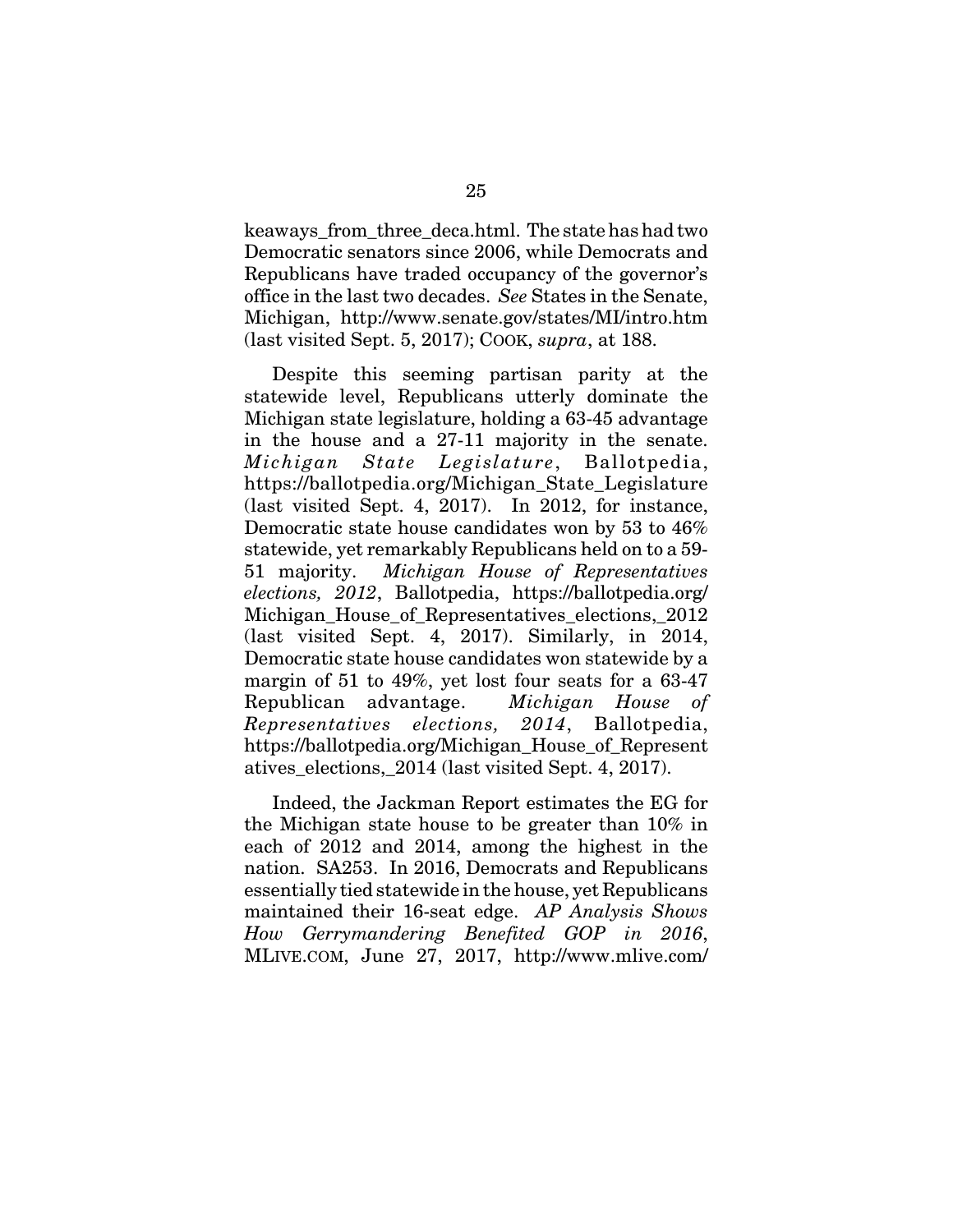news/index.ssf/2017/06/ap\_analysis\_shows\_how\_gerr yman.html ("Last fall, voters statewide split their ballots essentially 50-50 . . . [y]et Republicans won 57 percent of the [state] House seats, claiming 63 seats to the Democrats' 47."). According to the Associated Press ("AP"), the EG in the Michigan state house in 2016 was the second highest in the nation, resulting in more than 11 excess seats for House Republicans. AP Report, *supra*. As demonstrated by the Jackman Report, high pro-Republican EG's date back to the 2000's. SA214. This is not surprising, given that after both the 2000 and 2010 censuses, the Republicancontrolled Michigan legislature adopted partisan districting plans with the approval of Republican governors. *Michigan*, *All About Redistricting*, http://redistricting.lls.edu/states-MI.php (last visited Sep 4, 2017).

The skewing of the Michigan legislature away from statewide voter preferences has resulted in legislation that deprives local governments of significant authority. Most notably, in 2012, with Detroit's fiscal crisis in the background, the state legislature enacted an emergency manager law that stripped elected city councils and mayors of their powers despite a statewide initiative passed a month earlier that sought to rescind that law. 2012 Mich. Legis. Serv. P.A. 436 (S.B. 865) (West) (codified at MICH. COMP. LAWS ANN. § 141.1549 (West 2013)); 2011 Mich. Legis. Serv. P.A. 4 (H.B. 4214) (West) (codified at MICH. COMP. LAWS ANN. § 141.1501 West 2012)) (rejected via referendum as Proposal 1 in 2012); *see also In re City of Detroit*, 504 B.R. 97, 121-22 (Bankr. E.D. Mich. 2013) (reviewing history of the emergency manager law used to steer Detroit into bankruptcy). In other words, despite the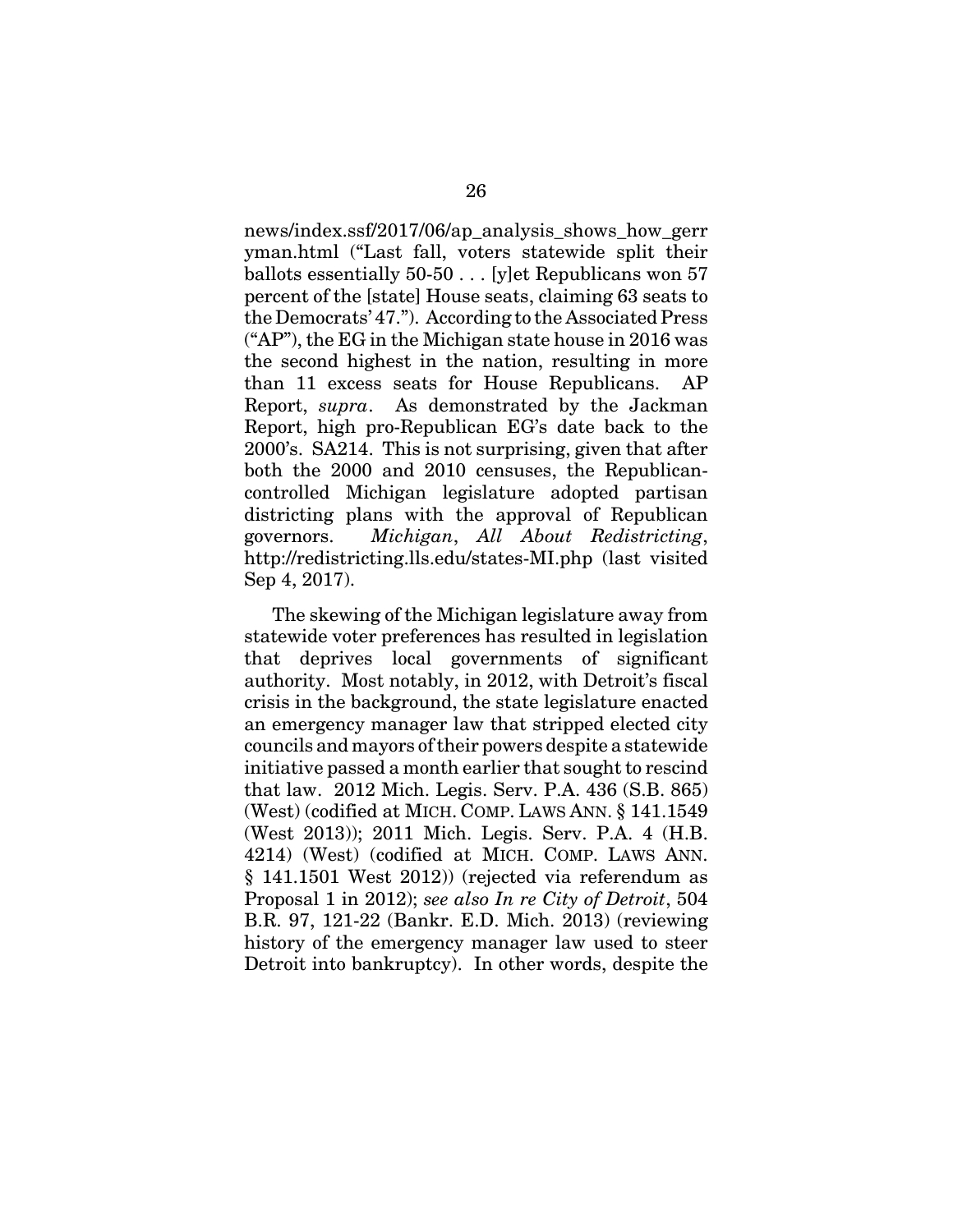Michigan voters' clear statewide preference for protecting local democracy, the legislature reached a very different conclusion. In addition to engendering bitterness among some Detroit residents at their city being steered into bankruptcy by a state-appointed functionary, the re-instituted emergency manager law may also have played a role in causing the Flint leadpoisoning water crisis. Paul Egan, *Is Emergency Manager Law to Blame for Flint Water Crisis?*, DETROIT FREE PRESS (Oct. 24, 2015), http://www.freep.com/story/news/politics/2015/10/24/e mergency-manager-law-blame-flint-watercrisis/74048854/.

In the last two years the Michigan legislature has also enacted aggressive legislation depriving local governments of authority to regulate. In 2015, the legislature enacted the so-called "Death Star bill" preventing cities and counties from regulating any aspect of the employment relationship, including minimum wage, leave, and benefits. 2015 Mich. Legis. Serv. P.A. 105 (West) (codified at MICH. COMP. LAWS ANN. §§ 123.1381-123.1396 (West 2017)); *see also* Emily Lawler, *Gov. Rick Snyder Signs 'Death Star' Bill Prohibiting Local Wage, Benefits Ordinances*, MLive.com, June 30, 2015, http://www.mlive.com/ lansing-news/index.ssf/2015/06/gov\_rick\_snyder\_ signs death st.html. In 2016, the state legislature enacted a ban on local plastic bag regulation, *see* 2016 Mich. Legis. Serv. P.A. 389 (S.B. 853) (West) (codified at MICH. COMP. LAWS ANN. § 445.591 (West 2017)), after the county commissioners of Washtenaw County, which includes the city of Ann Arbor, voted in favor of an ordinance that would impose a 10-cent fee on paper and plastic bags. *See* Chelsea Harvey, *Yes, This Is*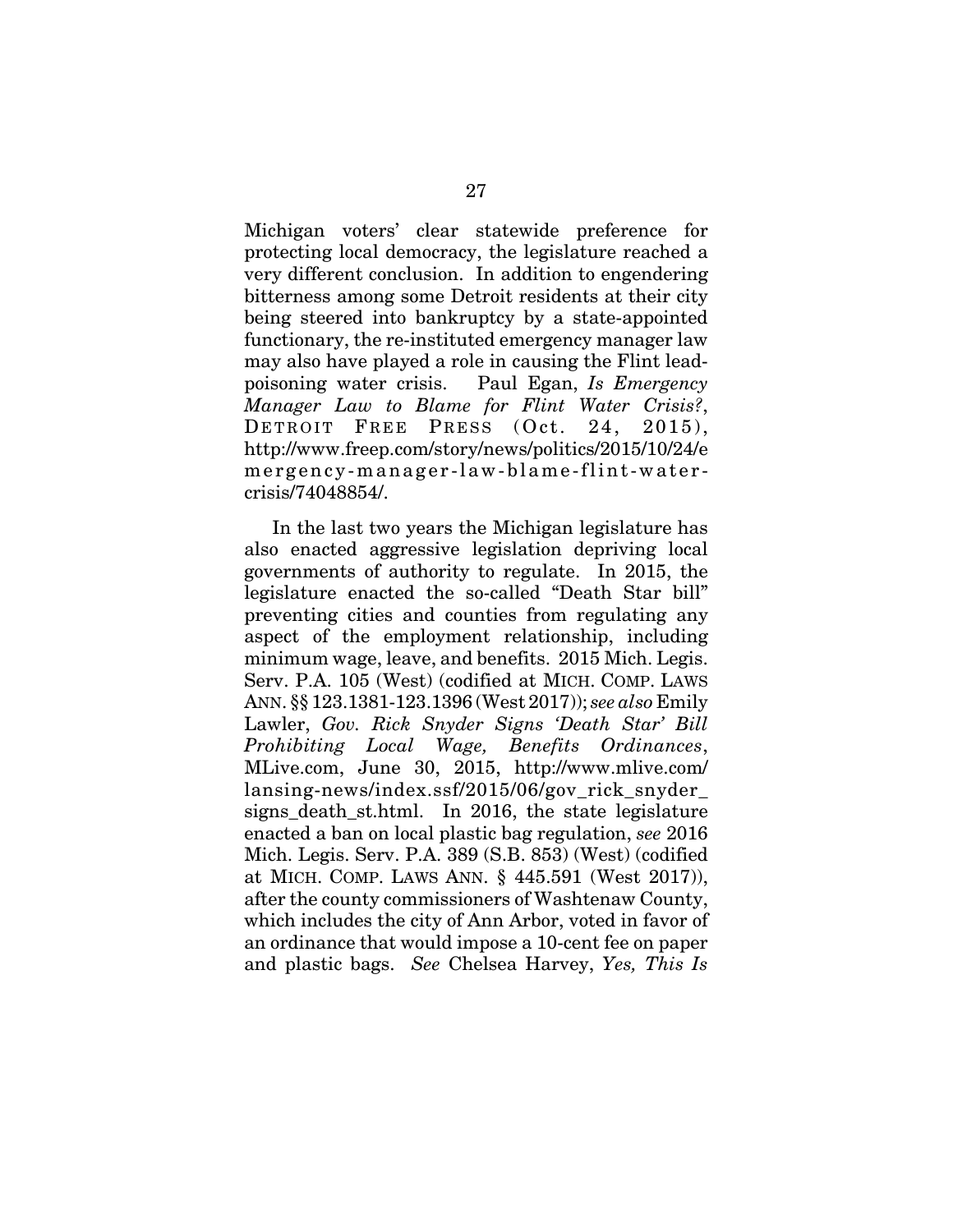*Real: Michigan Just Banned Banning Plastic Bags* (Dec. 30, 2016), https://www.washingtonpost.com/ news/energy-environment/wp/2016/12/30/yes-this-isreal-michigan-just-banned-banning-plasticbags/?utm\_term=. 63e5a19f886f; *see also* Memorandum from Evan N. Pratt, Water Resources Comm'r, Washtenaw Cnty., on Carryout Bag Ordinance to Andy LeBarre, Chair, Ways & Means Comm., Washtenaw Cnty. (May 4, 2016), http://www.ewashtenaw.org/ government/boc/agenda/wm/year\_2016/2016-05-04wm/ ALLA1a1BOCMemoResolution\_BagOrdinance Adoption.pdf (including copy of proposed ordinance). The new state law prevented the proposed local ordinance from ever going into effect. *See id.* at 2.

### **C. North Carolina**

Perhaps in no state have the effects of gerrymandering been as devastating to local governments — and the economy of the entire state than in North Carolina. North Carolina has traditionally been seen as a politically moderate state. While it often voted Republican in presidential elections, it has had a tradition of "moderate-toprogressive state government" and electing senators and governors from both major political parties. Chris Kardish, *How North Carolina Turned So Red So Fast*, GOVERNING (July 2014), http://www.governing.com/ topics/politics/gov-north-carolina-southernprogressivism.html. Moreover, in 2008, North Carolina became a true "swing state" in presidential elections by voting for the Democratic candidate, Barack Obama, for the first time since 1976. COOK, *supra*, at 267. In the two subsequent elections, 2012 and 2016, the state voted for the Republican presidential candidate by an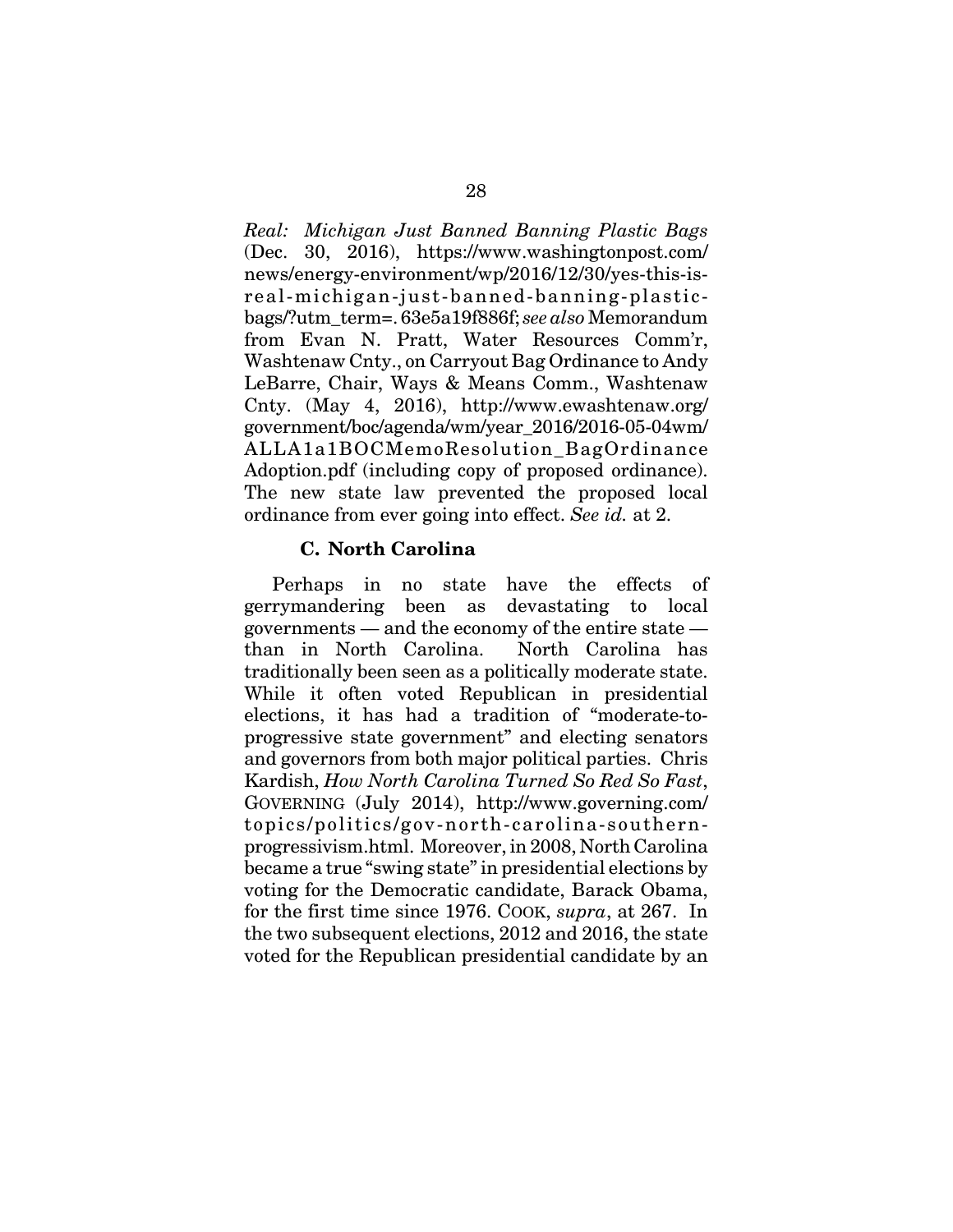average narrow margin of 2.85%. Leip, *supra* (click to 2012 and 2016 presidential election results and hover over North Carolina).

After a Republican sweep of both houses of the legislature and the governor's office in 2010, however, the state legislative maps were drawn in an entirely partisan fashion. Indeed, the vote in favor of the 2011 redistricting plan in the state house was 66 to 53, with all but two Republicans voting yes and all Democrats present (one was absent) voting no. *See* North Carolina House of Representatives, Roll Call Vote on HB 937 (July 27, 2011), http://www.ncga.state.nc.us/gascripts/ voteHistory/RollCallVoteTranscript.pl?sSession=201 1&sChamber=H&RCS=1287. As a result of this apparent intentional gerrymander, the North Carolina legislature has taken on a profile that skews sharply away from the state's traditional approach to governance. As Jackman demonstrates, the North Carolina state house's EG in 2012 and 2014 were among the highest in the nation in absolute value, with each greater than 10%. SA253. The AP's analysis of the 2016 state house elections found a slightly lower, but still significant, EG of 5.51%, resulting in an estimated additional 6.6 Republican seats. AP report, *supra*.

Because its gerrymander-enabled majority skews away from the preferences of the state's urban voters, the North Carolina legislature has been aggressive since 2012 in preempting the priorities of urban centers within the state. North Carolina's cities derive their powers from statute rather than from the state constitution; hence, they are particularly susceptible to being overridden by the state legislature. *See* Frayda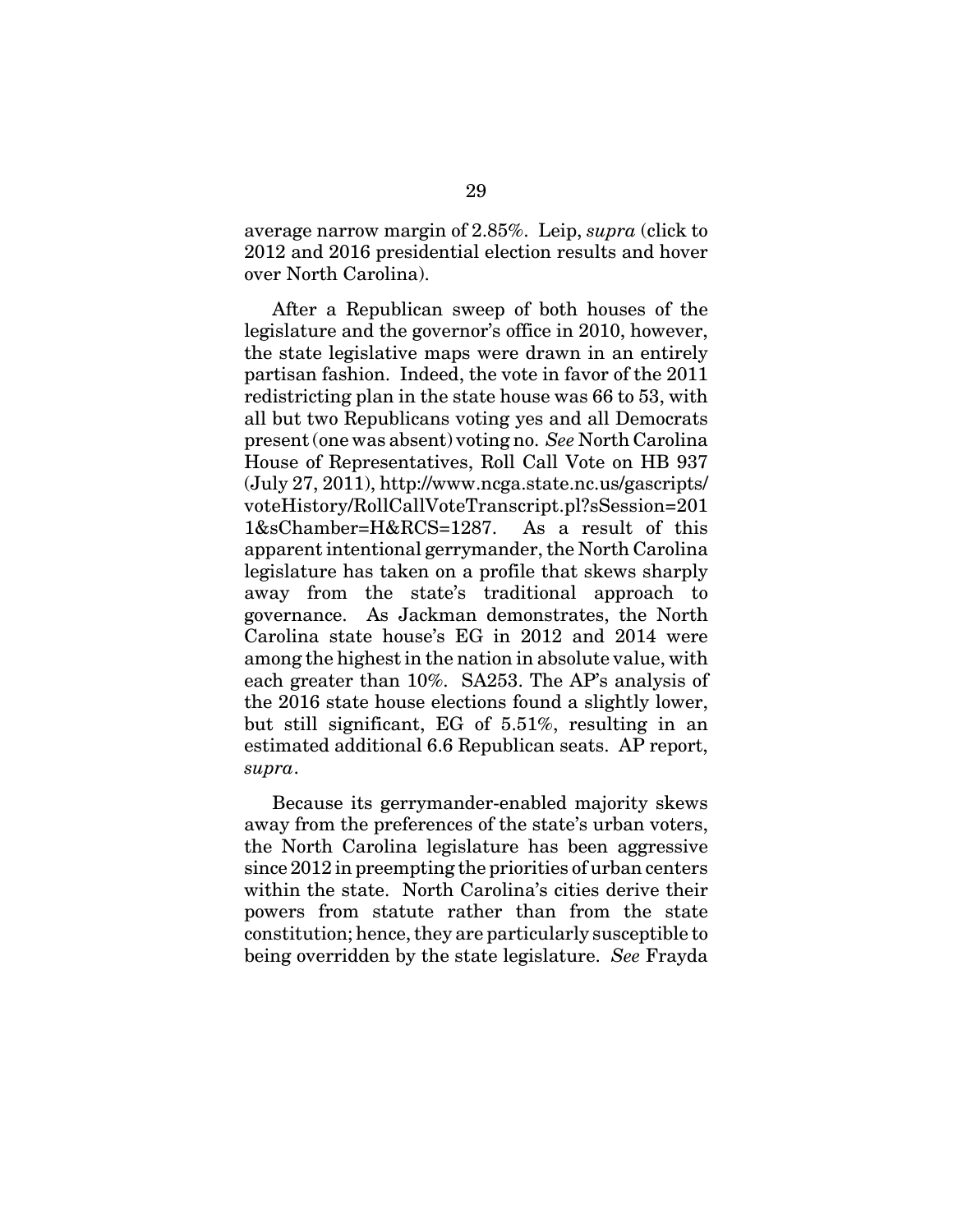S. Bluestein, *Do North Carolina Governments Need Home Rule?*, 84 N.C. L. REV. 1983, 1985 (2006) ("North Carolina local government powers are established through specific statutory delegations . . . ."); *see also* Baker & Rodriguez, *supra*, at 1338 & n.10 (describing North Carolina as having "no [constitutional] home rule at all").

In one of the most prominent instances of preemption nationally in recent years, the legislature in 2016 preempted Charlotte's antidiscrimination ordinance that sought to extend the antidiscrimination protections of local law to gay, lesbian, and transgender persons. CHARLOTTE, N.C.,MUN. CODE. §§ 12-56 to 12- 58 (2017) (noting that it was preempted by state law and invalidated as of Mar. 23, 2016 by 2016 N.C. Sess. Laws 3). The state law, popularly known as House Bill 2, "HB2," or "the bathroom bill," because its supporters argued that it would keep men out of women's bathrooms, Editorial, N*orth Carolina's Bigoted Bathroom Law*, N.Y. TIMES, Mar. 25, 2016, at A24, spurred a national backlash leading numerous companies, sports organizations, and high-profile entertainers to boycott the state. *See* Ryan Bort, *A Comprehensive Timeline of Public Figures Boycotting North Carolina Over the HB2 'Bathroom Bill'*, NEWSWEEK, Sept. 14, 2016, http://www.newsweek.com/ north-carolina-hb2-bathroom-bill-timeline-498052. In addition to preempting local antidiscrimination laws, HB2 preempted the ability of local governments to enact higher minimum wage ordinances, regulate leave or benefits, or require that city contractors hire local employees. 2016 N.C. Sess. Laws 3, *supra*, §2.1 (codified at N.C. GEN. STAT. § 95-25.1 (2017)). The national outcry over HB2 ultimately forced the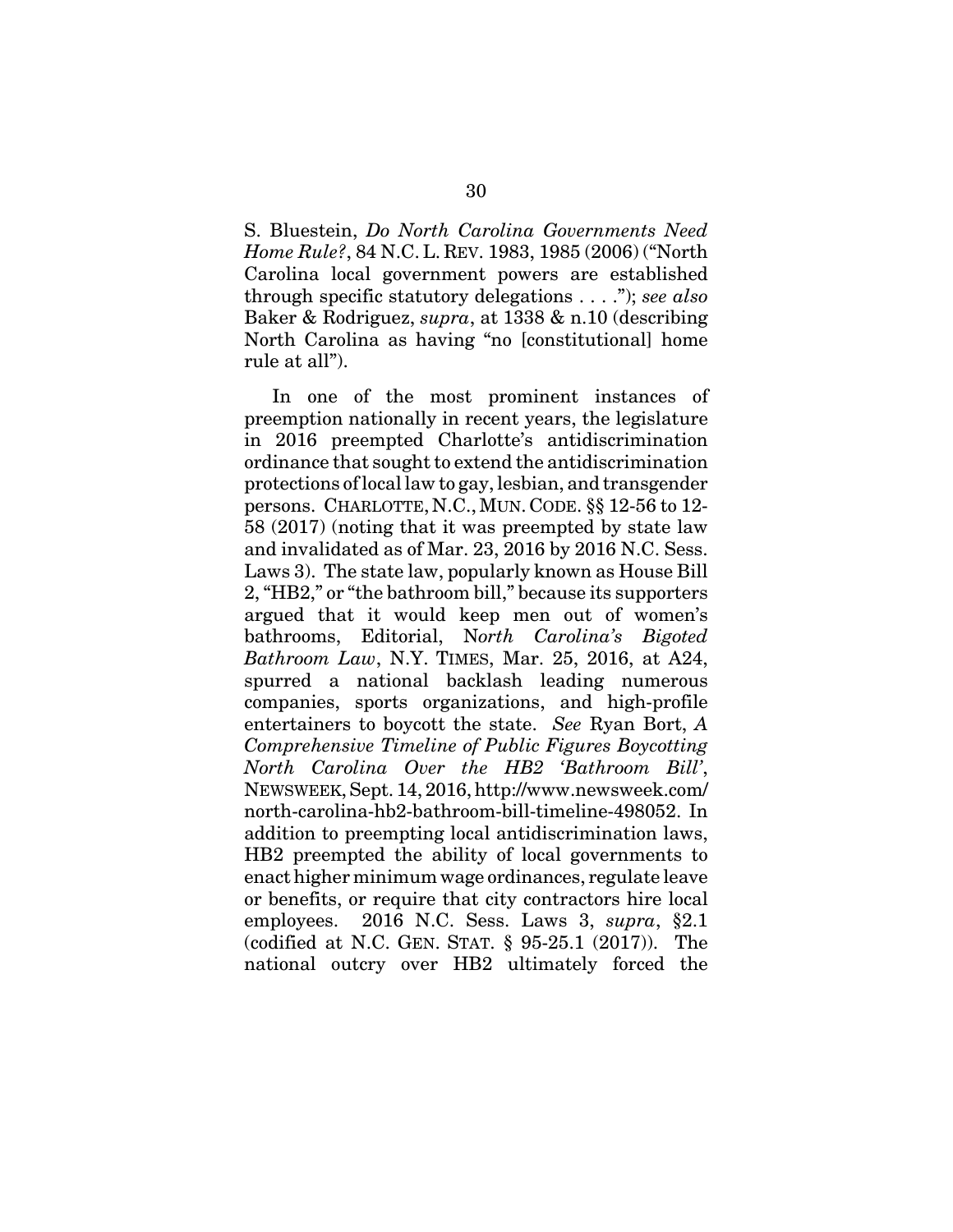legislature to pass a partial repeal, 2017 N.C. Legis. Serv. 4 § 1 (West). The repeal, however, prohibits any political subdivision from regulating private employment practices or public accommodations until 2020. *Id.*

### **D. Ohio**

Ohio is a politically competitive state, commonly understood as the nation's most reliable bellwether in presidential elections. *See* KYLE KONDIK, THE BELLWETHER – WHY OHIO PICKS THE PRESIDENT (Ohio Univ. Press 2016). While 2016 had a relative wide margin for the winning candidate—51.69% to 43.56%—the average margin of victory over the course of the four prior presidential races is 3.29%. Leip, *supra* (click to 2000, 2004, 2008, 2012, and 2016 presidential election results and hover over Ohio for each). Since 1992, moreover, Democratic candidates have won the state four times, while Republican candidates have won the state three times. *Id.* Other statewide races likewise show how moderate Ohio is politically, with Republican John Kasich winning the governorship by only  $2\%$  in 2010, COOK, *supra*, at  $281$ <sup>8</sup> and the state's two U.S. Senate seats split between a Democrat and Republican. States in the Senate, Ohio, *at* http://www.senate.gov/states/OH/intro.htm (last visited Sept. 5, 2017).

Despite all of this clear evidence of balanced partisan competitiveness in statewide elections, the Republican Party has dominated the Ohio General

<sup>&</sup>lt;sup>8</sup> Governor Kasich has been a popular governor and was re-elected in 2014 by a margin of 63.6% to 33%. COOK, *supra*, at 281.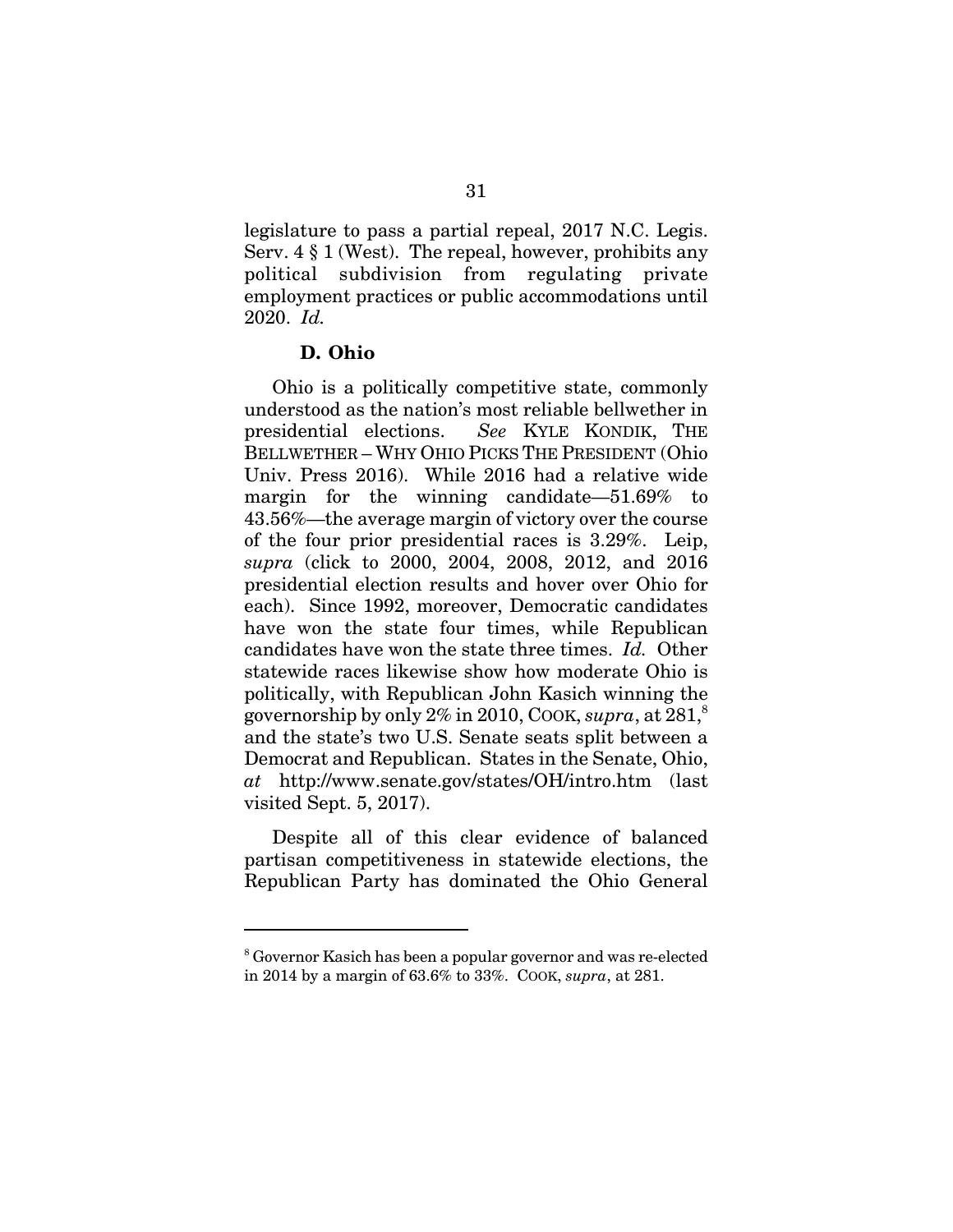Assembly for decades. The State Senate has been controlled by Republicans in an unbroken streak since 1985, with increasing margins that are currently peaking at 24 Republicans to 9 Democrats. *Ohio State Senate*, Ballotpedia, https://ballotpedia.org/Ohio\_State\_ Senate (last visited Sept. 4, 2017). In the State House, since 1995 the Democratic Party has only had a majority in one session  $-2009-10$   $-$  and the current partisan divide is an overwhelming majority of 66 Republicans to 33 Democrats. *Ohio House of Representatives*, Ballotpedia, https://ballotpedia.org/ Ohio\_House\_of\_Representatives (last visited Sept. 4, 2017).

The Jackman Report shows Ohio's state house among the top ten states in pro-Republican EG in both the 2012 and 2014 elections. SA253. Similarly, the AP's study of the 2016 state house elections ranked Ohio's EG among the top ten nationally in absolute value, and the eighth highest among those that favor Republicans, resulting in an excess of over 5 house seats for Republicans. AP Report, *supra*. The evidence strongly suggests that intentional political gerrymandering has played a significant role in supporting the continuing Republican majority in the Ohio General Assembly. This majority, which as in many similar states disproportionately represents exurban and rural areas in the state, $9$  has aggressively

<sup>9</sup> *See* David Stebenne, *Re-Mapping American Politics*, *in* 5 Origins: Current Events in Historical Perspective (February 2012), *available at* http://origins.osu.edu/article/re-mapping-americanpolitics-redistricting-revolution-fifty-years-later (discussing the geography of gerrymandering in Ohio after the 2010 census); *see also id.* ("What the Republicans tried to do is to create the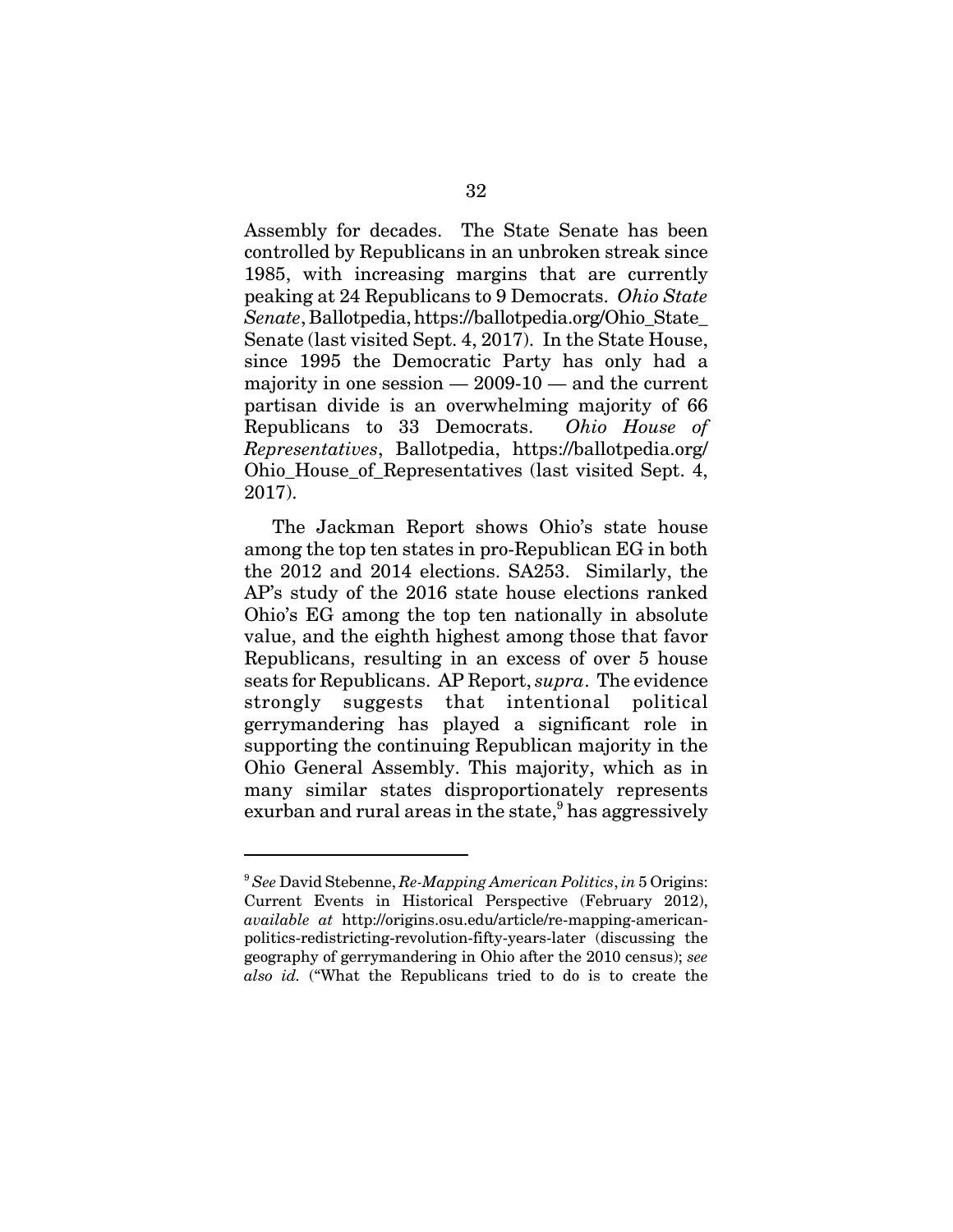contravened the policy preferences of the state's voters living in — and more accurately represented by — the state's larger cities.

With respect to local government in particular, the state legislature has in recent years targeted important subject matters for sweeping preemption. In 2002, the General Assembly preempted home rule authority for cities to respond to serious local problems involving predatory lending. 2002 Ohio Laws H 386 (codified as amended at OHIO REV. CODE ANN. §§ 1.63, 1349.25 to 1349.37 (West 2017)). In 2006, the General Assembly preempted local authority over residency for city employees, 2006 Ohio Laws S 82 (codified at OHIO REV. CODE ANN. §9.481 (West 2017)), *sustained by Lima v. State*, 909 N.E.2d 616 (Ohio 2009) (rejecting municipal home rule challenge to state preemption of local residency ordinances), and removed longstanding home rule authority to regulate gun safety. 2006 Ohio Laws H 347 (codified at OHIO REV. CODE ANN. §9.68 (West 2017)). And the General Assembly has likewise sought to preempt the ability of cities to enact local-hire laws, *see* 2015 Ohio Laws H 180 (codified at Ohio Rev. Code Ann. §9.75 (West 2017)); *see also City of Cleveland v. State*, No. CV-16-868008 (Ct. C.P. Cuyahoga Cnty., Ohio Jan. 31, 2017) (finding that the state's preemption of local-hire laws unconstitutionally infringed on Cleveland's home-rule authority), *appeal docketed*,

maximum number of safe Republican seats in the . . . Ohio General Assembly, and a minimum number of truly competitive seats [by] break[ing] up major metropolitan areas (where the Democrats are usually strongest) and combin[ing] pieces of them with exurban, small town and rural areas (where the Republicans are strongest).").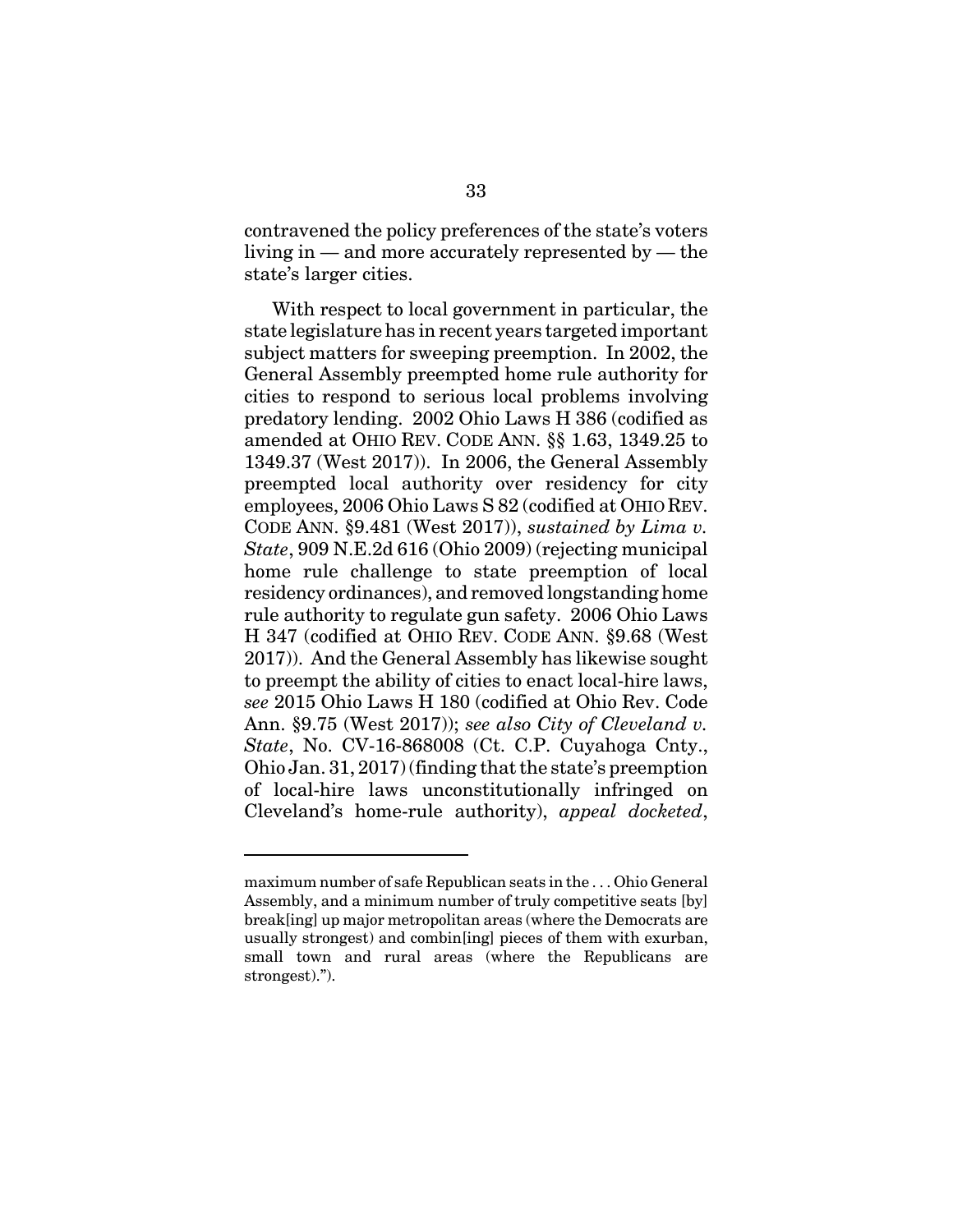No. CA-17-105500 (Ohio Ct. App. 2017). The General Assembly has also limited the ability of cities to use red-light and speed cameras. *See* 2013 Ohio Laws S 342 (codified at OHIO REV. CODE ANN. § 4511 et. seq. (West 2017)); *see also City of Dayton v. State*, 2017 WL 3215532 (Ohio July 26, 2017) (holding that the provisions of the state law that sought to regulate local government use and enforcement of red-light and speed cameras violated the Home Rule provision of the Ohio Constitution).

In sum, residents of a quintessentially "purple" state like Ohio who prefer their local governments to enact policies that match their small-d democratic preferences find themselves repeatedly blocked by an entrenched political alignment in the state legislature that may well have been attributable to intentional political gerrymandering.

### **E. Wisconsin**

Wisconsin's record of gerrymandering after 2010 was articulated in detail by the district court. *Whitford*, 218 F. Supp. 3d at 902-10. The 2016 AP report demonstrates that the Wisconsin House's EG has remained high, at 9.76%, the third highest in the nation and resulting in 9 to 10 excess Republican seats in the Wisconsin House. AP Report, *supra*. Although Wisconsin has a long-established system of home rule designed to empower cities to pass ordinances that promote their citizens' policy preferences, *see Black v. City of Milwaukee*, 882 N.W.2d 333, 337 (Wis. 2016) (noting that Wisconsin's home rule dates from 1924), the state legislature since 2012 has attempted to erode local policymaking authority through aggressive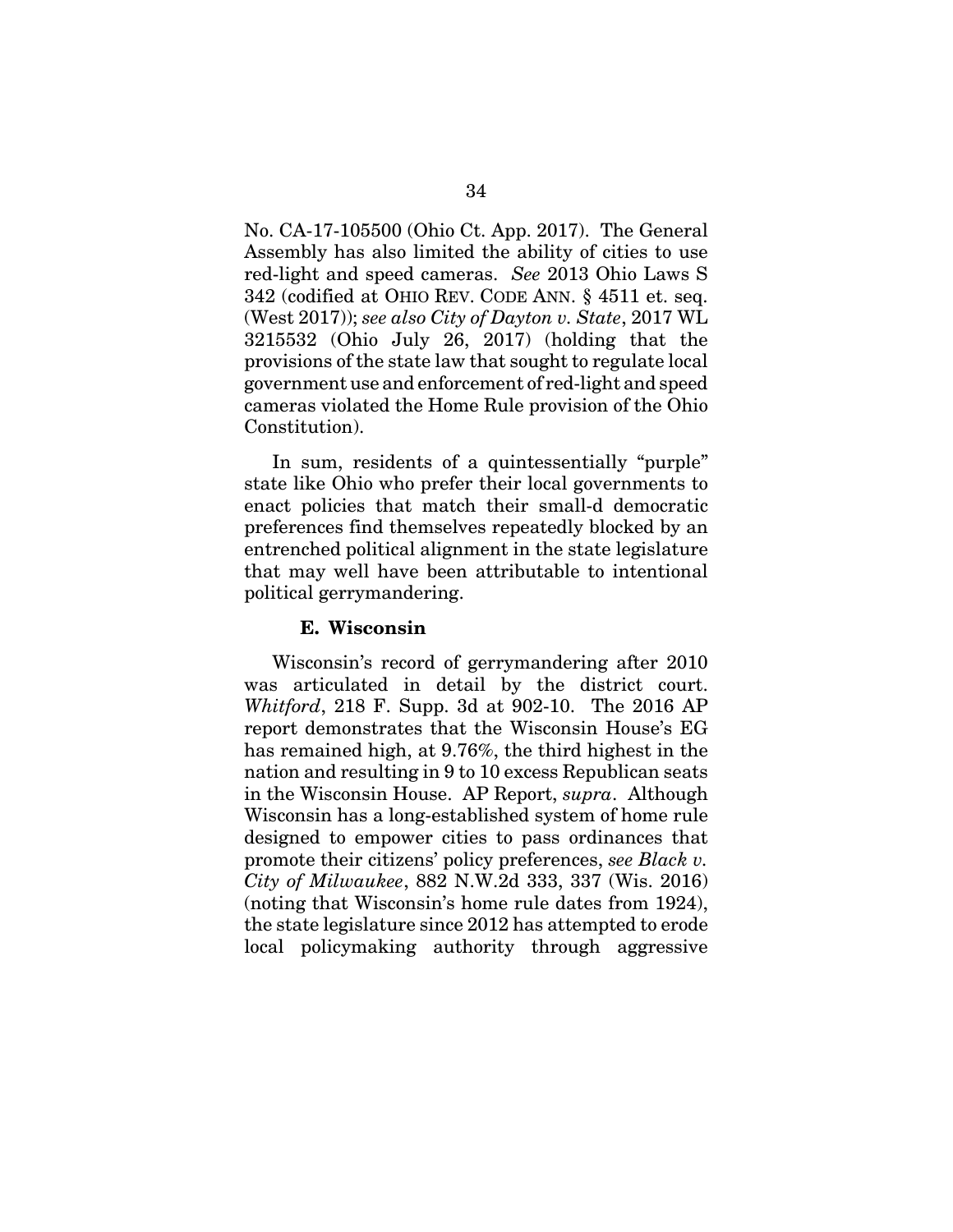preemption. A list of subject matters preempted by the state legislature since 2012 include:

- nutrition and food policy, see 2013 Wis. Legis. Serv. 20 § 1269m (West) (codified at WIS. STAT. ANN. § 66.0418 (West 2017));
- issuance of photo identification cards by local governments, particularly to prohibit their use in voting, *see* 2015 Wis. Legis. Serv. 374 § 2 (West) (codified at WIS. STAT. ANN. § 66.0438 (West 2017)); and
- municipal employee residency requirements, *see* 2013 Wis. Legis. Serv. 20 § 1270 (West) (codified at WIS. STAT. ANN. § 66.0502 (West 2017)), *sustained by Black*, 882 N.W.2d at 337.

To be sure, other key preemptive laws in Wisconsin were passed before the apparent gerrymandering took effect, such as a state law in 2005 preempting local minimum wages, WIS. STAT. ANN. § 104.001 (West 2017), and a 2011 law preempting local paid sick leave ordinances. *Id.* § 103.10(1m). The inability to reverse these laws, however, may also be partly attributable to gerrymandering. *Cf. Whitford*, 218 F. Supp. 3d at 901 n.266 (gerrymandering deprives Democrats of "the opportunity to pass an agenda consistent with their policy objectives").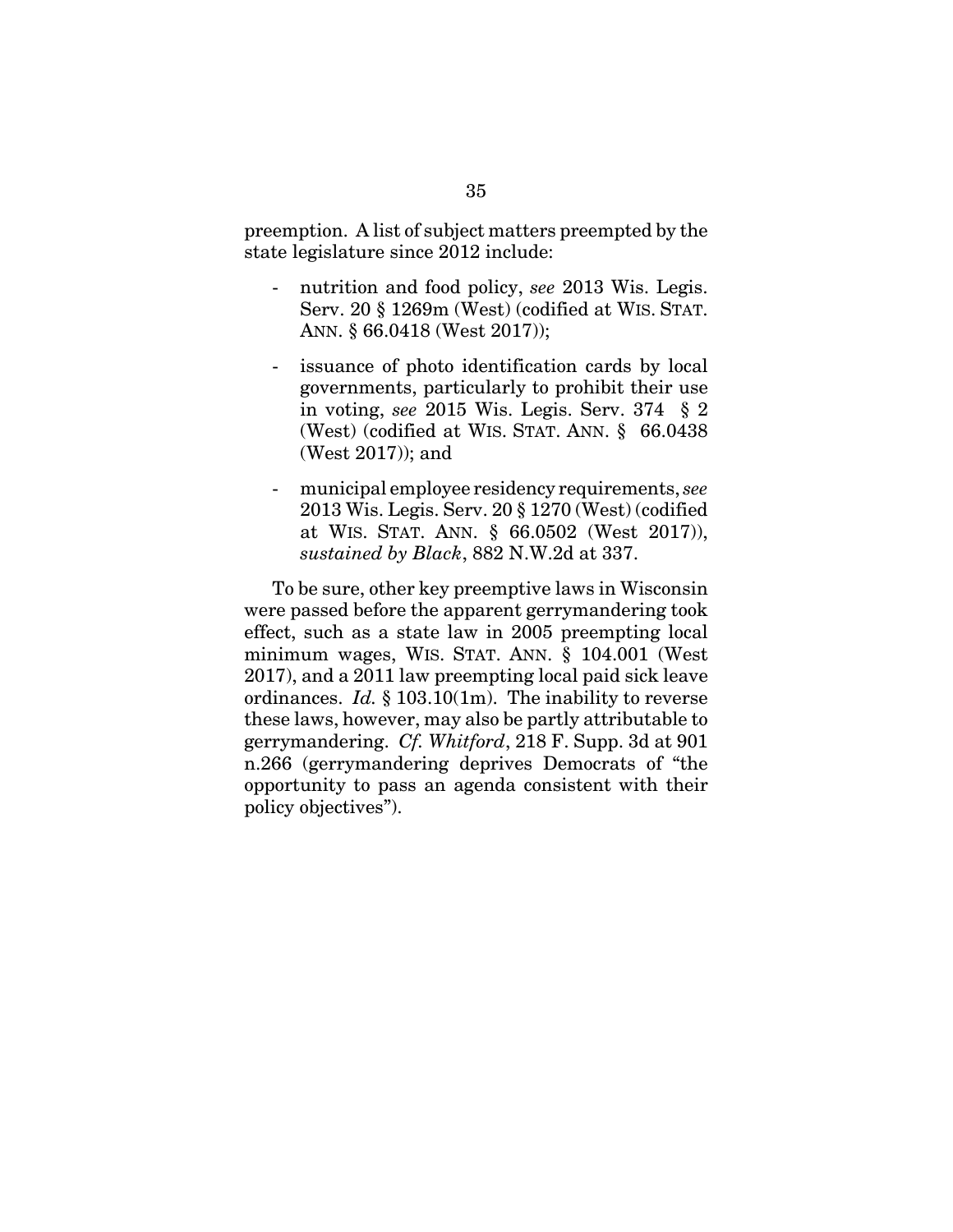#### **F. Other States**

Many other states have in recent years engaged in aggressive preemption of local authority. *See* NLC, *City Rights in an Era of Preemption: A State-by-State Analysis* (2017), http://nlc.org/sites/default/files/2017- 03/NLC-SML%20Preemption%20Report%202017 pages.pdf (last visited Sept. 5, 2017). This brief does not assert that intentional partisan gerrymandering is the sole or even leading cause of this phenomenon, only that it is likely a significant factor. It is worth noting that while all of the states featured above reveal evidence of pro-Republican gerrymandering, the Jackman Report demonstrated indicia of pro-Democratic gerrymandering in a handful of states, including, most notably, Rhode Island.  $SA253^{10}$ Interestingly, the Rhode Island legislature, like many of its apparently gerrymandered Republican counterparts, preempted the authority of local governments in the state to raise the minimum wage in 2014. 2014 R.I. Pub. Laws ch. 145, art. 11, § 4 (codified at R.I. GEN. LAWS § 28-12-25 (2017)). This preemption had the effect of stifling efforts in the state's largest city, Providence, to raise its minimum wage above the statewide level for a subset of workers. Sam Adler-Bell, *Why Are Rhode Island Democrats Blocking Minimum-Wage Increases?*, THE NATION, June 11, 2014, https://www.thenation.com/article/why-arerhode-island-democrats-blocking-minimum-wageincreases/ (noting that Providence was on the verge of

 $10$  By contrast, the 2016 AP report reveals only a modest pro-Democratic EG of 2.3% in the 2016 Rhode Island state house elections, resulting in 1 or 2 extra Democratic seats. AP Report, *supra*.